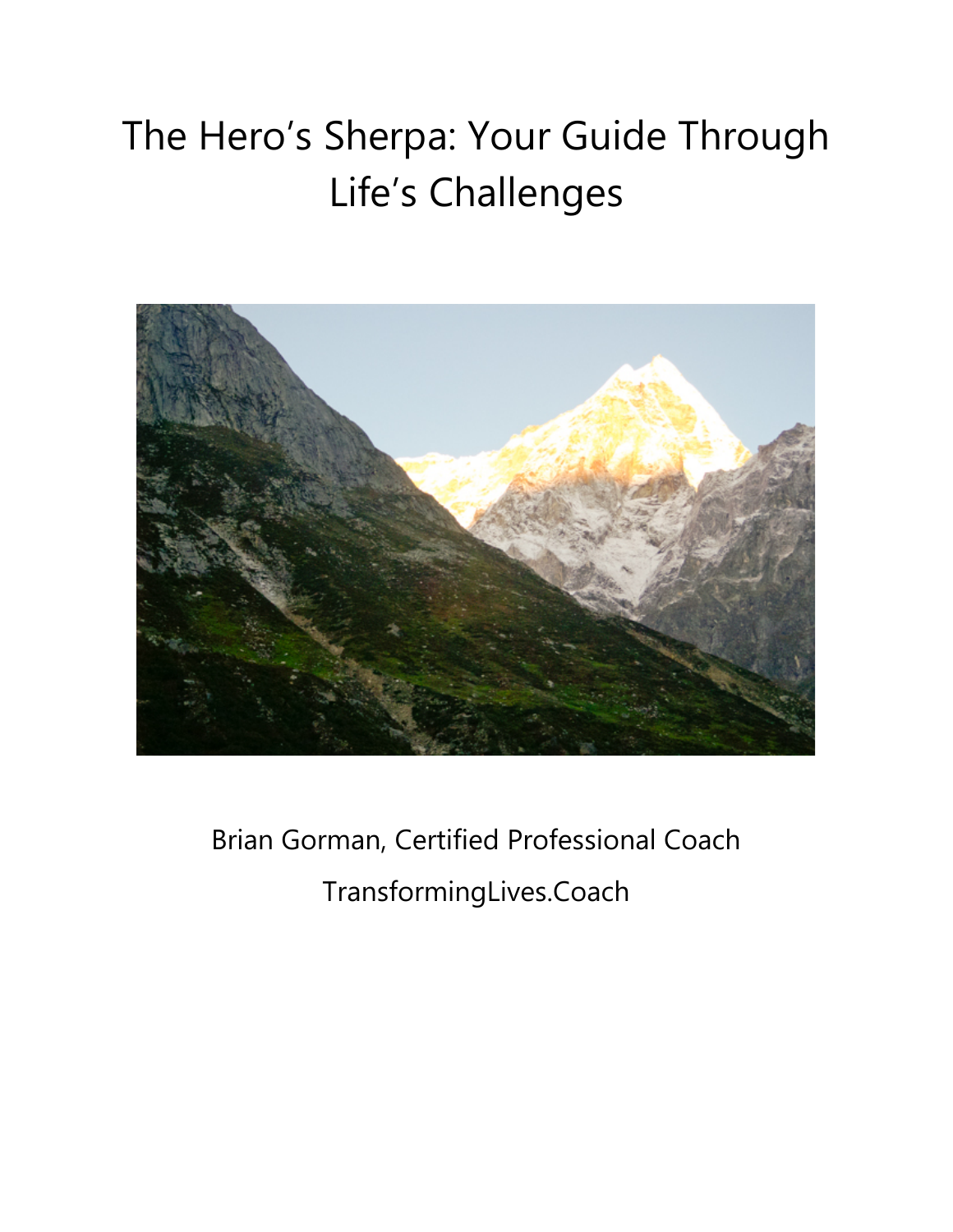# Table of Contents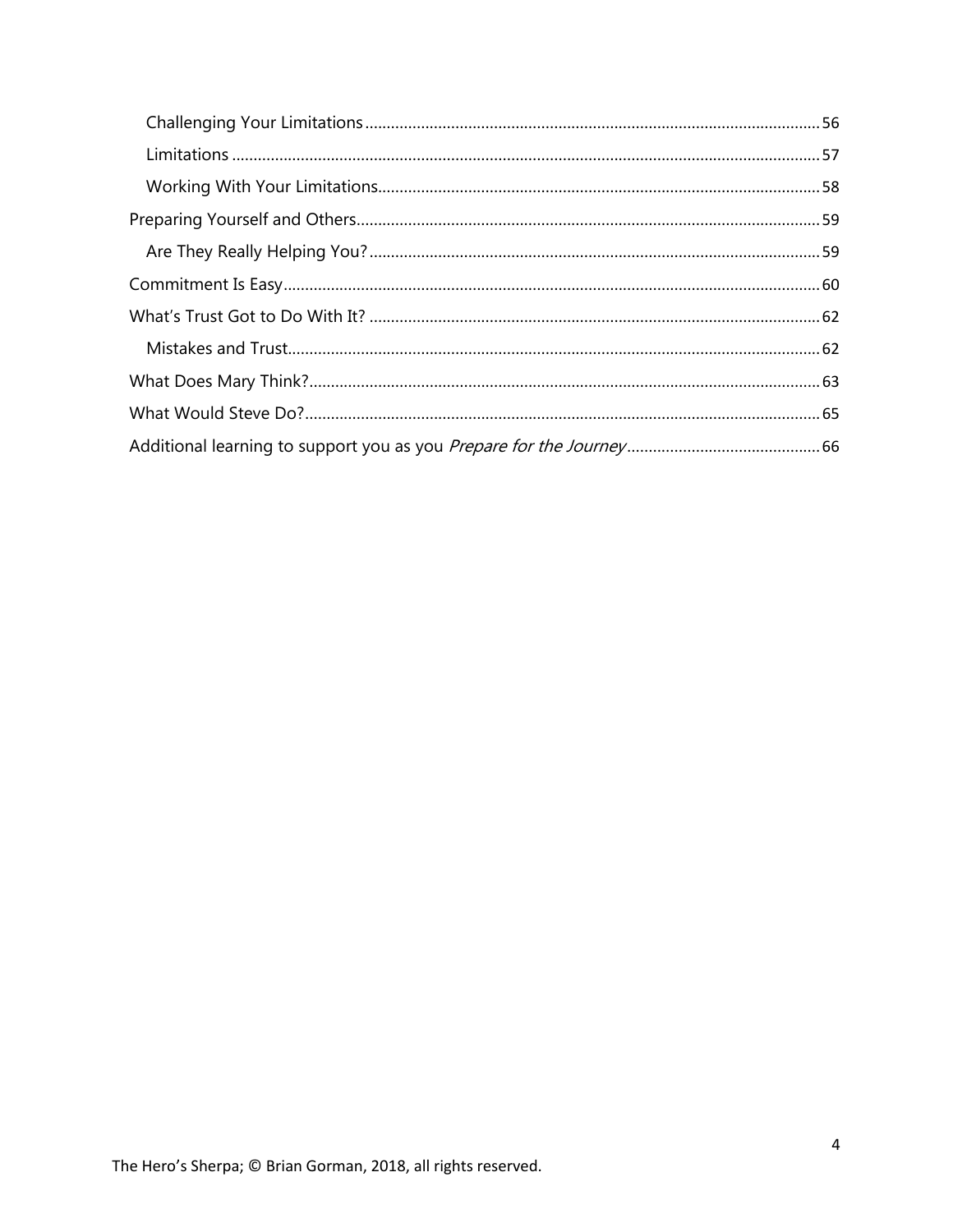# <span id="page-4-0"></span>PREPARE FOR THE JOURNEY

# <span id="page-4-1"></span>**Introduction**

### <span id="page-4-2"></span>Prepare For Your Change Journey

**Waitl** 

How can you prepare for the journey when you haven't yet planned it?

The truth is, you can't…at least not fully. At the same time, if you begin by planning, it's likely that the only things you will prepare for are what you have planned…and I have seen that have disastrous results. If circumstances allow, I invite my clients to not leave until they are prepared. One of my favorite authors is Phil Cousineau. In *The Art of Pilgrimage* he writes, "Being ready mentally, spiritually, and physically makes us lighter on our feet, more adroit at making decisions, and perhaps even helps keep chaos at bay."

Over decades of entering my own changes—and accompanying clients on theirs—I have learned a great deal about preparing for the journey. Being prepared requires several things. It requires knowing your destination, and knowing it in your heart and gut, not just your head. It requires creating your change story. Being prepared requires planning the journey once you know the destination. It will most likely be long, and arduous. While you can plan some things, other things cannot be anticipated. How will you know that you are making progress? What milestones will you be looking for? Being prepared means doing what is required mentally, spiritually, emotionally, and physically so that you can face the challenges–expected and unexpected–that you will face. It means doing whatever you can to lighten your burden as you step out on the road. Being prepared means having the belief in yourself–and in those people and things that will anchor you on your journey–so that you have the courage to take that first step, and then the next, and the next, without turning back.

If you don't take the time to sit and reflect before you leave, you'll surely be remembering what you've forgotten on the way to the airport or on the plane. By then it's too late. This tends to be true for what goes into your bags as well as what goes into your heart about your journey. The Art of Pilgrimage, Phil Cousineau

Most of us approach change with some understanding of where it is taking us, and a belief that we know what to do to get there. There's a strategy, a goal, or outcomes of some sort that we are seeking to achieve. And, there's a plan to execute in order to achieve the desired end result.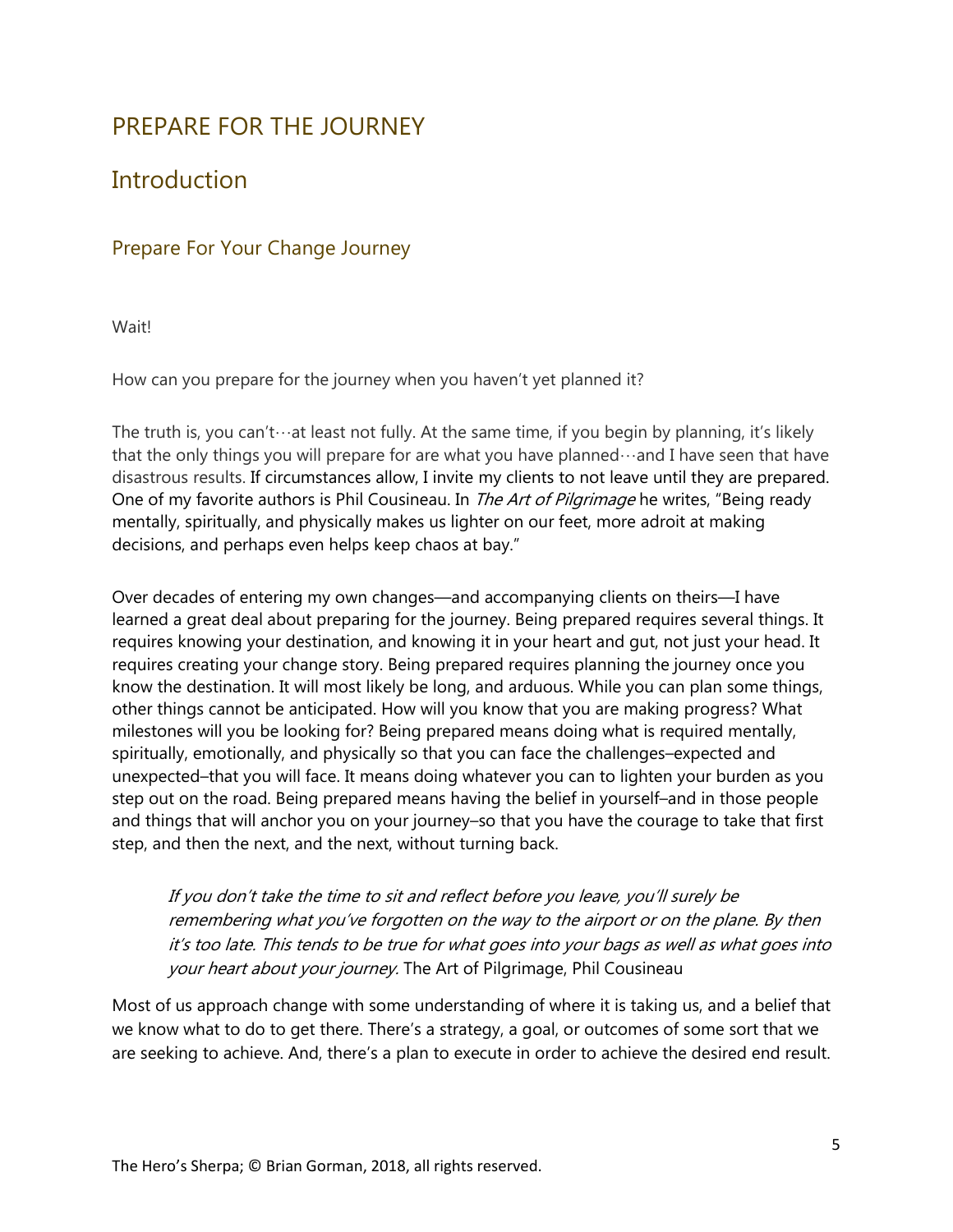Rarely, however, do we focus on fully preparing for the journey itself. We may make physical preparations (e.g. get a passport, purchase tickets, reserve lodging for travel; or meet with a career coach, research certification options, register for classes for a career change). But that is not enough.

Preparing for your journey means more than packing the bags, or selecting a path forward. The change journey itself is a "whole person" experience; no aspect of your being is left untouched by a difficult change. Fail to prepare any aspect of your being, and you are putting success at risk.

And, it's not enough to prepare yourself for the journey. Those who are making it with you require preparation as well. Knowing where you are going, what the journey will be like, how you will be measuring progress, what is changing and what is not, what role each person will play in the change process, what will be done to help them be successful with the change  $\cdots$ all these things and more give people a greater sense of stability and control. Each one contributes to the preparation.

Here are a few of the questions you will need to address.

- Do you really have to make this change, or is it just a good (maybe really, really good) idea?
- How bad does it hurt to *not* make the change?
- Are you talking with the right people?
- What needs to change about how you and others think, both to make the journey and to maintain success once it is completed?
- What needs to change about how you and others act, both to make the journey and to maintain success once it is completed?
- What are your anchors, and how will your relationship with them have to change in order for the change to succeed?
- What do you need to do in order to be prepared for the resistance that will inevitably arise during the change journey?
- Where are your boundaries? How will you protect them?
- What plateaus will you be visiting along the way, and how will you utilize your time on them?
- how are you going to maintain your balance?
- Do you have enough discipline to succeed? If not, what options are there for developing more, or for making the change less demanding?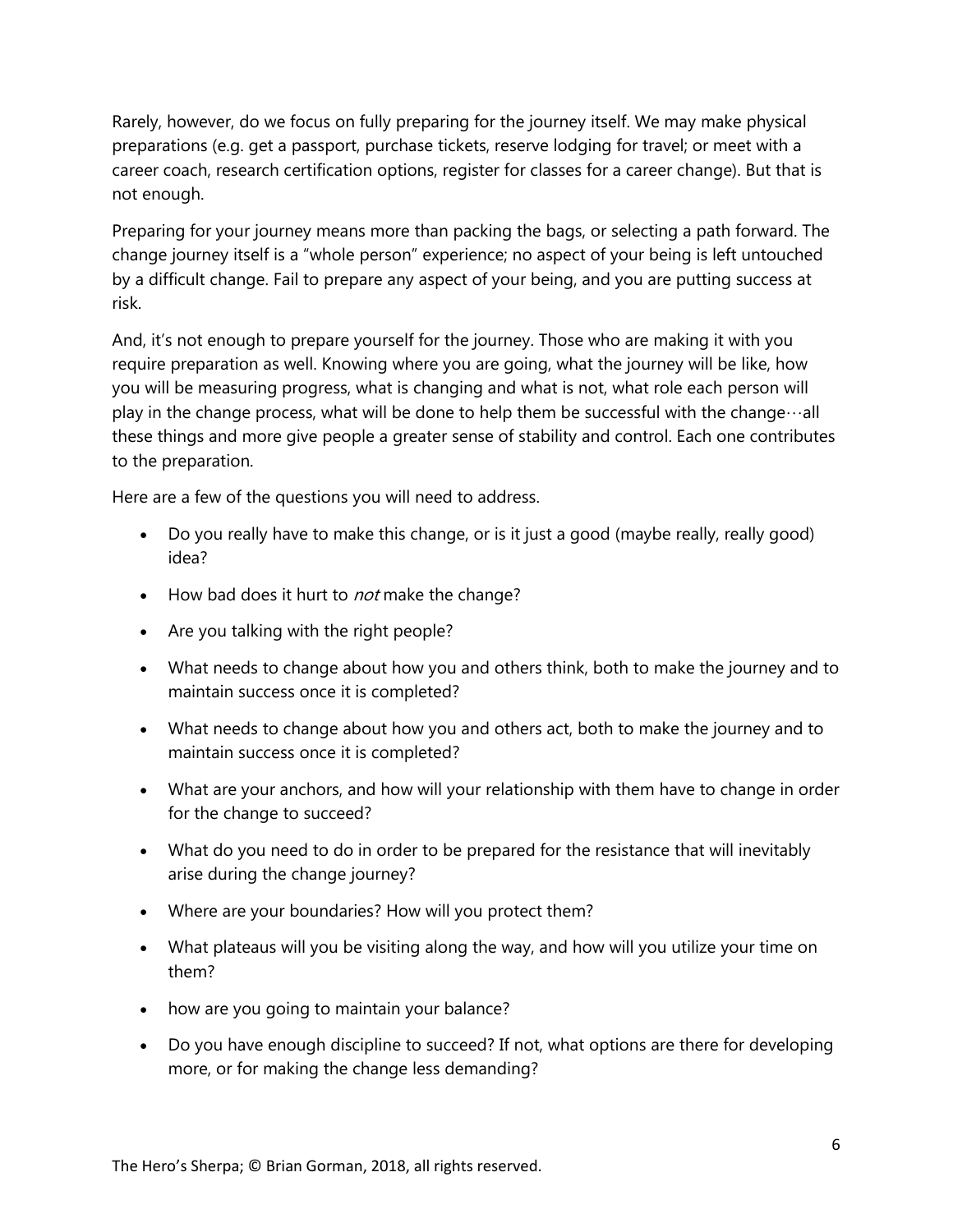- Do you have the courage the change will require for success? If not, what options are there for developing more, or for making the change less demanding?
- Who do you need to enlist in the change? How and when will you do that?
- Are you prepared to effectively utilize both one-way and two-way communication $\cdots$ at the right times, in the right ways, with the right messages?
- What are you going to stop and or slow down so that you have everything that is required (time, resources, change adaptation capacity, etc.) to succeed with this change?
- Who do you need to listen to in order to be successful?
- Are people–including you–prepared for the catharsis that is an inevitable part of big changes?
- Are you prepared to commit to outcomes, and not just actions?
- Do you know when to trust, and when to not trust, your intuition?
- Are you prepared to make mistakes, own up to and learn from them, and move on with the change?
- Are you prepared to tell the change story? Is the change story prepared to be told?
- And, at every step of the way, are you prepared for what comes next in the change process?

Planning and preparation are tightly interwoven. I always begin with preparation, because you can only plan for what you are aware of. Proper preparation heightens your awareness. Without it, you may travel somewhere. But it is unlikely you will reach the destination you set out to attain.

### <span id="page-6-0"></span>Change Principles 2

In the introduction I provided several key change principles. There are additional principles that warrant attention as you begin to prepare for your change journey.

### <span id="page-6-1"></span>All Change is Political.

All major change requires power shifts to be successful. This is as true in personal change as in organizational change. It is a rarely spoken truth. All change is political. Power shifts are an inherent part of every change. This is as true at the personal level as it is at the organizational and the societal levels.

We know this when we think in terms of national change. Certainly it's true of political races, whether local, statewide, or national. There is not a broad social movement that doesn't quickly engage—or scare off—politicians. Politics come into play in school board races, in social club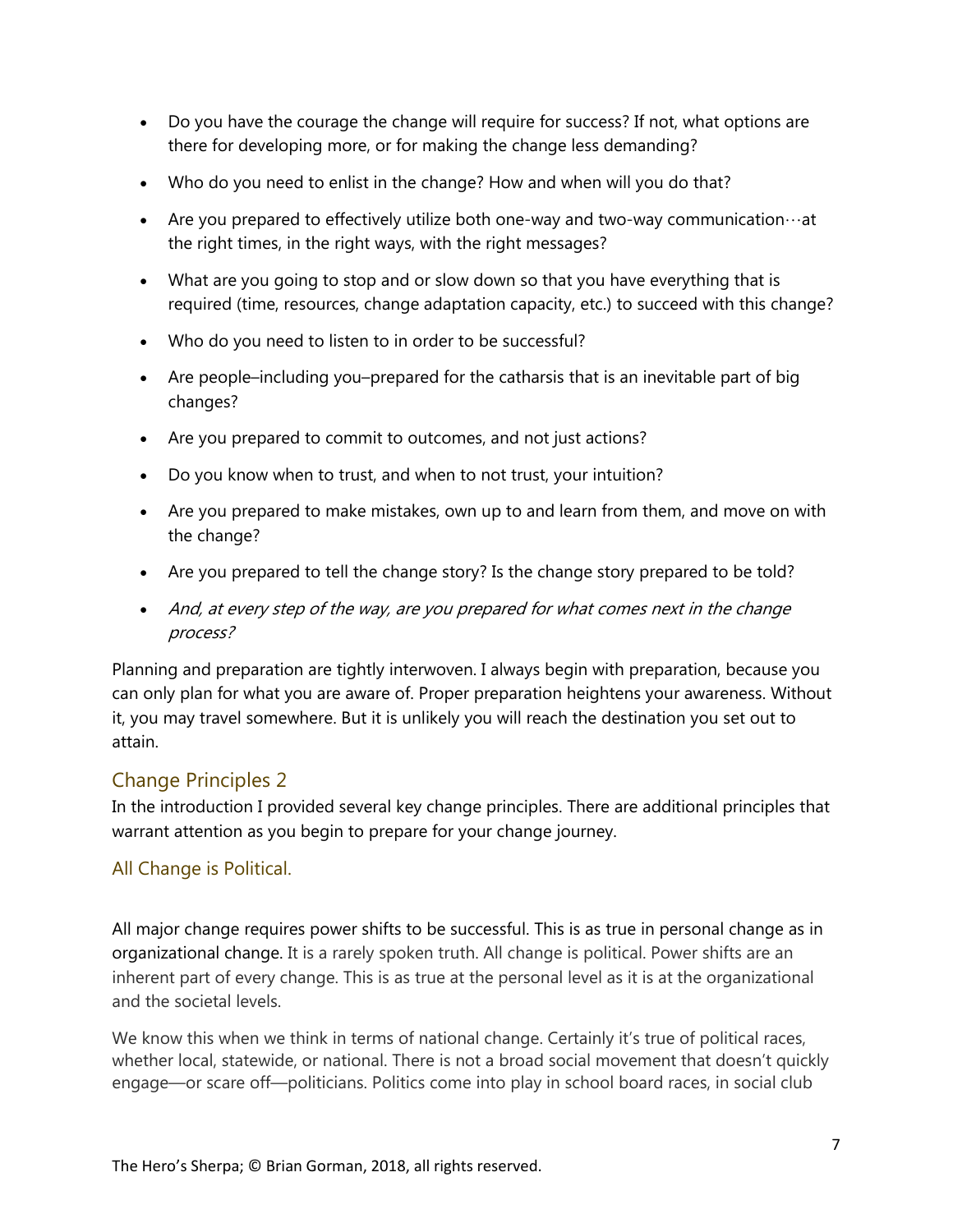elections, and in community-based organizations. They show up in our religious institutions. Parents attempt to coach their children's athletic teams, or lead their youth groups, in order to have some control over their children's experience. Those in power run for re-election to retain power. Those out of power run for election to continue the path of a retiring incumbent, to build on but shift the path, or to put things on a completely different path forward.

In our organizations, we have all heard of "office politics." Every big change messes with them. While it is rarely, if ever, part of the official planning process, these changes result in power shifts which can be of significant magnitude. One place we often do see acknowledgement of the power dynamics of a change is in the leadership of acquired organizations. While it is not unusual for their contributions to be acknowledged, for a significant payment to be made, and for a place to be found in the new organization, it is unusual for them to remain in that new place any longer than necessary to receive the maximum personal benefit; they no longer have the power—the political influence—they had before the acquisition.

But how is personal change political? During personal change you are taking power, you are giving it up, or you are re-negotiating a power relationship. For example, if you are entering into a committed personal relationship, you are re-negotiating the power dynamic between you and your partner. On the other hand, if your partner is filing to legally end the relationship, you may feel yourself in a powerless position; or, if you are the one filing, you are taking power over the future of the relationship that was not granted to you in the initial negotiation.

Let's briefly look at a few other examples within the context of changes that recent clients of mine have undertaken.

- Ron had to let go of some of the power he had over his personal life as he went from being a mid-career professional to a PhD student. The academic calendar and curriculum took control of his schedule much more than his prior employment did. He had to establish a new "student budget" with a much lower income. He renegotiated his social relationships, and even recast when he would undertake home projects; he no longer had the same level of freedom (in terms of both time and finances) to do so.
- Alice had to re-calibrate what it meant to exert leadership power when she was laid off from a high-level global corporate leadership position and become the Executive Director of a small nonprofit. In some ways she became "a bigger fish in a much smaller pond," but other than Alice and a part-time administrative assistant, her new organization was staffed entirely by volunteers. As a result, her power became solely based on relationships; she no longer had the power of authority.
- After getting divorced, Drew left the comfort of self-employment to join a major consulting firm in order to ensure a more stable income. He struggled with the challenge of "maintaining his personal brand" in an environment that demanded conformity. He relinquished control over decisions regarding work hours and travel. At the same time, based on his position he assumed positional power over a number of subordinates.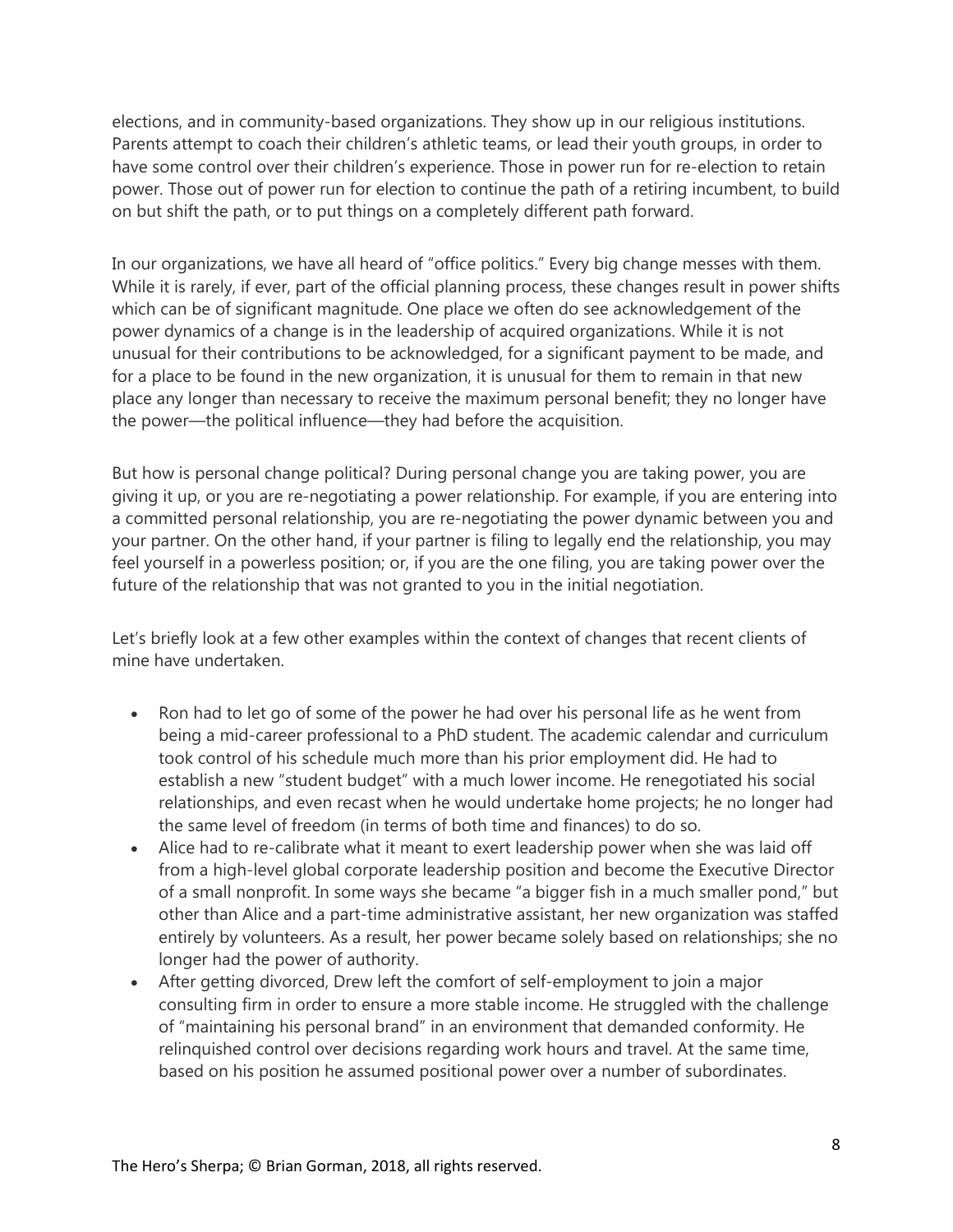These changes at the personal level give us much to consider as we look at the role of power and politics in the context of change.

To restate, change involves shifts in power dynamics. Whether you initiate the change or it is initiated by others, your life—the power that you have and the way you can execute it—will be different at the end of the change from what it was before the change was initiated. So, a key question to consider is whether a change you are facing (or are involved in) will affect your power, and if so, in what ways.

If the answer to the first question is yes, it is important to spend time with another question. How do you legitimately reclaim power in the face of this change?

Let me tell you how I approach these challenges. This is my perspective; I know it is not shared universally. Most importantly, the way to reclaim your power in the face of change is to ask yourself whether or not you can actually control—or directly and legitimately influence—the change itself. If yes, then exercise your control and/or influence. If no, reclaim your power by taking charge of your response to the change. That is a power which no one can take away from us unless we allow it, unless we place ourselves in the role of victim.

### <span id="page-8-0"></span>Change Doesn't Play By the Rules

While there are universal principles, there are no rules for change. Things will go wrong. There will be mistakes, distractions, exhaustion. Be prepared. We know this  $\cdots$  Yet it seems to be one of the lessons we have to learn over and over and over and over again.

When it comes to big change, there are a very clear set of principles that we can apply. But it is important to remember…these are principles, not rules. Change doesn't unfold neatly. It doesn't proceed according to plan.

You will make mistakes; it is inevitable. Decisions have to be made in the absence of adequate information; some of them will be wrong. "Fess up," and make the necessary adjustments, the sooner the better.

You will be distracted. There are a lot of "bright, shiny objects" that can easily catch your attention. And, there will be unanticipated crises that will do likewise. Be careful; it's easy for the change to "go off the rails" when this happens. When faced with distractions, acknowledge them and let them go.

When faced with crisis, evaluate it in the context of the change. Whatever your role in the change, you cannot delegate it. Do you need to slow the change down; to defer decisions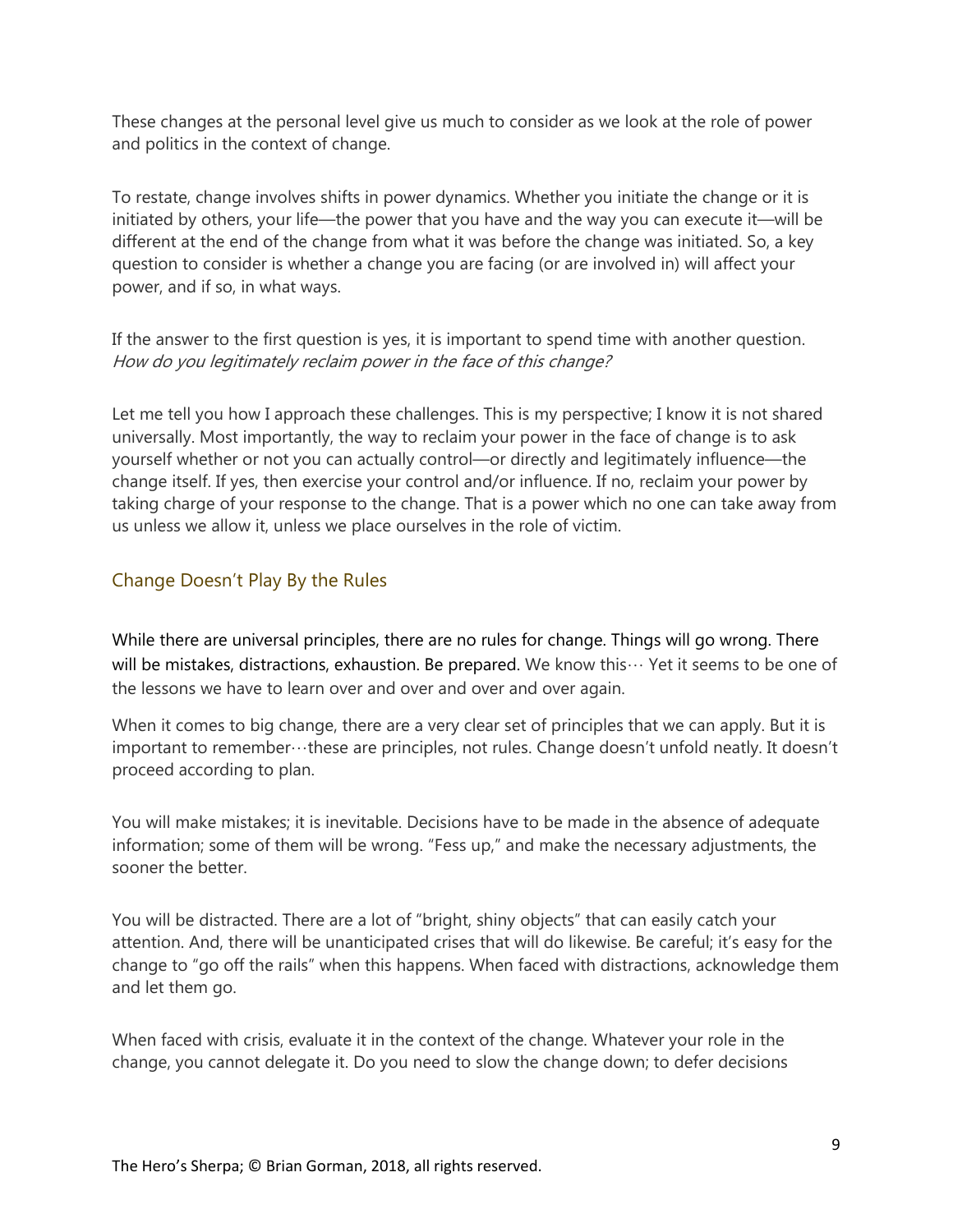and/or actions, to redeploy resources? You may need to decide these things and act on them quickly… But decide and act, don't default.

You will be worn down. Change drains us emotionally, physically, mentally, spiritually. Be ready! Ensure that the others who are taking the journey are ready as well!

In 2007 I completed a Himalayan pilgrimage with several others from my yoga studio. This was to be a major change from my life in metropolitan New York City in many ways. It was planned as a series of treks requiring camping, with nights in between spent in guest houses. Our first trek took us from Hanuman chatti to Dodital and on to Sangam chatti. On the second day of this trek I wrote, "Sometimes, the only thought can be, *Where do I plant my trekking pole?* Where do I take my next step? Where do I plant my pole for the support that I need, and so it doesn't become wedged? Where do I plant my foot so there is a place to plant my next foot. Even these thoughts sometimes just skim the consciousness."

I had prepared in the gym for months. But I also prepared on the yoga mat, on my prayer/meditation bench, through reading, and in reflection. Our journey had a series of planned "plateaus," those evenings spent in guest houses. When we completed this first trek of three days, four of the twelve announced that they were leaving. While the reasons they gave varied, the reality was that they were not prepared emotionally, physically, spiritually, and mentally for the challenges of this change. They spent the remainder of their time in India at a spa, an experience that was far less challenging–and far less of a change–than the remainder of us experienced.

Prepare, prepare those around you, and plan for the plateaus. Know where you are going  $\cdots$  not just in your head, but in your heart and in your gut. Big change journeys, just like a Himalayan pilgrimage, will test you and all who are traveling with you. The ability to call on your internalized experience of the destination will help sustain you along the way. Prepare. Then let go of your expectations, and be present to the reality that unfolds.

### <span id="page-9-0"></span>Change Happens

Sometimes we avoid change, and some change is avoidable. Sometimes we delay the inevitable. And sometimes we are totally surprised by the changes that are coming at us.

Change happens. No big insight there. Change happens all the time. Nothing new there. Change happens. Everyone knows that.

Yes, everyone knows that change happens, and that it happens all the time. And yet all too often, we lose sight of that fact and its implications. Let's look at different responses to changes that happen, and the consequences of those responses.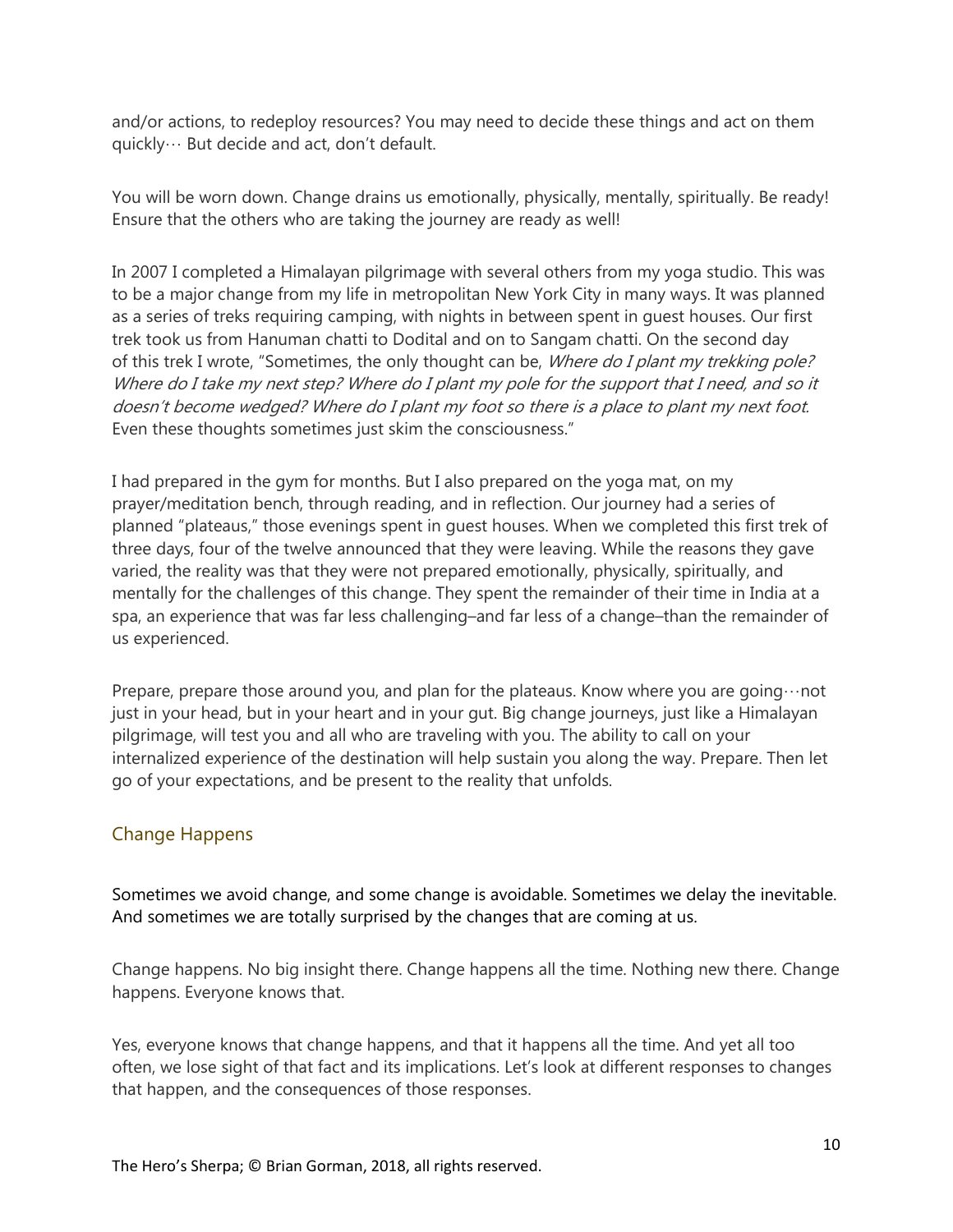#### "There Are Changes I Avoid"

Not every change has to be embraced. In fact, in today's ever-changing environment, I encourage my clients to avoid any change that is not essential. But that is the tricky part. What is an essential change?

Essential changes are those that will have a significant impact–positive or negative–on your future. They may be changes that you have the option of initiating, changes you have the option of participating in, or they may be changes that impose themselves on you. What is important is the effect the change will have on your life whether or not you elect to participate in it.

Let's look first at avoiding the changes that you have the option of participating in. There are a myriad of examples to draw from. For example, I met with someone who was bemoaning the pending demise of the Blackberry telephone. He had chosen to avoid the global transition from Blackberry to smart phones; and he was trying to "negotiate" how he would move forward with communication in a future world without his Blackberry.

What about the changes that impose themselves on you? Here we can look at the 2016 presidential election…and the re-engagement of so many who felt disenfranchised, having avoided adapting to changes in our demography, socio-economic disparities, and cultural mores for decades. We can also look at the very personal level. it is likely that you have avoided some medical issue that has arisen in your life. "I don't have time for a cold." "I don't know what that pain in my side is; let me wait a week and see if it will go away."

It is also important to know the difference between change you have a choice about opting into and those that impose themselves on you. I spent years when I was younger avoiding "coming out." I acted as if being gay was a choice that I could make, a choice that I was drawn to, but that I could avoid. It isn't; it is a part of who I have been since the day I was born. Once this change in awareness happened, my path forward became clear.

### Don't confuse those things that you can chose whether or not to participate in with those changes that impose themselves on you.

The bottom line is, we tend to avoid changes that are uncomfortable to us. But, changes happen, whether or not we attempt to avoid them. There will be something after the smart phone. There will be a new president after the current one. There will be continuing change in America's demography, economics, and cultural mores. Our bodies will continue to change. All of these changes are essential to pay attention to; each of them will have a significant impact– positive or negative–on each of us.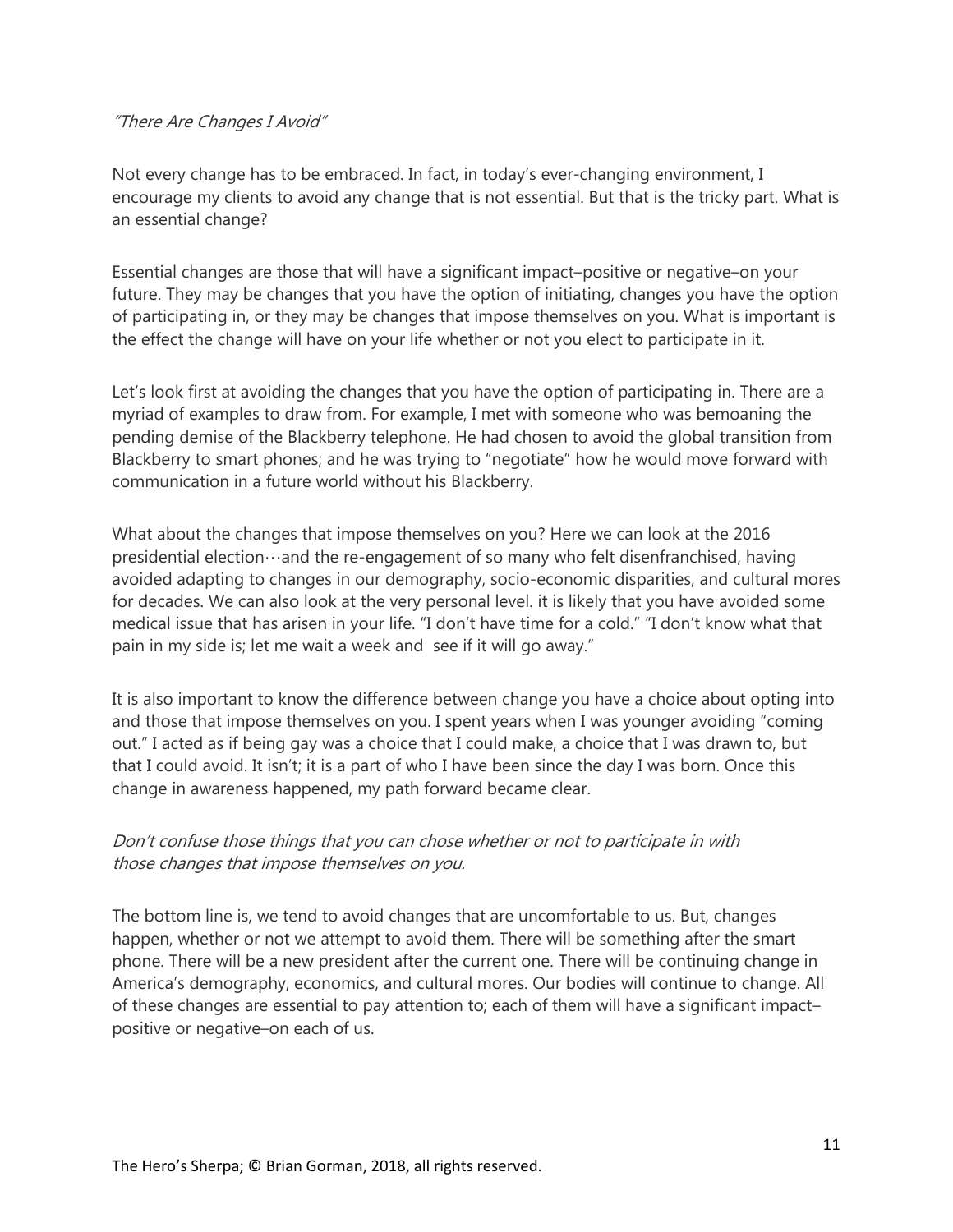Avoidance is the equivalent of denial. It may be denial of the change, or it may be denial of the change's impact on you; it really doesn't matter. Avoiding a change, denying that it is happening, does not mean that it will go away, or that it will pass over you. It only means that you are allowing yourself to become victim to it.

### "There Are Changes I Delay Acting On"

Delaying does sometimes make good sense. Not every new technology that enters the marketplace will take root. For example, you may not want to be first in line for the first new product to replace the smart phone; you may not want to purchase the first commercially available self-driving car.

But all too often, "delaying" is another word for avoiding or denying. I once worked with a client organization that continued operating in a mainframe computer environment long after the world had shifted to PCs and laptops. They were in crisis. Suddenly a significant number of their programmers were retiring, and they were having difficulty finding anyone skilled in COBOL. They had delayed too long, and paid a significant business price when they finally acted in accord with the changing environment.

Delay is a fair strategy when you are unable to determine whether the change is essential (it will have a significant impact–positive or negative–on your future). But don't delay too long. Monitor. "Make the call." Take control of your response, even if you can't take control of the change.

### "I Didn't See it Coming"

Sometimes it feels good to be insular; it makes it much easier to deal with the few things we allow through the filters. Likewise, it is empowering to have a clear intention of where we are going on our change journeys, and are powerfully moving down the path to that future. However, in both cases, you can be bitten, and bitten hard, by what you don't see coming.

Keep your eyes open. Don't be afraid of information. Don't keep your filters too tight. Know that your changes may need to change due to forces outside of your control, shifts in the external environment, things you learn along the way.

Change happens. We change. We develop new awareness and insights into who we are and how we show up in the world. Our bodies change. The world around us changes. Keep your eyes open. Watch for those changes that will impact you, make choices about those changes that are essential to your future. Then take charge. Don't avoid, don't delay, don't be blind-sided, don't be a victim. As I quoted my grandfather earlier, You can't determine the hand that is dealt to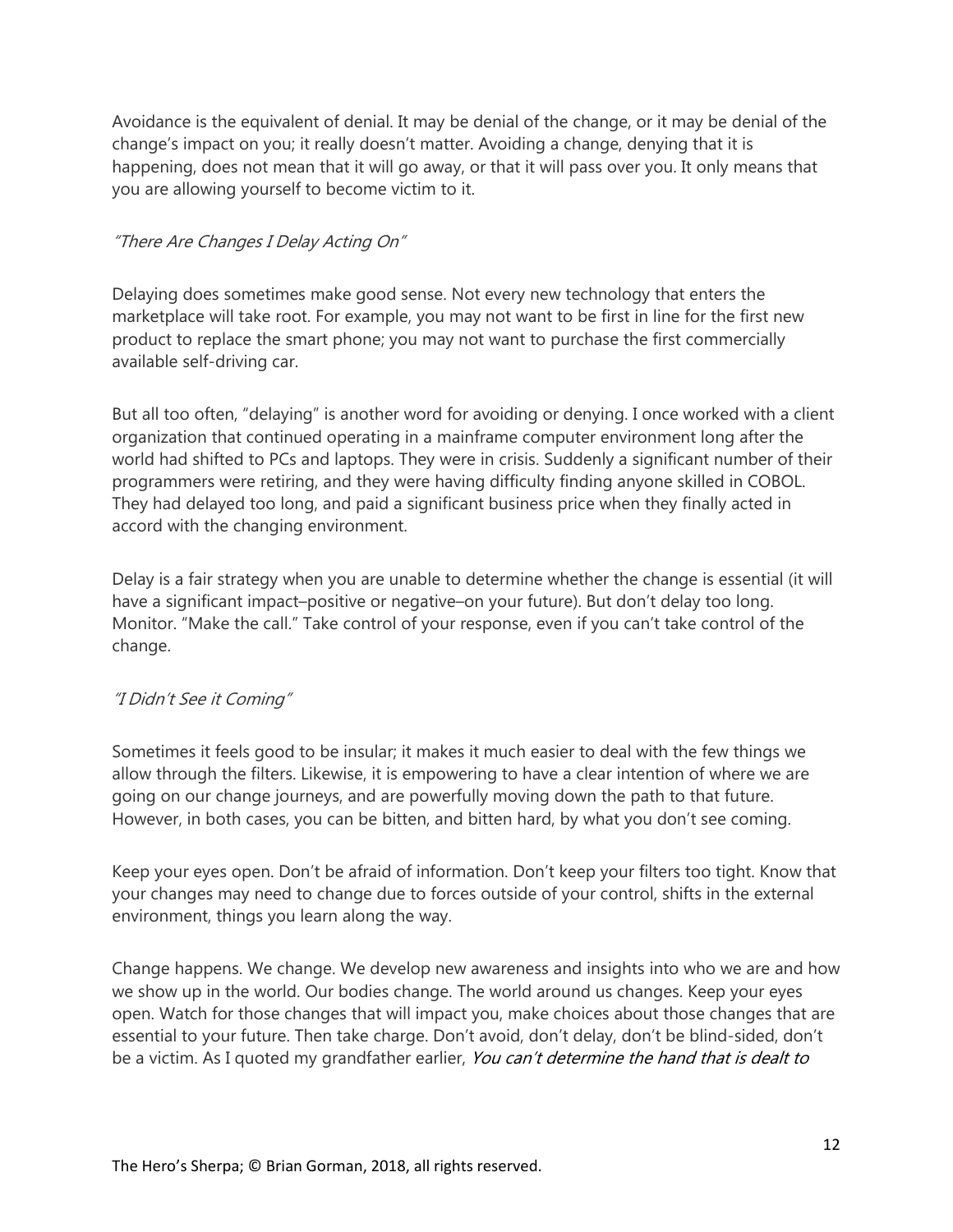you; you can decide how to play it. Play all your hands with courage, and with the strength that says you are in charge.

### <span id="page-12-0"></span>Change on a Dime

"In this environment, we have to be able to change on a dime." If you haven't said it yourself, you've probably heard others saying it. Is it possible to "change on a dime?" Do you want to, even if you can? Having the ability to "change on a dime" would clearly keep you out "in front of the Joneses" in the neighborhood. But is "changing on a dime" what you really want to strive for?

In order to answer this question, it's necessary to look at the constraints that keep us from having–or exercising–this ability now. First and foremost are those things that stabilize our lives day-to-day, our anchors. At work, we might refer to the organizational culture or the operating paradigm. At home, it is the family routines, lifestyle, or traditions. Much of the time, these anchors–whatever form they may take–are operating in the background. They provide us with the stability we need in order to focus on other things. We know which decisions to make on our own, which ones require consultation with others, and which ones are to be made by someone else. We know what behaviors are acceptable, and what behaviors are not. We know how to do what is expected of us, whether as the accountant, the CEO, the spouse, or the parent.

Our anchors, whatever they are, wherever they are, keep us in relative stasis. They keep us, our families, our organizations, and our communities (even our society) generally heading in what has been determined to be "the right direction." The stronger the connection to any specific anchor, the more tightly it holds us in place.

Changing on a dime–if the change is significant–means changing our relationship to one or more of those tightly bound anchors. It means letting go of who we have been, what we have been doing, how we have been thinking, and becoming a different person or organization "in an instant." From this perspective, the best way to "change on a dime" is to be adrift, without anchors. Much like a leaf floating downstream, we can "go with the flow," bobbing quickly through the rapids, and swirling slowly in the eddies.

Once you put even one anchor down, your ability to change instantly is at risk. It is not as easy to move across the country if you have a family, or own a house (or factory). But, having no anchors leaves us–quite literally–adrift.

Given that we as individuals, as well as our institutions, tend to be strongly anchored, changing intentionally requires us to reflect on our anchors. Which ones do we let go of; which ones do we realign our relationship to; which ones do we sustain? This reflection will slow us down–both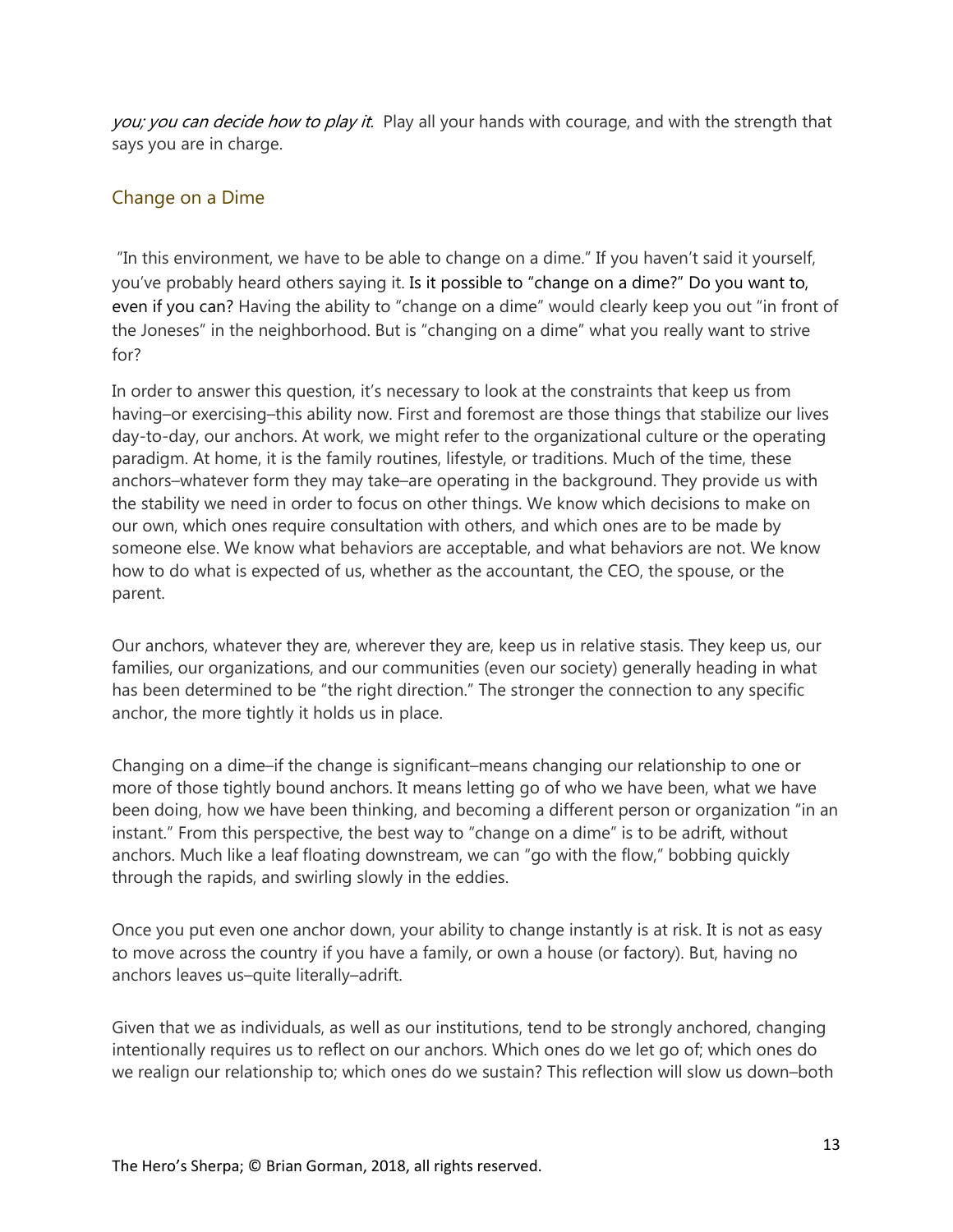as individuals and as organizations–at the same time as it helps us change wisely. And, this reflection, when done well, doesn't happen "on a dime."

So if changing on a dime is not, in fact, something to aspire to, how do we better position ourselves to be able to change more rapidly? *Essentialism: The Disciplined Pursuit of Less* by Greg McKeon is a book that provides sound guidance in this regard. For now, let me highlight a few elements that address how we can become more quickly adaptable to change.

According to McKeown, the nonessentialist seeks to be all things to all people, engages in the undisciplined pursuit of more, and lives a life that does not satisfy. The essentialist thinks less is better, engages in the disciplined pursuit of less, and lives a life that really matters.

What really matters to you as an individual? What really matters to your organization? What can you not say "No" to without damaging the core of who you are and what you do? Once you know what that is, McKeown states that it is time to begin saying "No" to all those other things whose weight you are carrying. And, it's time to begin saying "No" to the change opportunities that come your way, but do not move you forward on your essential path.

McKeown's message is, in some ways, a familiar one. "You can't be all things to all people" is the popular saying. Writers, programmers, project managers, designers, and many others learn, "It's not complete when you can't put anything else in, it's complete when you can't take anything else out." Taking this essentialist approach will not enable you to "change on a dime." But it will free you of many of the anchors that are slowing you down now. And, fewer of the changes that appear on your horizon will warrant a second thought. Those factors alone–knowing what is essential, letting go of unnecessary anchors, and letting nonessential changes pass by– will significantly increase the speed by which you can change when the essential opportunities present themselves.

### <span id="page-13-0"></span>Change: What's Poetry Got to Do with It?

What does poetry have to do with change? Sometimes, everything.

Rumi was born in 1207 in Afghanistan, at the time a part of the Persian empire. His poem The Guest House holds many important lessons for us in life, and in change. Below is the poem, followed by the lessons it calls out for me.

This being human is a guest house. Every morning a new arrival. A joy, a depression, a meanness, some momentary awareness comes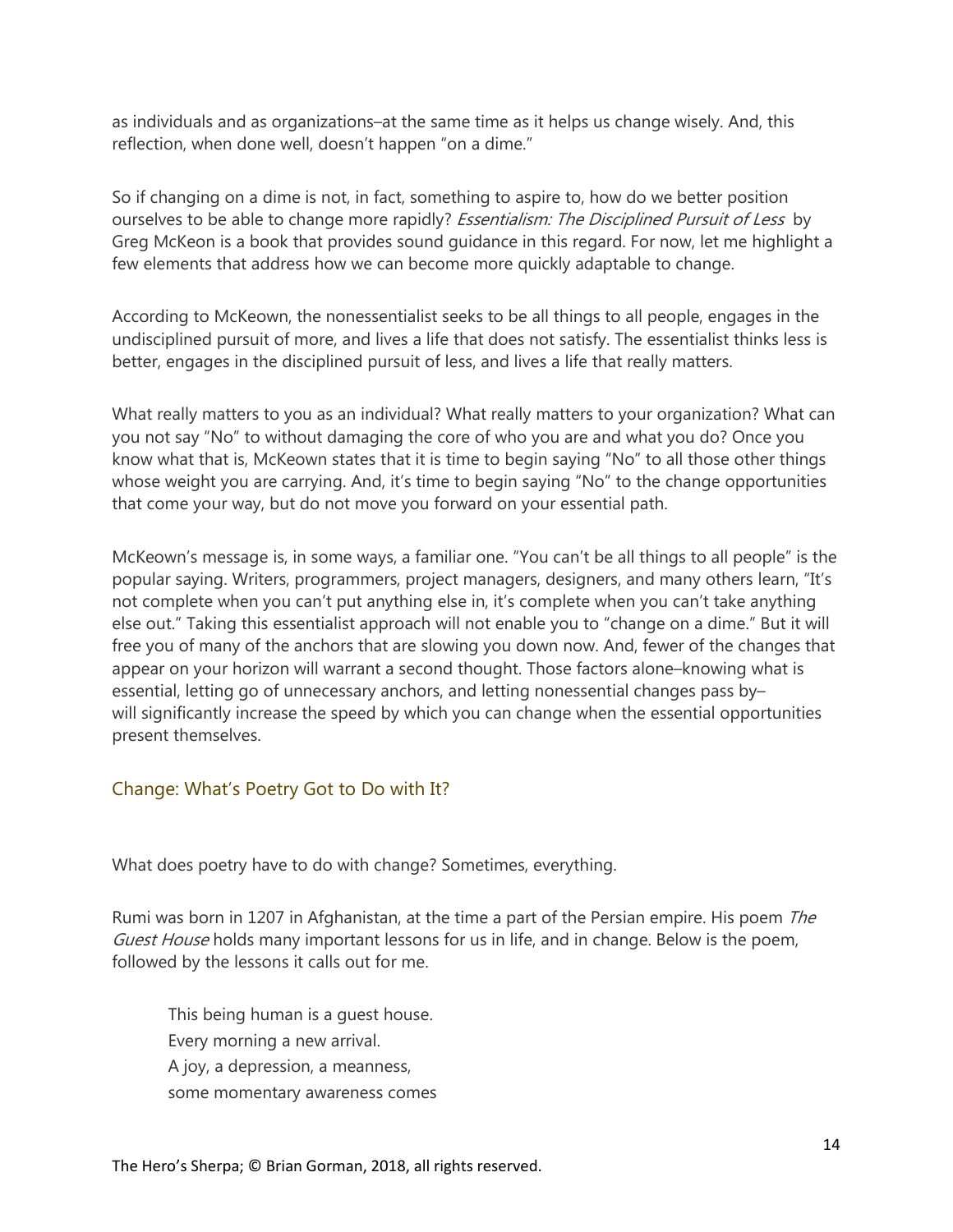as an unexpected visitor. Welcome and entertain them all! Even if they are crowded with sorrows, who violently sweep your house empty of its furniture, still, treat each guest honorably. He may be clearing you out for some new delight. The dark thought, the shame, the malice, meet them at the door laughing, and invite them in. Be grateful for whoever comes, because each has been sent as a guide from beyond.

Here are some of the change lessons that I find in Rumi's poem. You may see them, or not. You may see others.

- Don't be surprised by the surprises; life is full of them.
- Sometimes we may see those things we are facing as positive, sometimes as negative. Each has its purpose.
- "When one door closes, another opens."
- Sometimes, change demands that we let go of things–"furniture," "baggage,"–in order for us to move forward.
- Don't live as a victim of history, but embrace the uncertainty of the future. Live boldly into it.
- Change is hard; big change is harder.
- Both how we think and how we behave are important.
- Things happen that we don't understand; accept them. We don't need to understand why they happen to understand the lessons that they have to offer.
- Be graceful and act with integrity, whatever the circumstances we face.

### <span id="page-14-0"></span>Important Changes Can't Be Undone

### There is no "undo" button for change. For this reason, it is important to approach big change thoughtfully.

I admit it…I am not sure who some of my Facebook friends are, or where they came from. There must be some connection, some reason I either offered them a friend request, or accepted one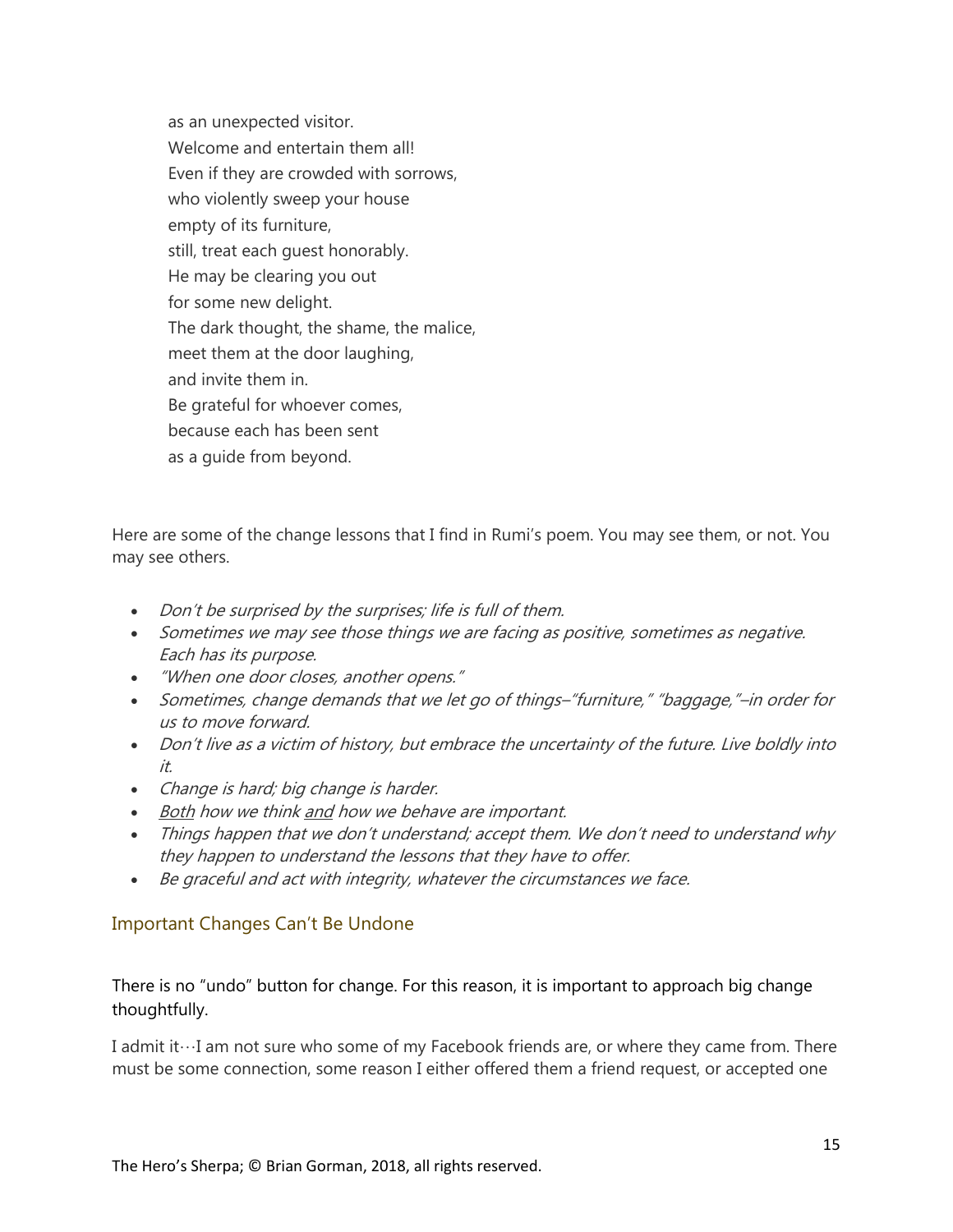that was sent my way. It's easy enough to unfriend them; but then again, why bother? Our relationship isn't that important to either of us.

Just like unknown "friends" on Facebook, little changes can be easily undone. If you fell in love with the paint chip in the store but hate the way the living room looks now that you have painted it, you can paint it again. If you felt good about the way the new suit looked on you in the dressing room but saw it differently once you got home, you can return it. Some car dealerships are now offering exchange and/or return options for new car purchases.

But, important changes can't be undone.

Getting divorced is not the same as never having been married. Obtaining a new job is not the same as never having held the current one. Moving to the city then back to the country is not the same as never having lived in the city. The examples are endless. Whether the change was personal (e.g. returning to work after the birth of a child or a serious illness), organizational (e.g. withdrawing a new product from the market after its launch as a result of quality control problems), or social (e.g. significant movement toward equal rights)…you can't undo the change.

You can't undo it because people have experienced it. you can't undo it because people have been changed by it. You can't undo it because it is part of the way people now think/see/behave in the world, or part of how they now think/see/behave toward you, or part of how you now think/see/behave.

Ultimately, as I have written elsewhere, all change is personal. And when people are personally changed you can't undo it. Whether mother or father, if you have taken time off of work for the birth of your child, you are returning to work with a different perspective. If you are the business that launched–and withdrew–a faulty product, the marketplace sees you differently. If you have experienced being treated fairly after a lifetime of judgment and discrimination, you are not going to willingly relinquish fair treatment.

Important changes can't be undone. For this reason, some people refuse to make them in the first place. They hold onto the old ways, the old beliefs, the old technologies. While millions of photographs are taken on cellphones around the world each day, there remain photographers with large-format cameras and film, and photographers who are making albumen and cyanotype prints. Someday, cellphone cameras will be replaced by a future generation technology, not by a return to film. Important changes can't be undone.

The Amish shun technology and modern conveniences. They continue to travel in horse and buggy, sharing the roads with today's cars and trucks. It is likely that in the not-to-distant future they will be sharing the road with driverless vehicles; today's cars and trucks will not be replaced by horse and buggy.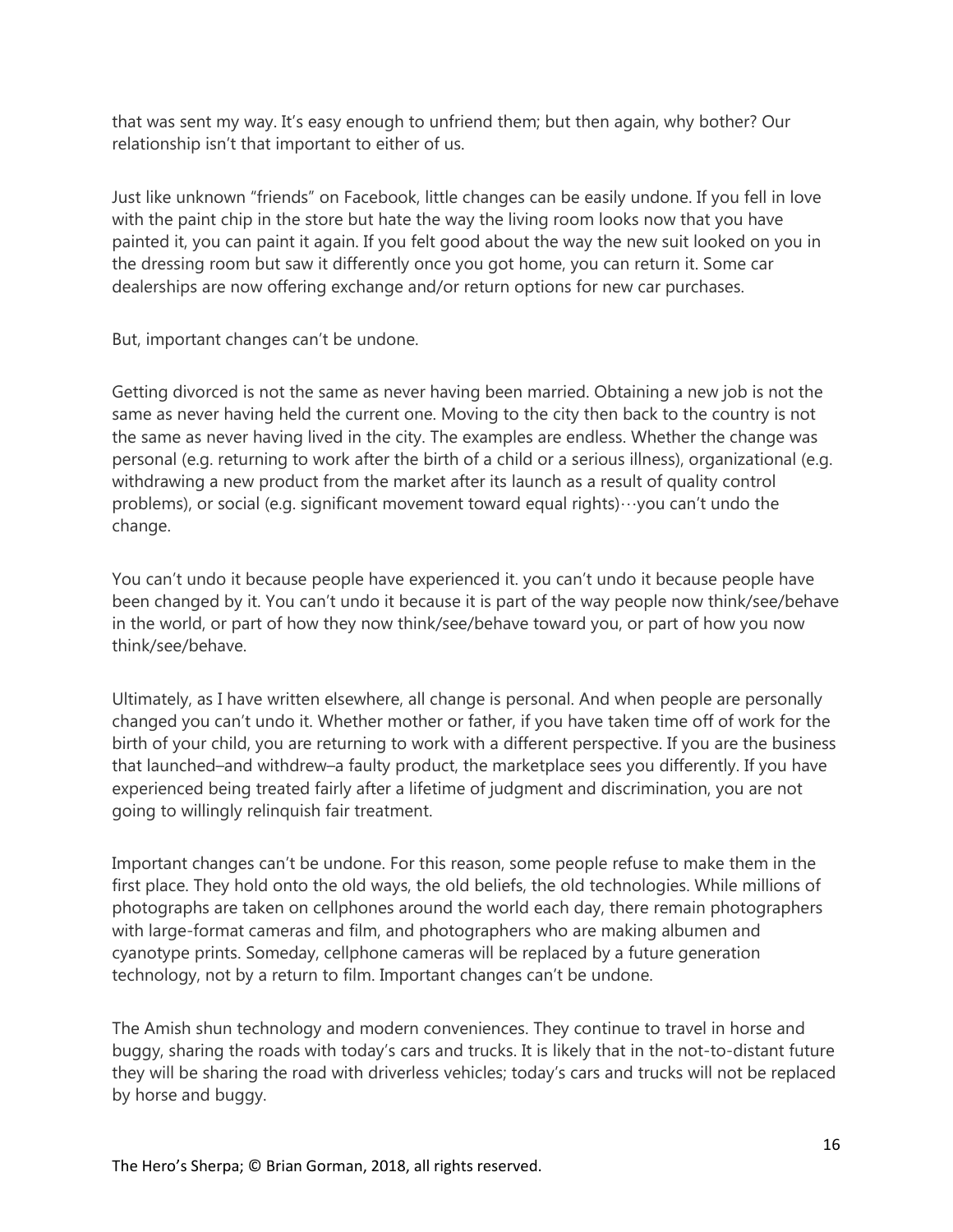Important changes will expire; they can't be undone. It was the thinking of the past that fostered today's changes…thinking that challenged the status quo, that sought creative and innovative solutions to the problems and the opportunities being faced then. Every solution, every innovation, every change, brings with it new problems. Albert Einstein is quoted as having said, "We cannot solve our problems with the same thinking we used when we created them." Nor can we solve them by returning to the thinking of the past. Important changes cannot be undone.

If important change can't be undone, what is the answer to today's challenges in our lives?

First, don't act/react impulsively. Explore; consider options; "think outside the box;" ask those who think differently than you for their perspective, and listen with an open mind.

Learn from the past. There are reasons that change happened back then. Many of the factors that made things work–that sustained the status quo–back then are no longer in place.

There were mistakes that were made along the way. Learn from them; don't repeat them.

Avoid "change for change sake." if there is no other reason than to make change, then you are squandering your capacity for change when you may well need that capacity for unforeseen changes that are just around the corner.

Recognize that our memories of the past will often "let go of the bad" and "reinforce the good." The "good old days" may be old, but it is doubtful that they were as good as they are remembered…and if they were as good for us, it is likely that they were less-than-good for others who are in a better place today.

Consider the anchors that keep you tied to the past. Are there ones that you need to let go of, others that you need to connect to differently to meet today's challenges?

### <span id="page-16-0"></span>Is This a Big Change, or Not?

We've all experienced this. We are facing a really big change, and yet when we begin to discuss it with others going through it with us, they shrug their shoulders and say, "No big deal." Or, vice versa.

Is it a big change, or not? What makes a change big, or not?

There are two critical perspectives to apply when answering this question. The first is examine the change itself; the second is to view the change as seen by those who are experiencing it.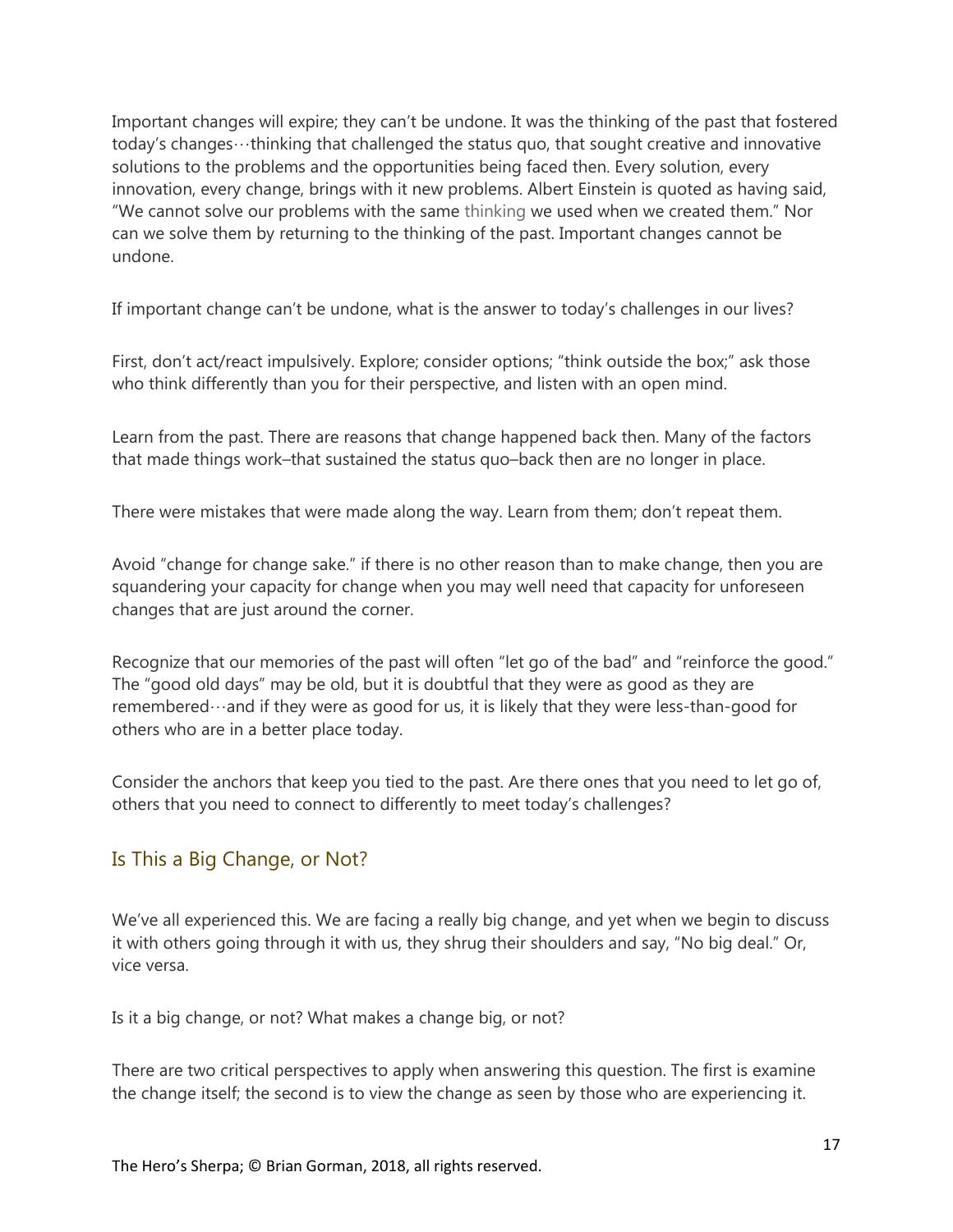Before we explore these perspectives, let's return one more time to the definition of change: Change is a disruption in expectations. The bigger the disruption, the bigger the change.

### <span id="page-17-0"></span>Applying a Change Perspective

Is this a big change? Here are some questions to reflect on as you apply a change perspective.

- How many different sets of expectations are being disrupted?
- What, specifically is being disrupting? Is it:
	- o Who people interact with
	- o How they interact with one another
	- o The expectations of those interactions
	- o How people think about one another
	- o How people think about what they are doing
	- o That power bases will be shifted; some people will gain power, others will lose it
- How large are the disruptions it requires?
- How many people are being disrupted? Is it a small number, or does the change ripple across an organization or large familial/social network?
- how clearly defined–and visible–is a successful outcome?
- How clear is the journey from the present state to the desired future state?
- How important is it that the promises of the change be fully delivered?

### <span id="page-17-1"></span>Applying a Change Target Lens

Is this a big change? To some degree, that is in the eye of the beholder, those who have to modify their behavior, and perhaps even how they think about things, if the change is to succeed. There are several factors that come into play.

Is the change perceived as positive or negative? It is likely that different people will see it differently, and thus approach it differently. If you are approaching something from a negative perspective it is generally much more difficult to face than if you are approaching it in a positive manner; change seen as negative appears tougher–and bigger–than if it were seen in a positive light.

How much else is going on? If life is really quiet, people have more mental, spiritual, physical, and emotional capacity for adapting to the change than if there is a lot going on. One of the challenges is that, especially in organizational change (but sometimes in personal change as well), we really don't know what is going on in people's lives beyond what we see in our interactions with them. Mary might have a sleep disorder; Charlie might have just lost a loved one; Tommy may be a single dad working two jobs. Nonetheless, to the degree that you can, it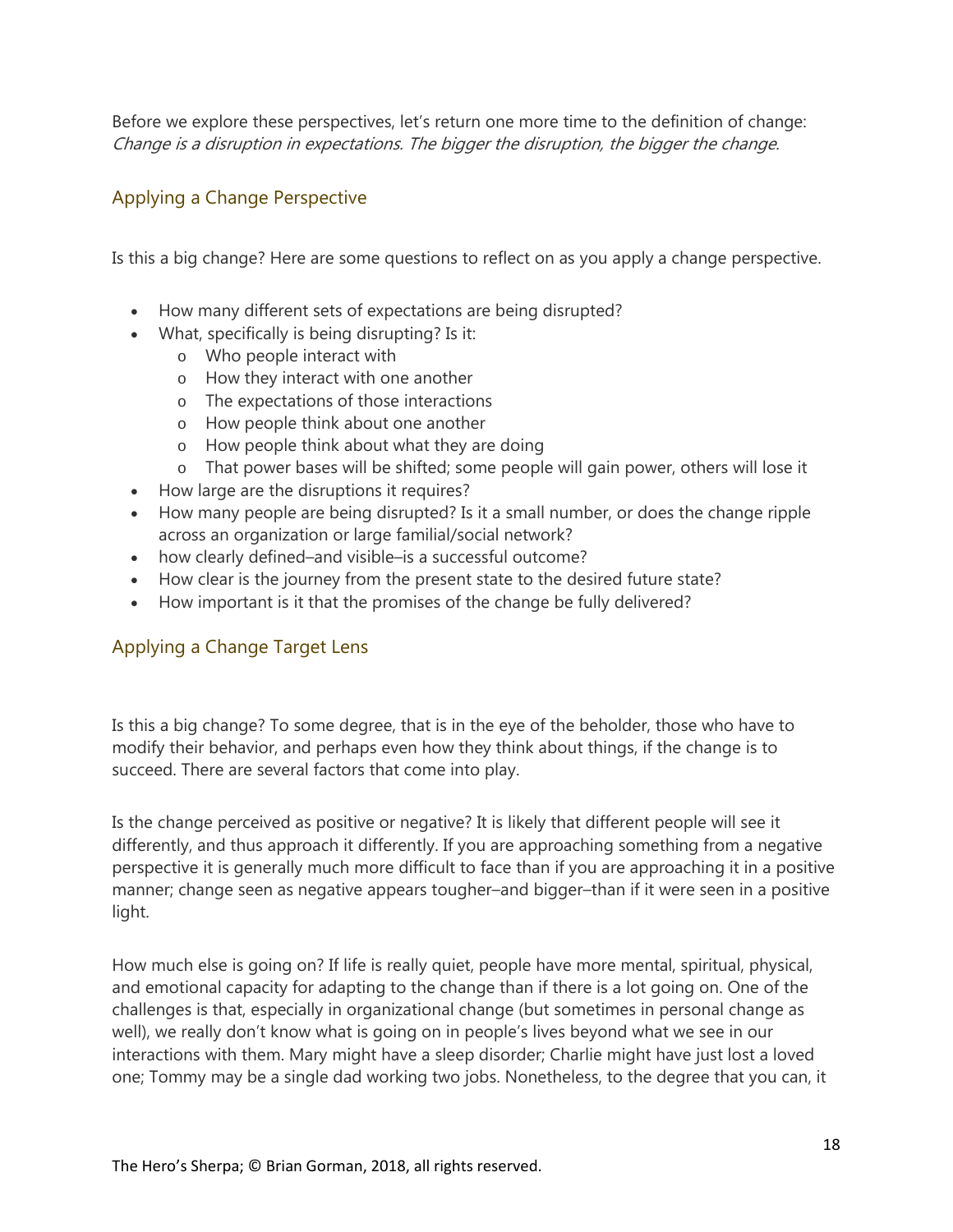is important that you factor in people's capacity for change, and that you watch for signs of overload.

How resilient are those being affected by the change? Each of us has a different level of personal resilience. How resilient we are affects how much change we can handle at one time. Our resilience also affects whether we approach the change proactively, or reactively. And, it may affect whether our "default position" is perceiving change as positive or negative."

How much control–direct and/or indirect–do people have? The greater the sensed loss of control (including the ability to accurately know what to expect), the bigger the change is perceived. Think of it this way. If the lights go on and off when you flip the switch, you are in direct control. When you see someone else walk over to flip the switch, you have indirect control, since you know what to expect and how to respond to it. But, if the lights just– apparently randomly–start going on and off with no one near the switch…your environment has suddenly changed significantly.

Do people have the skills, or know that they will be able to develop the skills, needed to adjust to the change? For those who do, the change is not as big as for those who don't. How invested are they in the status quo? As we have discussed before, even if people don't like the status quo, they often stick with it because they know what to expect. The more invested you are in the current way things are, the bigger any change that disrupts things.

How aligned is the change with one's world view, personal beliefs, values, etc.? If the change remains equidistant to these things, or moves closer, it will be perceived as a less disruptive change than if it moves further away.

The answer to Is this a big change? is sometimes self-evident. But often it's much more nuanced… "Yes" for some, "No" for others.

It is unlikely that you will ever be able to know the answers to all these questions for a change touching more than a small handful of people. Nonetheless, there are things that you can do to take these factors into consideration, and to lessen the disruption of your change.

### <span id="page-18-0"></span>What's Your "Plan B"?

How many times have you heard that question? For me, I am sure the answer is "in the hundreds." It began as a young boy who wanted to become an architect. And, it has come back any number of times since then in both personal and professional situations.

What's your Plan B?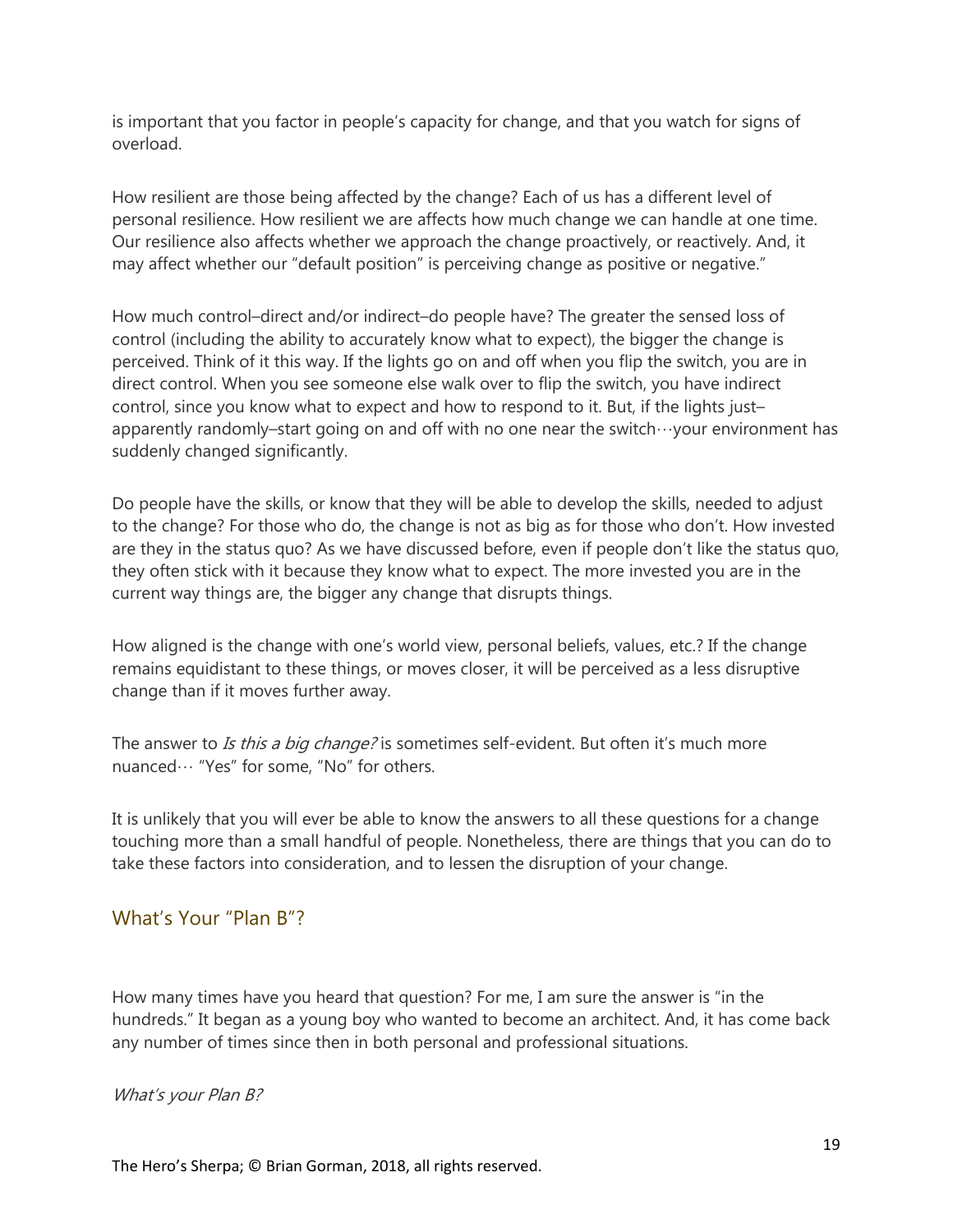I have now wrestled with this question and the best way to answer it for more than five decades. For me, the wrestle isn't about "what" my Plan B is, but whether I should have one; for my clients, my wrestle is whether I should recommend that they have one. Why wouldn't I have–or recommend–a Plan B? Here is my reasoning. I will illustrate it with my own circuitous career path.

In fourth grade I discovered graph paper. How cool! I could draw rooms, design buildings. Suddenly my perspective went from logic and words (I was good writing on lined paper, but not an artist) to more creative visual thinking. Architecture became a passion that stayed with me through high school. I had a drawing board mounted under the window in my bedroom, and would spend hours lost in designing. I took mechanical drawing every semester, advancing my skills. The money I earned after school went into buying drafting supplies and books on famous architects. On career day I would visit a local architectural office. I entered competitions. When the time came for college I applied to three architecture schools, and was accepted to one. I had no Plan B. Being an architect was the one career that, in my heart, I wanted to spend my life pursuing.

As it turned out, by my junior year of college I had lost that passion. I no longer wanted to be an architect. I could probably succeed and make a living at it, and I knew that if I did, I wouldn't feel very good about myself or my work. But by then, I had developed another passion… I was doing youth work on the Onondaga Indian Reservation, and had become very interested in Native American cultures. My new major became cultural anthropology. ("But what are you going to do with that? What's your Plan B?") I continued into grad school with the same focus, thinking I would love to teach cultural anthropology at a college or university.

Midway through the first semester of grad school I received my draft notice. The next four years were spent as an Air Force Basic Military Training Instructor ("drill sergeant") and earning two masters degrees. My passion for Native American studies morphed to larger issues of social justice, and my focus on higher education shifted from the classroom to administration.

Eight years of various higher education positions led to four years of consulting to higher education and nonprofits. It was during this time as a consultant that I was introduced to the nascent field of change management, and realized that underneath every career shift I had made was a commitment to executing change.

By 1990, AIDS was a growing crisis in America; I became the Deputy Director of Finance and Operations at an AIDS organization providing permanent housing and support services to homeless people with AIDS. The organization needed to put in place an infrastructure that would help ensure their long-term viability without becoming bureaucratic, and I knew how to do that.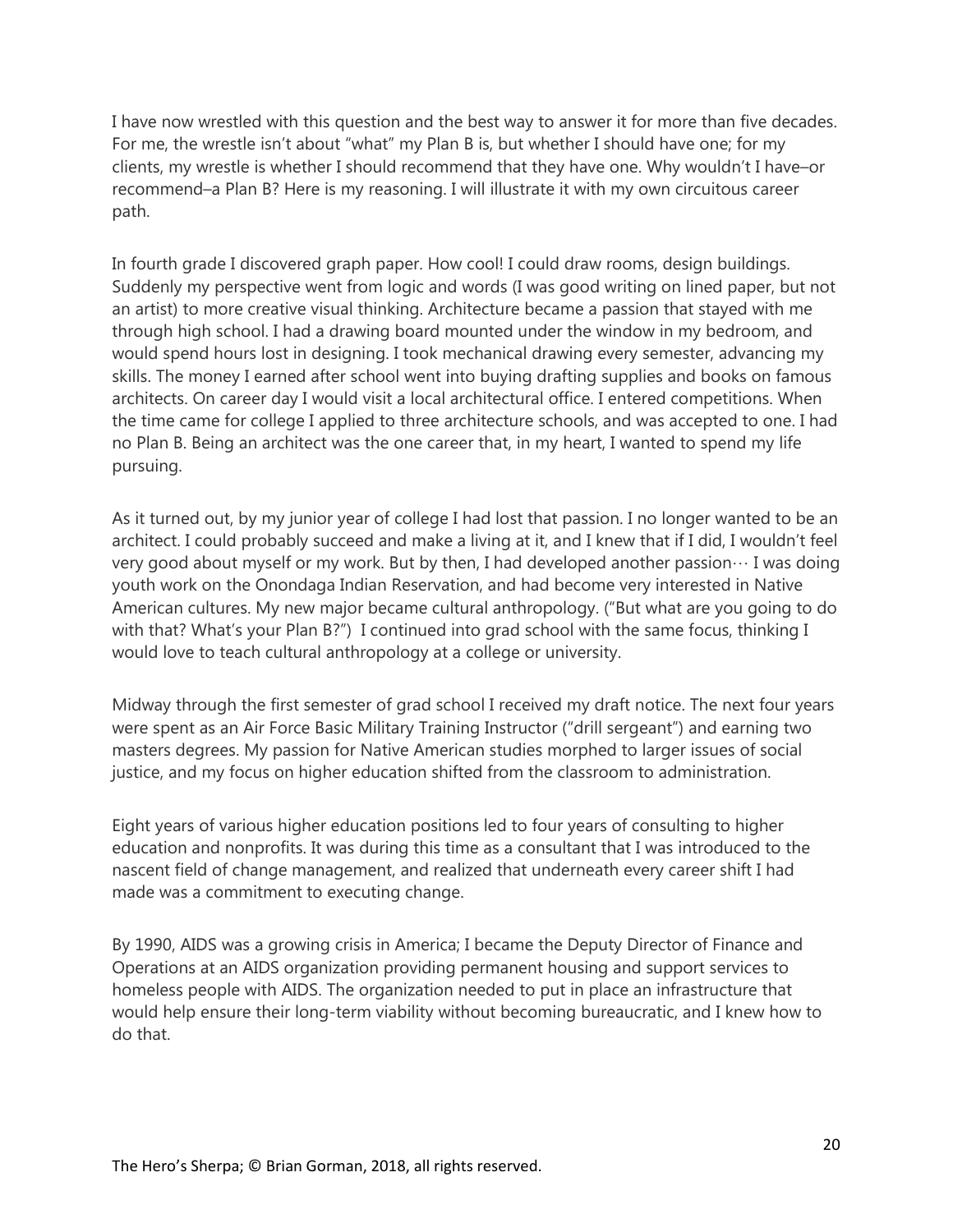And so the path has twisted and turned, even to today. The thread has always been change. It has taken me inside of organizations, and outside. I have worked independently, and on teams. I have been a residence hall director, a fund raiser, an internal (as well as external) change consultant, a coach, a trainer, a mentor, a trusted adviser.

And, I have never had a Plan B.

I have spent time exploring options. But those explorations have always been just that  $\cdots$  where am I being pulled to go next?

Perhaps if I had a Plan B when I made some of these transitions, I would have made them more quickly. But for me, the only way to have a Plan B is to say, "I am good with doing either A or B." And, if that is the case, then I would not be able to fully invest myself in either one. If Plan A failed (and some of them have), I would never know whether–had I been more fully committed–I could have made it work. And, given that we go into big changes in our lives naive about the difficulties that will inevitably arise, it would be too easy to walk away from the realities of Plan A to begin the uninformed optimism of Plan B.

Big changes are tough. There is no guarantee of success. That is why I always begin, for myself, with an exploration of what is in my heart…what is my passion? That is why I always invite the same reflection for both personal and professional clients. If you are not passionate about the intent of your change, how will you ever complete the journey? I have been laid off, fired, and had a nonprofit that I attempted to start fail to get the funding that it needed; in each case, I can say that I put everything that I had into success.

I have also had incredible successes. I have turned around a stagnant annual giving program, established a living learning program, and supported major strategic shifts that make a difference in people's lives both within the corporate and the nonprofit worlds. I have engaged in issues of social justice. I have helped individuals successfully navigate some of the most difficult personal life-changing events one could imagine. I have taught, coached, and mentored students, change practitioners, and organizational leaders. Along the way, the changes that I have been engaged in have touched tens of thousands of lives. And I still have no Plan B.

When my clients ask me if they should have a Plan B, I tell them quite honestly that I can't answer the question for them. I help them to understand the reasons I do not. I point out how uncertain a Plan A tough change is, and the fact that there is no such thing as "this change cannot fail;" every change can fail. I help them understand the reality of a difficult change journey. And, I assist them in determining whether developing a Plan B is right for them.

Sometimes, when the realities of change sink in they revert to an immediate Plan  $B \cdots$  and don't proceed with the change. Sometimes, they develop a Plan B (which they may or may not ever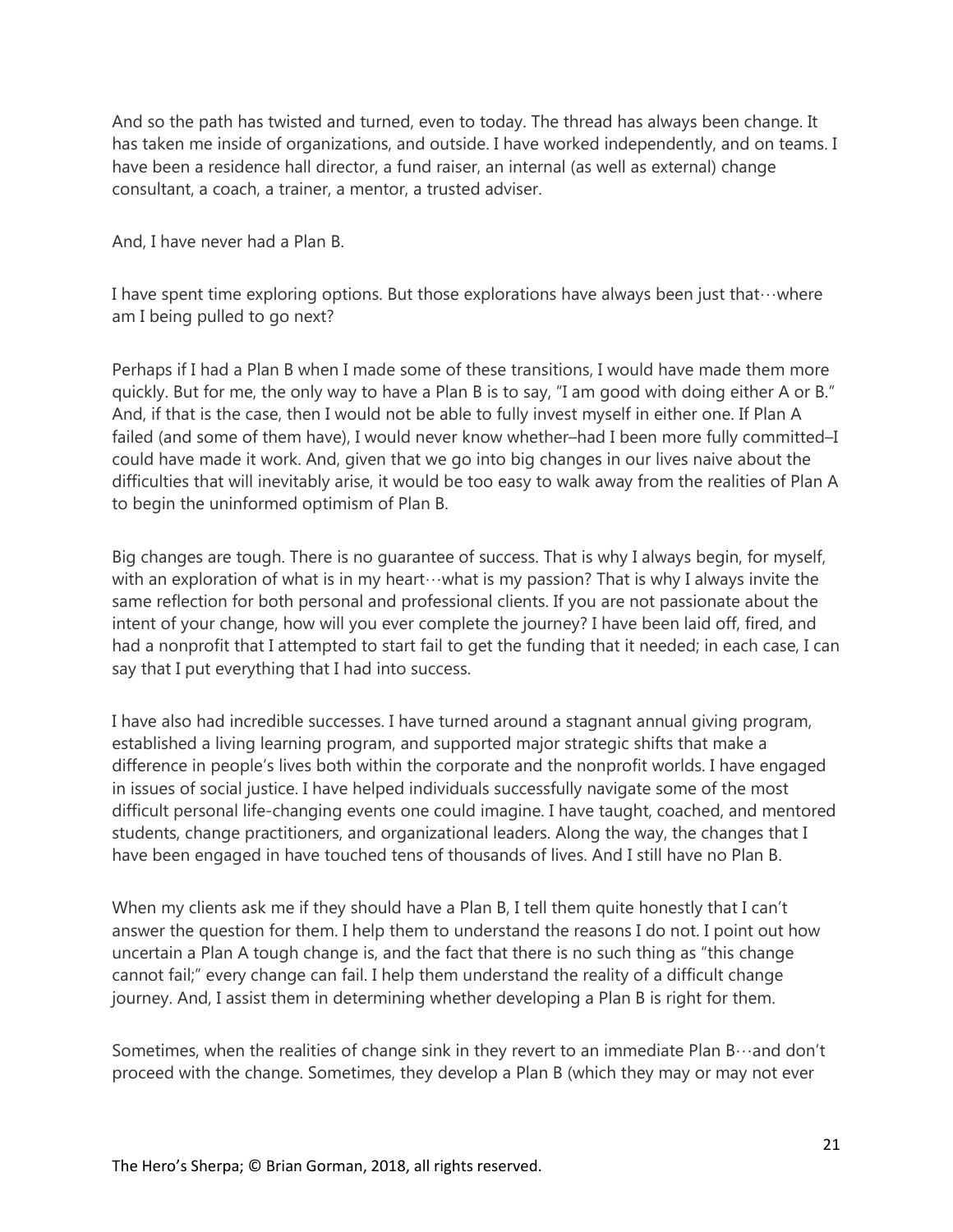call on). And sometimes, like me, they dive headfirst into Plan A and leave the idea of creating a Plan B behind.

How do you answer this question for yourself? Do you have a Plan B? Should you develop one?

### <span id="page-21-0"></span>Why Are Some Changes So Difficult?

Some people seem to be able to move across the country into a new job with a new employer, and to do so with relative ease. For others, changing the snack offerings in the break room leads to weeks of consternation, frustration, and lost productivity. Most people fall somewhere in between. And, even those who move through most changes with apparent ease do find change difficult at times. So why are some changes so difficult?

I would like to focus on two pieces to the answer: our skills and our minds. While I am approaching them as separate, needless to say, they are highly inter-related. (An important third element, resilience, is addressed separately in a section written by Dr. Linda Hoopes.)

### <span id="page-21-1"></span>The Mind and Change

The first thing to remember is that change is personal. It doesn't matter who starts it. It doesn't matter whether it is a "personal," organizational, or social change. If it touches you, it is personal. If it touches me, it is personal. Change succeeds, or fails, through people.

Change is emotionless. It isn't positive or negative; that's just how we see it. You received a promotion; it is most likely a positive change for you. Your best friend is offered a similar promotion, and is concerned about all the negative effects it might have on his life (more time on the road, having to supervise former colleagues, the stress of the added responsibility, etc.). You see the move across the country as positive; it will bring you closer to where you grew up and other members of your family. Your spouse/partner sees it as negative; he will have to find a new job, the children will have to re-establish new friendships in new schools, and so on. How we perceive the change will affect how easy or difficult it is to move through.

Throughout this book I reference anchors  $\cdots$  those things that "hold us in place." By definition, change requires an adjustment to our anchors. We may need to cut some loose; we may need to redefine our relationships to others. We may need to add new ones. The bigger the anchors we have to adjust, the more difficult the change will be. Road construction that causes me to take a new route to work rubs up against the "routine" anchor, but it is no big deal. A change that causes me to go from solely working from my home office to working in the office with my co-workers five days a week rubs up against many more anchors. A change that challenges my religious, spiritual, or other deeply held beliefs is even more difficult yet.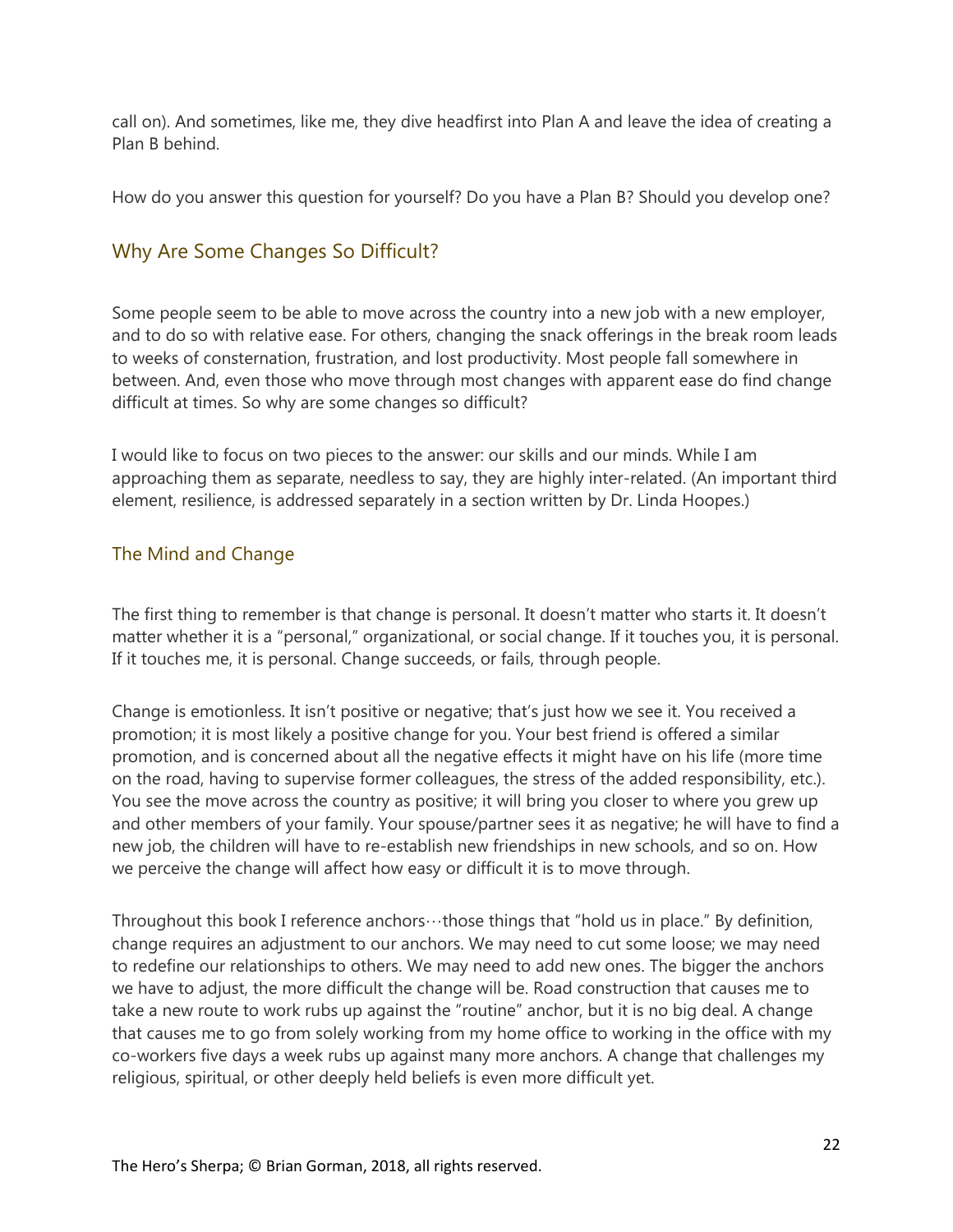Often, a change in routine is the simplest. However, even then it does require some attention. Routines are executed based on our neural programming. A change in routine requires reprogramming. The bigger the change in routine, the more reprogramming is required. Meanwhile, we have to be attentive so we don't slip back into the old routine. The factors that cause the change may also come into play; having to alter our snacking habits because of a medical diagnosis may well be more difficult than altering them because the company put in different vending machines. The latter is a change of convenience, the former may be a matter of life and death.

We tend to take pride of ownership in those things we create: whether a piece of art, a home, a product/service offering, or an organization. The more we invest in the creation and the longer we engage with it, the stronger that sense of ownership is. Changes that are intended to reshape institutions–whether they be personal, organizational, or social–are really tough. Often the very people who created the institution, who nurtured it to maturity, who have ensured that it sustains over time are now being called on to radically change it…to let go of what they built and replace it with something else. Doing so requires a real shift in thinking. It may require a period of mourning, or some form of ceremonial "letting go." At the organizational level it sometimes requires new leadership; it is just too tough for those who have built and sustained things for so long to now tear them down and create something else in their place.

How much we feel we have control over the change plays into how difficult it is for us. "Calling the shots" makes the change a lot easier than if we don't have any voice. Having a voice–even if it is to voice opinion, provide suggestions, etc.–gives a sense of indirect control, making the change once again easier to address.

How well you understand the patterns of change affects the difficulty of change. It is akin to having a road map; it doesn't tell you what the scenery will be like, but it lets you know where to turn, and what type of road you will be on. It helps to demystify the process, and takes some of the surprise out of the surprises.

Finally, the limitations we put on ourselves affect how difficult the change is. If "it's impossible" or "it's really, really, really hard for me to do this," then it is impossible, or really, really, really hard.

### <span id="page-22-0"></span>Skills and Change

If we don't have the skills, and don't think we can get them (there's that brain at work again), change is really difficult. That's why it is so important to pay attention to–and communicate–how you are going to help others learn what they need when you are driving (or guiding) a change. This is as true for the child who is heading off to college as the person to whom you are delegating more and more responsibility.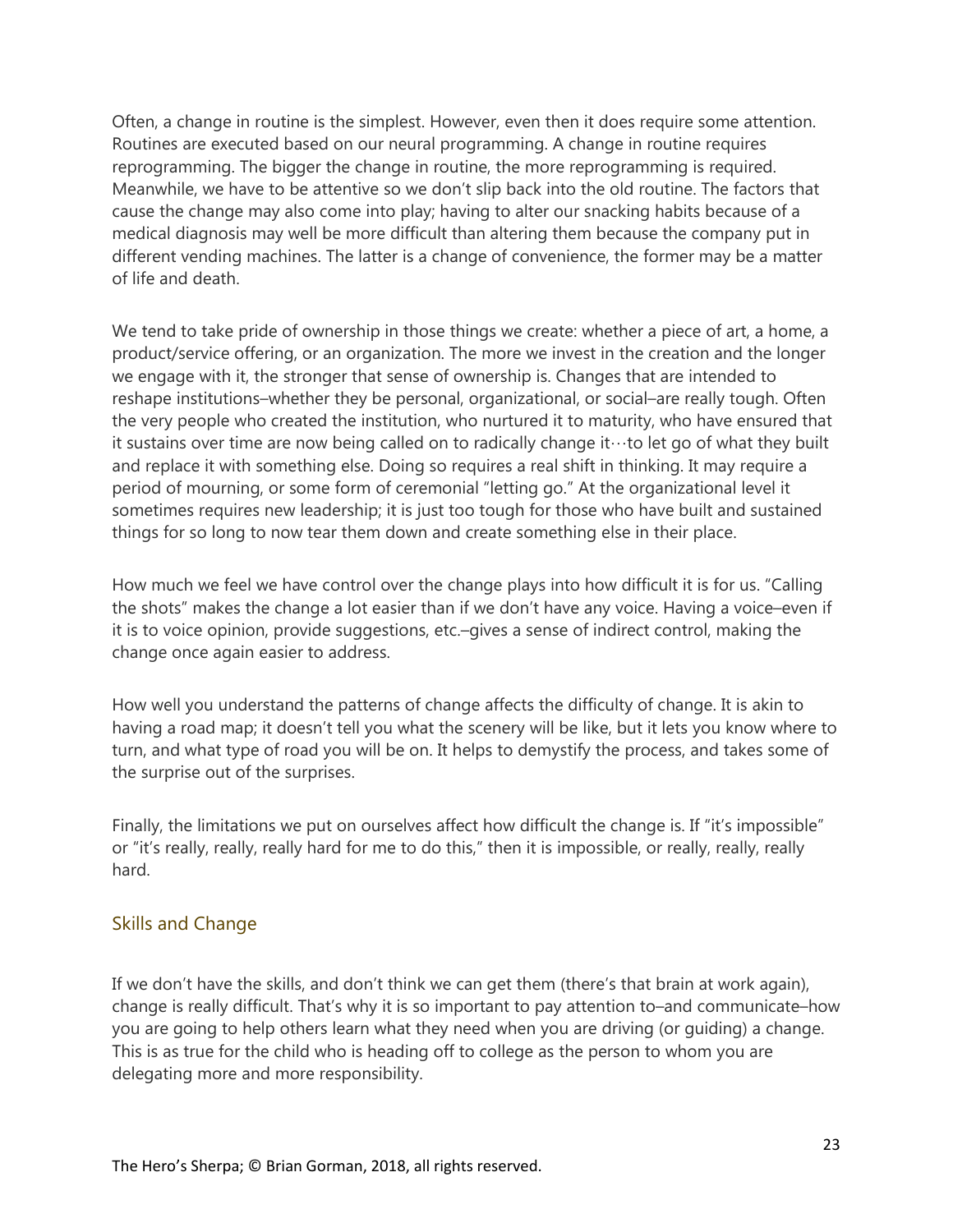And, with big change it is not only skills that will need to change; it is also ways of thinking. That new college student will need to think about budgeting time, and personal responsibility, and eating habits, etc. in ways she probably didn't have to while living at home. The newly promoted manager will need to think about solving the client's problem, no matter how long it takes, rather than referring the problem immediately to you.

### <span id="page-23-0"></span>Preparing Yourself for the Journey

### <span id="page-23-1"></span>Anchors Aweigh

We all have anchors in our lives. They may be family, friends, career, community, job (or even job title), spiritual or religious beliefs. They might include our personality types, our egos, our education and credentials. For some, they are possessions: homes, furnishings, clothing, jewelry, vehicles, boats, bank accounts. Habits and hobbies are often strong anchors. There are those whose anchors include a cat, or dog, or fish, or snake, or…

Our anchors help give us a sense of stability, of security. They often become a part of our personal identity, of how we see ourselves, and how we claim our own unique place in the world.

All too often, during really big changes, people lose sight of their anchors. You hear, "My world is turned upside down." "Everything is changing." "I don't know what to expect anymore." Perhaps one, or even a few, of their anchors have been cut loose. But the others are still there, available to provide some stability.

This is the first reason that I ask my clients to spend some time focusing on anchors $\cdots$  It is too easy to feel completely adrift, even when you aren't.

#### What are your anchors?

If you know anything about boating, you know that there are many different types of anchors. Fundamentally, they fall into two categories, those that rest on the seabed and "sea anchors." Let's look at each of these in the context of change.

The anchors that rest on the sea bed are the ones most of us are familiar with. They come in many different sizes, shapes, and weights, but their purpose is the same…to keep the boat from drifting away. The boat can rise and fall with the tide, turn with the current, rock with the waves. Our anchors help provide some stability during the rise and fall of our day-to-day lives. They allow us to rock with the waves, and turn with the current without drifting away. But, in general once you have anchored your boat, you know where to find it when you return.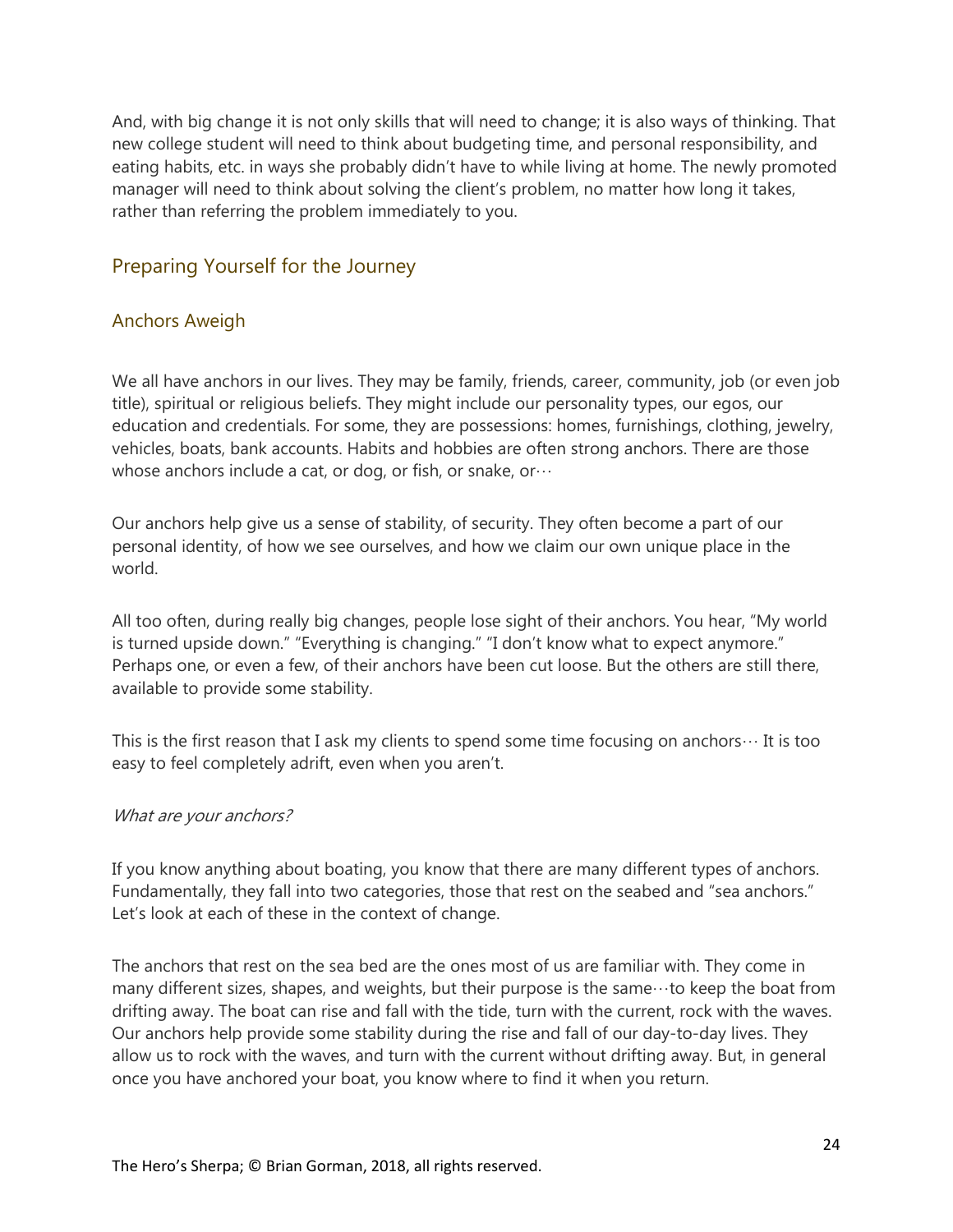

There is reason, however, to know whether each of our anchors rests on the seabed. Quite simply, if the turbulence is great enough, if the change is disruptive enough, they may prevent us from navigating the storm successfully. I live in Hoboken, NJ. During Hurricane Sandy in 2012 the city flooded; the primary source of the flooding were the inlets that sit on the northern and southern borders of the city. Several people anchor their sailboats in the northern inlet. I have a photo of a sailboat that broke loose from its anchor during the storm, and ended up on a waterfront walkway. This is a photo of a boat that was anchored too tightly to survive the levels to which the waters rose.

What is your relationship to each of your anchors?

If an anchor is keeping you from changing, putting your change success at risk, are you prepared to change your relationship to it, or change the change to accommodate it?

The second type of anchor is a sea anchor. It might be used because the water is too deep to anchor to the sea bed. Or it may be used when you are at sea to help ride out a storm. During storms a sea anchor is used to keep the bow (or stern) of the boat facing into the heavy seas so that it won't be rolled by the waves.

The equivalent of a sea anchor is important when going through major change as well. No matter how high the tumult, how strong the winds are blowing, how stormy the seas, we need to keep ourselves facing into the change.

Whether you are thinking of making a major change in your life, or are already on that change journey, take the time to sit down and reflect on your anchors.

- 1. What are your anchors?
- 2. What is your relationship to them? Are you willing and able to change that relationship if needed in order for the change to succeed? If not, are you willing and able to redefine the change in a way that will allow you to both honor the anchor(s) and to succeed with the change?
- 3. Which of the anchors are your "sea anchors," keeping you facing into the change when it gets really rough?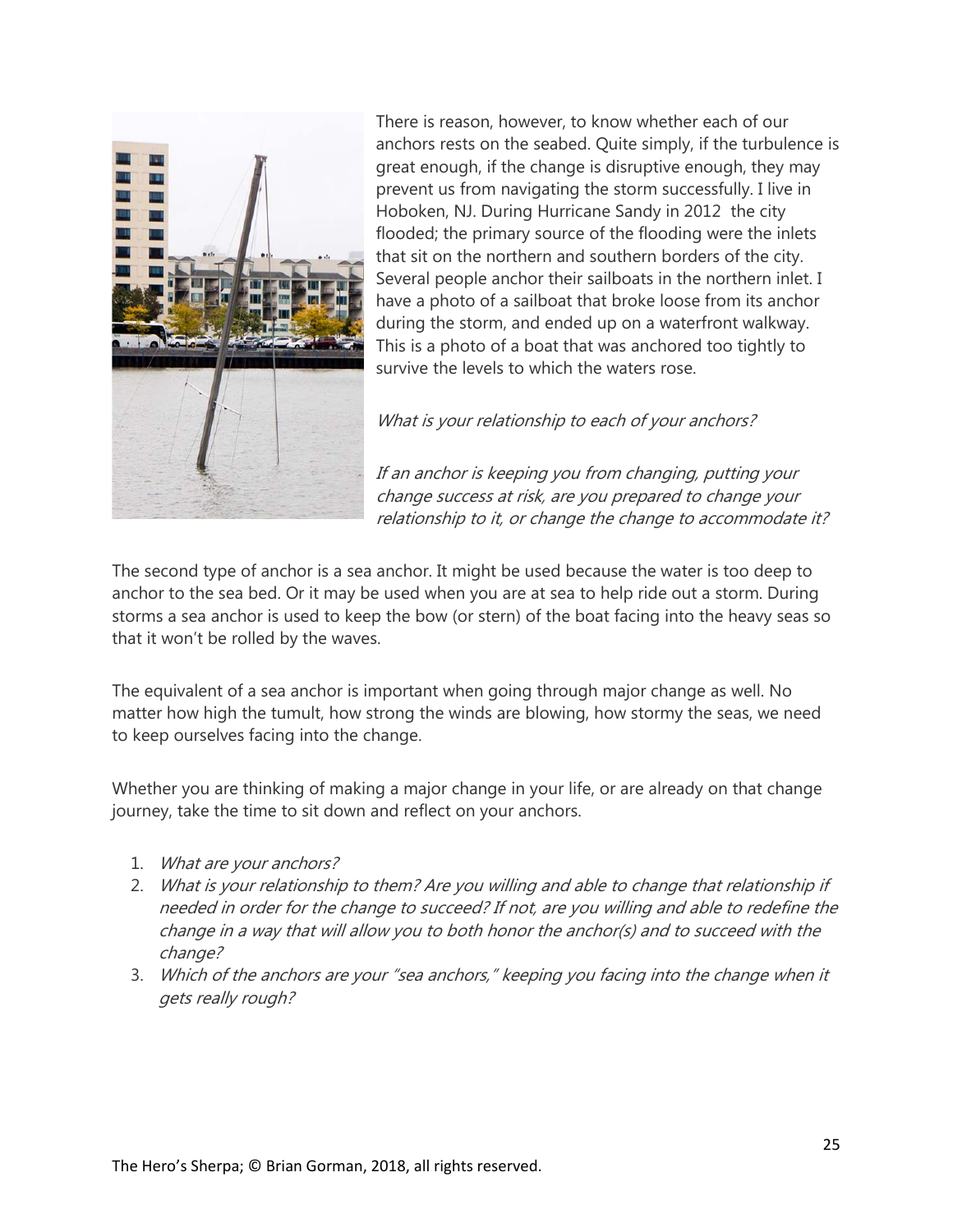### <span id="page-25-0"></span>Avoiding!

Earlier we focused on avoiding certain changes. Now I want to look at the role of avoidance within our change journeys. The human mind is amazing. So much goes on inside our brains that we are never conscious of. One of the things that I see over and over again with my clients who are engaged with major change is avoidance. Sometimes it is intentional, but often they are unaware that it is even happening.

It may be an old tape that is playing. Or a relationship that needs to be addressed…but is way too uncomfortable to tackle. Perhaps it is "the one thing I really hate to do." At work it may be a commitment issue with a key colleague. At home, maybe it is anchors that need to be cut loose. But in every case, the avoidance becomes a form of self-sabotage. After all, if you didn't need to address it to move forward, you would be ignoring it, rather than avoiding it. There is a difference.

#### What are you avoiding?

This is a difficult, and often painful, question. Yet it is a critical one to hear, to answer, and to address if you are undertaking a major change. It is best heard early in the process of preparing for your change journey. Maybe it should be tackled in the near term; maybe you need to put some things in place before tackling it. But you can't have it both ways…succeeding with your change and avoiding the tough issues will not work.

I am single, and on a journey to find my soulmate. A while ago I met someone on a social dating site. We chatted for hours over the course of a few weeks. There seemed to be a real heartfelt connection. We seemed to be aligned in many ways in different aspects of our lives. He told me that he is out, except at work; at the time, I didn't know the nature of his work. While I am out completely, I can understand that some workplaces may be less welcoming. We had one pizza date…I discovered that "out, except at work" was a bit broader than I had anticipated. As a Catholic priest, he is neither out at his workplace, nor his residence (with fellow priests), nor within many miles of his community where he may encounter parishioners ··· all places that translate for him to being "at work."

In his case, he is conscious of his avoidance; and, it is unlikely that he will find that lasting heart connection with another man that he is seeking unless he addresses it. Being conscious of what you are avoiding is one thing; doing something about it is quite another. The more strongly you avoid it, the more likely it is important that you tackle it…and the less likely you will unless you are wholeheartedly committed to success. Are you?

If yes, then the next thing to do is to figure out when, and how, you are going to take this monster on. How far forward can, and should, you go with your change before addressing the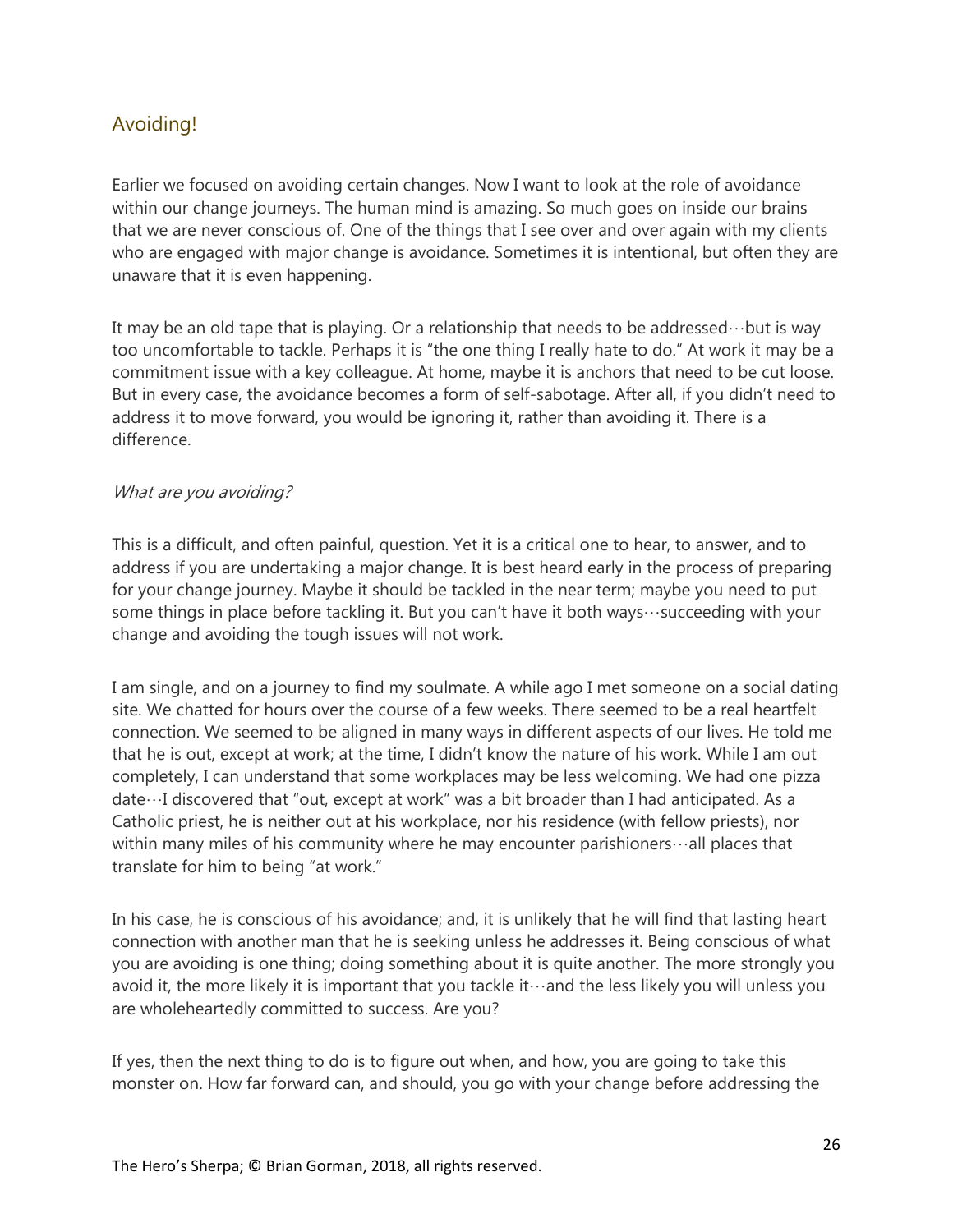issue? Are there things that you need to get in place before you do? What do you need to do to prepare yourself? What type of energy (physical, spiritual, emotional, mental) do you need to have in reserve, and how much of that energy, in order to move through this? Are there others who need to prepare as well? Who can provide guidance? Who can you call on for support? Whose counsel do you trust as you consider alternative approaches? How do you move past avoidance to address and resolve this thing?

Give yourself the time and energy to answer these questions. I often refer to my mind as a nursery, and I see a similar thing often happening for those I work with. Plant the seed. Nurture it with thoughts, questions, etc. Then, let it be. Don't forget it, but don't hover over it. The answers will come. For some, it is literally in their dreams. For others, it may be when journaling, while exercising, during a solitary drive, in the shower, or in a coaching session.

#### And Do It!

When the time is right, stop avoiding. "Take it on!" "Crack the nut!" "Tackle it!" "Break through the shell!"

When you do, I encourage you to do so from a place of strength. There may be fear, or nervousness. There may be apprehension. There may be an urge to delay. You may want to continue to avoid. Simply put, if it is the difference between failure and success, when the time is right, do it.

As the saying goes, "The first step is the hardest." Make sure that you are rested, that your energy stores are sufficient. Make this the priority of the day. "If I only do one thing today, this is it!" And do it!

### <span id="page-26-0"></span>Being Eye to Eye With Change

When was the last time that you looked at yourself in the mirror?

Not the combing your hair, brushing your teeth, checking the make-up, tying the necktie, "how do I look in this" looking in the mirror. Not the take a selfie for Facebook, Instagram, texting looking in the mirror.

The *looking at you* in the mirror.

The eye-to-eye with yourself looking in the mirror.

The "I really see me" looking in the mirror.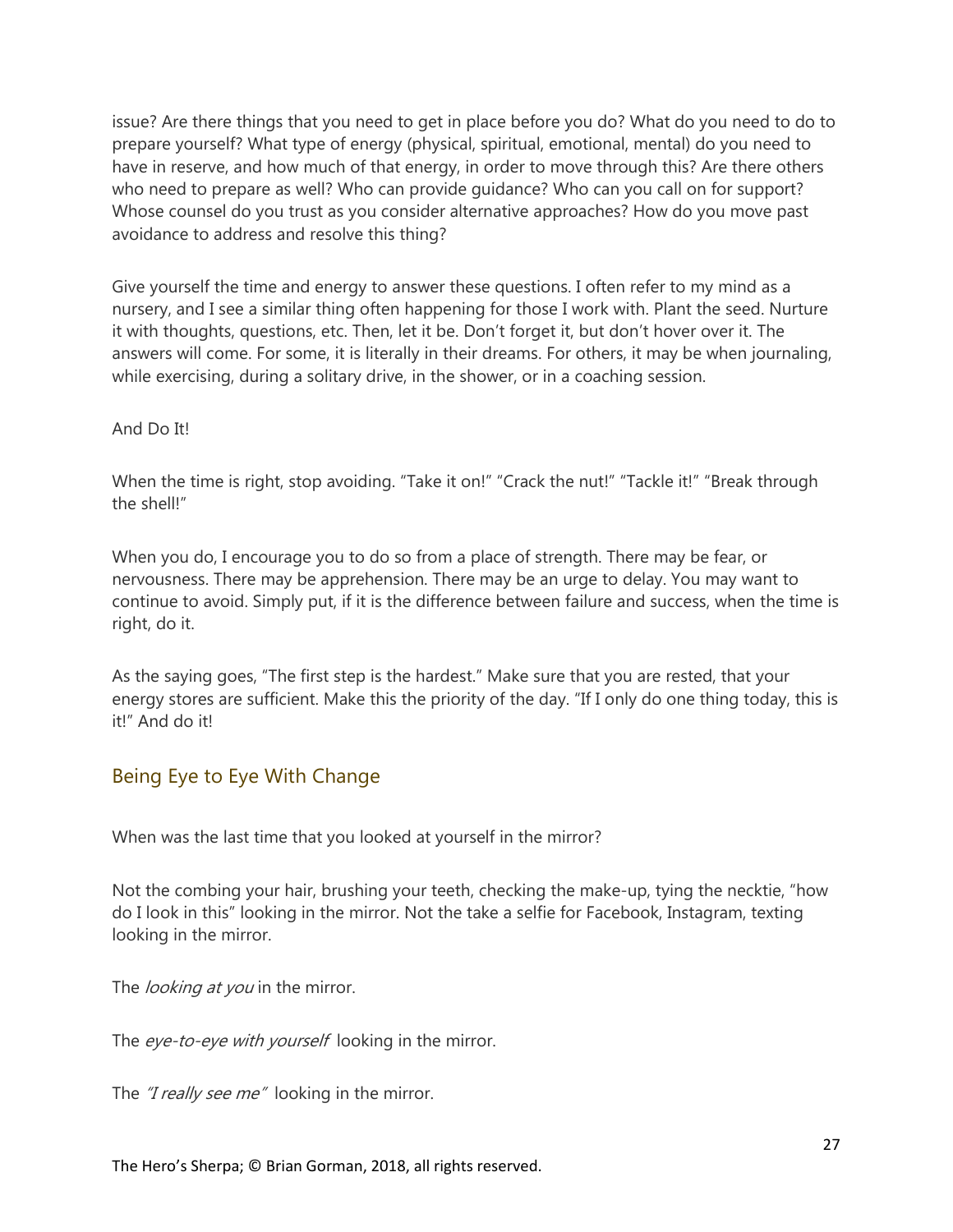#### When was the last time you looked in the mirror in that way?

When I ask people that question, the answer is often "when I was a kid," or "when I was a teen." Once in a while someone will reference a special event: their wedding day, the birth of a child, or a death. Almost never do I hear "today," or "this week," or "it wasn't too long ago."

Earlier I wrote about my own daily mirror practice. I was reluctant at first; that told me I had to continue. The fact that I didn't want to see all of me told me that I had work to do. It told me that what others saw when they looked at me wasn't the person I wanted them to see. It told me that if I was to change–to more fully show up as the person I am–I had to continue looking in the mirror.

Now it is part of my daily routine. Sometimes I smile at me. Sometimes I frown. Once in a while there is a high-five, or a thumbs-down. There are always words. I tell myself how proud I am of me for stepping up to a challenge. How grateful I am for the opportunity of being able to help a client make a new discovery or overcome a hurdle. I tell myself "thank you" for allowing me to take a day off and have fun, to re-create. And I tell myself when I really screwed something up. I ask myself what I can learn. I explore with myself how I can avoid making the same mistake again. I forgive myself; after all, I am human. I let myself know when I am disappointed in me, and when I am proud of me.

So what does this have to do with "Being Eye to Eye with Change?" Everything.

Big change doesn't happen outside of us. It happens inside.

It doesn't matter if it is a personal change, or an organizational change, or social change. If it disrupts our lives, that is happening inside of us. The way that we expected things to be isn't that way anymore; our relationship to whatever is changing is being disrupted. If the change is big, we don't just recognize it consciously. We feel it in our bodies. "My heart aches." "Remember when…? I long for those days again!" "My stomach turns over when I think about…" "I have a bad feeling…"

Being mentally attuned to a big change may be necessary to make the transition, but it isn't sufficient. Again, it doesn't matter the "level" of the change (personal, organizational, social). Catharsis is needed. There has to be a release of what is holding you in the present so that you can move into the future. You may be able to talk the talk without that; you may even be able to walk the talk. But you won't be able to internalize the new without letting go of whatever it is replacing. And that leads to anger, to resentment, to stress, and more. That becomes additional baggage to carry every day.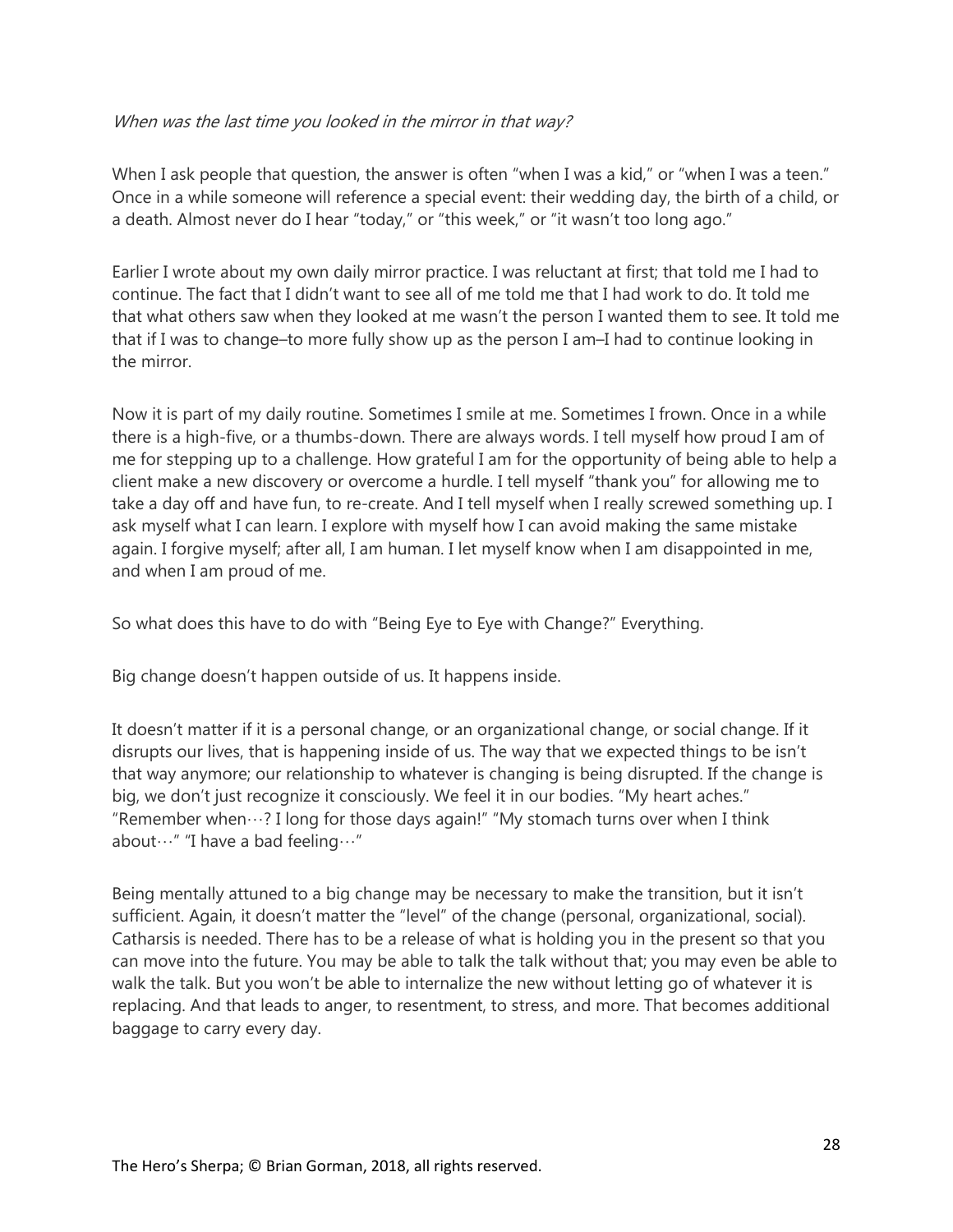Being eye to eye with yourself when facing change allows you to witness those emotions, to examine them, and to address them. It provides a forum for being honest with yourself, for holding yourself accountable as to how you are approaching the change, how you are addressing it, and how you are responding to it. It calls on you to examine the ways in which you are–and are not–being attentive to others affected by the change. It challenges you to use this change opportunity to step up more fully as who you are. And, it allows you to honor yourself for your efforts along the way.

I invite you to be eye to eye with yourself today, even if there is no big change happening at the moment. I invite you to be eye to eye with yourself tomorrow, even if there is no big change happening then. Become comfortable being with you, truly with you. For many people, that will be a big change in itself. And, for each of us, it is valuable preparation and provides a firm grounding for when the next highly disruptive shift occurs.

### <span id="page-28-0"></span>Character and Presence (Daryl Conner<sup>[1](#page-28-2)</sup>, author)

There is a quote that "eighty percent of life is showing up." While showing up is certainly important, it has become clear to me through my years of work in the field of change management that *how we show up* also plays a critical role both in our ability to influence and to lead others, and in how we experience change ourselves. At the root of how each of us shows up are our character and our presence.

#### <span id="page-28-1"></span>**Character**

 $\overline{a}$ 

Underneath what you do is who you are—not the values you espouse but may not live up to, not the habits you have acquired over the years, and not what you have learned to do or say so others will accept you. Character is what is left after all the trappings and illusions have been stripped away. It is here that your optimum impact resides. Of all the things you can draw on to create leverage with those around you, your true nature, the indigenous core of who you are, is your greatest asset.

- The term *character* is impartial; it applies to both positive and negative elements of who we truly are. Your character is comprised of many components. Some promote favorable outcomes; others may not.
	- o Positive components might include things such as devotion to serving others, commitment to honesty, and passion for the work.

<span id="page-28-2"></span><sup>1</sup> *For more than four decades Daryl has been a thought leader in the field of change management. I have had the good fortune to study and work with Daryl often since I first trained under him in 1988. In the*  last several years, he has increasingly turned his attention to the role that character and presence play in *the effectiveness of change practitioners and organizational leaders. In this section Daryl discusses character and presence, encouraging us to consider the role our own character and presence plays whether we are leading, facilitating, or otherwise undergoing change.*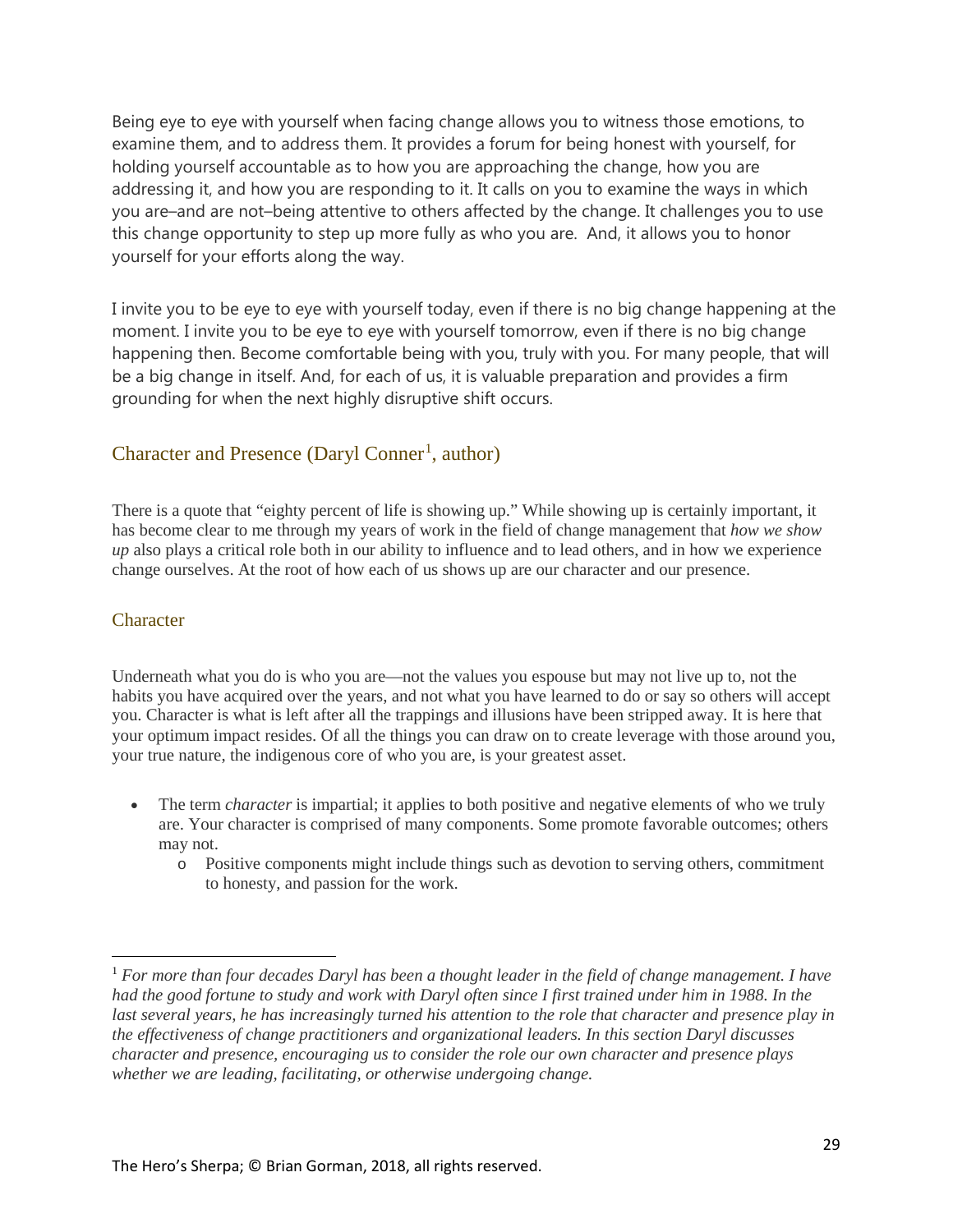o The negative side to a person's character might reflect such things as self- centeredness, manipulation, insecurity, etc.

Whether it advances or detracts from achieving change aspirations, character is a critical determinant of the value received from your efforts.

- A positively oriented character brings life to your capabilities.
	- o It operates as a filter applied to what we know and how we operate. By screening everything through our character, we infuse our unique state of being into our change work.
	- o It is far more than the knowledge and competencies we've acquired—it influences how we inform decisions, guide actions, and whether or not we ultimately facilitate successful outcomes.
- The knowledge and skills we use in executing change are actually neutral. We can employ the same techniques to connect with, or distance ourselves from those we interact with. The same concepts can generate clarity or add to confusion. The spin our character puts on these otherwise agnostic tools of change bends their impact toward either advantageous or adverse outcomes.
- Character differentiates much more than the skills we use. Others can apply the same concepts and techniques, but no one can duplicate the outcomes we produce when our character interlaces with our words and actions. The secret sauce isn't in our heads, it's in our hearts.

#### <span id="page-29-0"></span>Presence

A strong character, comprised of mostly positive components, is necessary, but insufficient, to be seen as high impact. Character is your true nature, your essence. As such, it is an internal phenomenon that is accessible only to yourself. Character is imbedded so deep within you that people don't actually interact with it as much as they do with the presence your character projects. Your interior character needs a "voice" to be expressed to the exterior world. The presence you extend to others is that voice.

Presence is like a force field that you project when you express aspects of who you are. It is the temperament you emit that serves as the conduit through which your character comes. Beyond concepts and techniques, presence is another key pillar in your repertoire. Whenever you attempt to influence someone, you draw on not only what you say and do, but also on this reflection of who you are.

- Presence is like a subliminal identity signature embedded within your interactions. It might fall into a broad category such as peaceful, hectic, accommodating, demanding, etc., but it also has a unique frequency that, when released, creates an ambient bubble like no other. Whether the exchanges are face-to-face, by phone, through email, or by text, interactions inside your "influence bubble" are distinctive to only you. Whether this bubble engenders a high or low regard for you by others directly affects the amount of influence you can exert.
- The problem is that all the verbal and non-verbal communications inside this bubble are affected by our presence, yet most people pay little, if any, attention to its impact. We tend to think more about weight, hairstyle, and attire than we thank about our presence.
- Just as not all aspects of character are conducive to success, presence also contributes to or detracts from whether you achieve your desired outcomes. When you emit a positive presence, it affects others in three ways.
- People with a powerful, constructive presence are usually seen as having deep and passionate convictions. An effective presence is not a function of superficial façades or manipulated images. It's an expression of one's authentic being.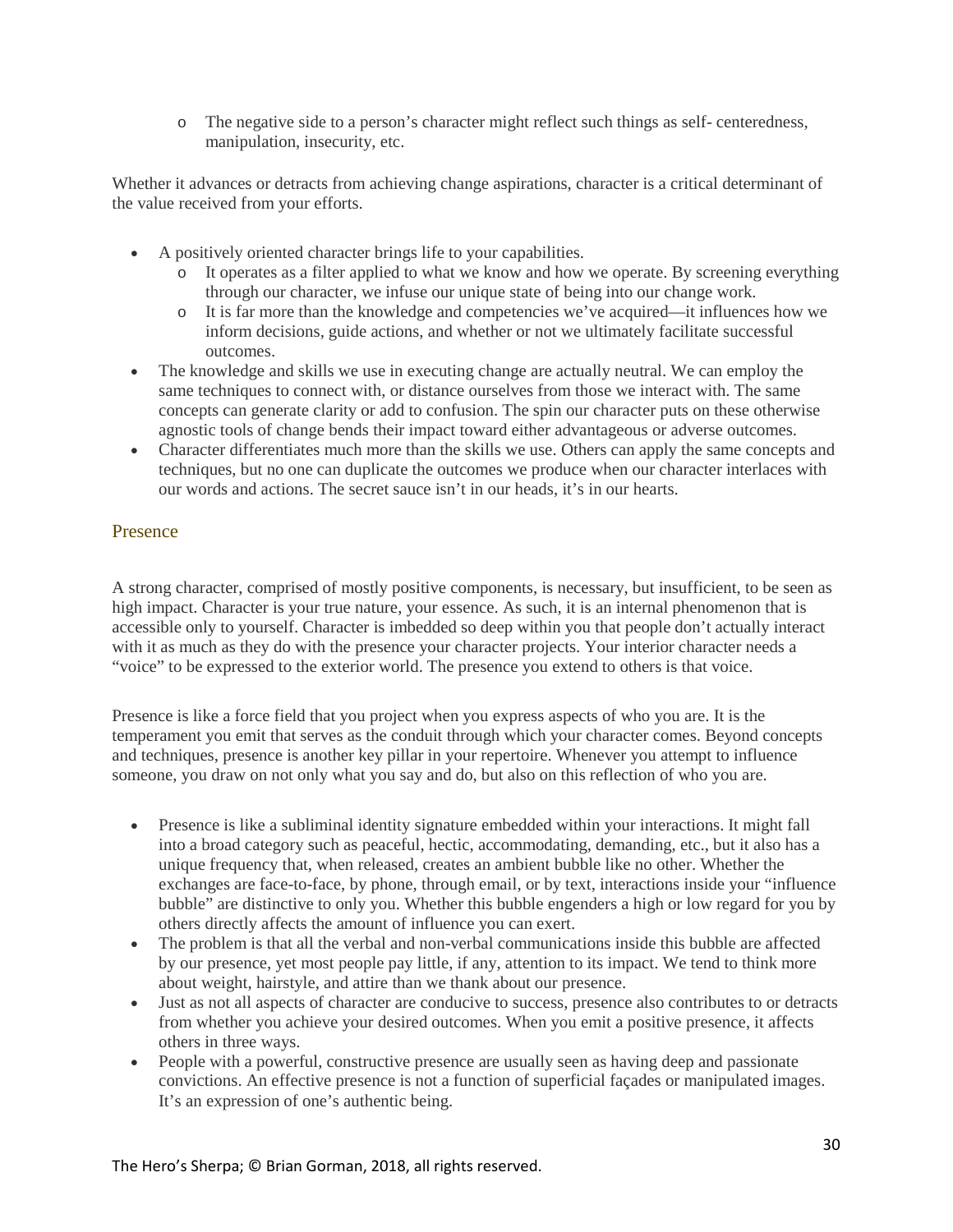- Presence brings with it an assuredness noticed by others. They sense when you believe you can and will achieve the change you set out to make.
- Radiating a convincing presence can have the effect of penetrating the unconscious defenses people sometimes use to guard themselves against new thinking, challenges that appear beyond their reach, or interpretations other than their own.

The combination of definitiveness, self-confidence, and the ability to help people open themselves to new possibilities can have a compelling effect on what is seen as achievable.

When you transmit a clear, persuasive presence, your self-assurance and conviction often become contagious. While others may not agree with everything being stated, they are often drawn to the excitement, intrigue, and enthusiasm that can come from being around someone living their own truth.

#### <span id="page-30-0"></span>Character, Presence, and You

Whether you are a change leader, practitioner, or are otherwise experiencing change; whether the change is professional or personal; showing up is necessary but not sufficient for achieving the greatest possible success. It is not enough to know what the desired outcome is and to have a plan for achieving it. Your character—who you are at the core—and your presence—how you show up—will play a significant role in both the change journey and the outcome.

### <span id="page-30-1"></span>Are You Here Now?

In Zen Judaism: For You, A Little Enlightenment, David Bader writes, "Be here now. Be someplace else later. Is that so complicated?" It shouldn't be that complicated. But, somehow, being here now happens a lot less than it should.

Think about today. Do you remember waking up, how you felt, where you did–or didn't–ache, how rested or tired you were? Do you remember your shower or bath, what the water felt like on your body, the temperature, whether you were hurried or leisurely? What did your breakfast taste like this morning? Do you remember the experience of preparing it?

For most of us, getting dressed for work is a straight-forward routine. We may have to reflect on what is on our calendar (is it business, business casual, or casual), but chances are even that reflection is so routine as to be lost as quickly as it is completed. I will never forget my first meeting with my new supervisor at the University of Minnesota. I was Assistant to the Vice President for Finance and Operations; David Lilly was a founder and retired as the CEO of Toro before serving on the Federal Reserve, becoming Dean of the School of Business, and now, the Vice President for Finance and Operations. As "Assistant to" I realized my status was particularly vulnerable; I had been hired by his predecessor. I spent a great deal of time thinking through the value-add I would bring to the University, and to David; I had my talking points. I also had down the questions I would ask. The day of the meeting, my mind was full of talking points, questions, answers; I was not focused on getting dressed. But, when I crossed my legs in front of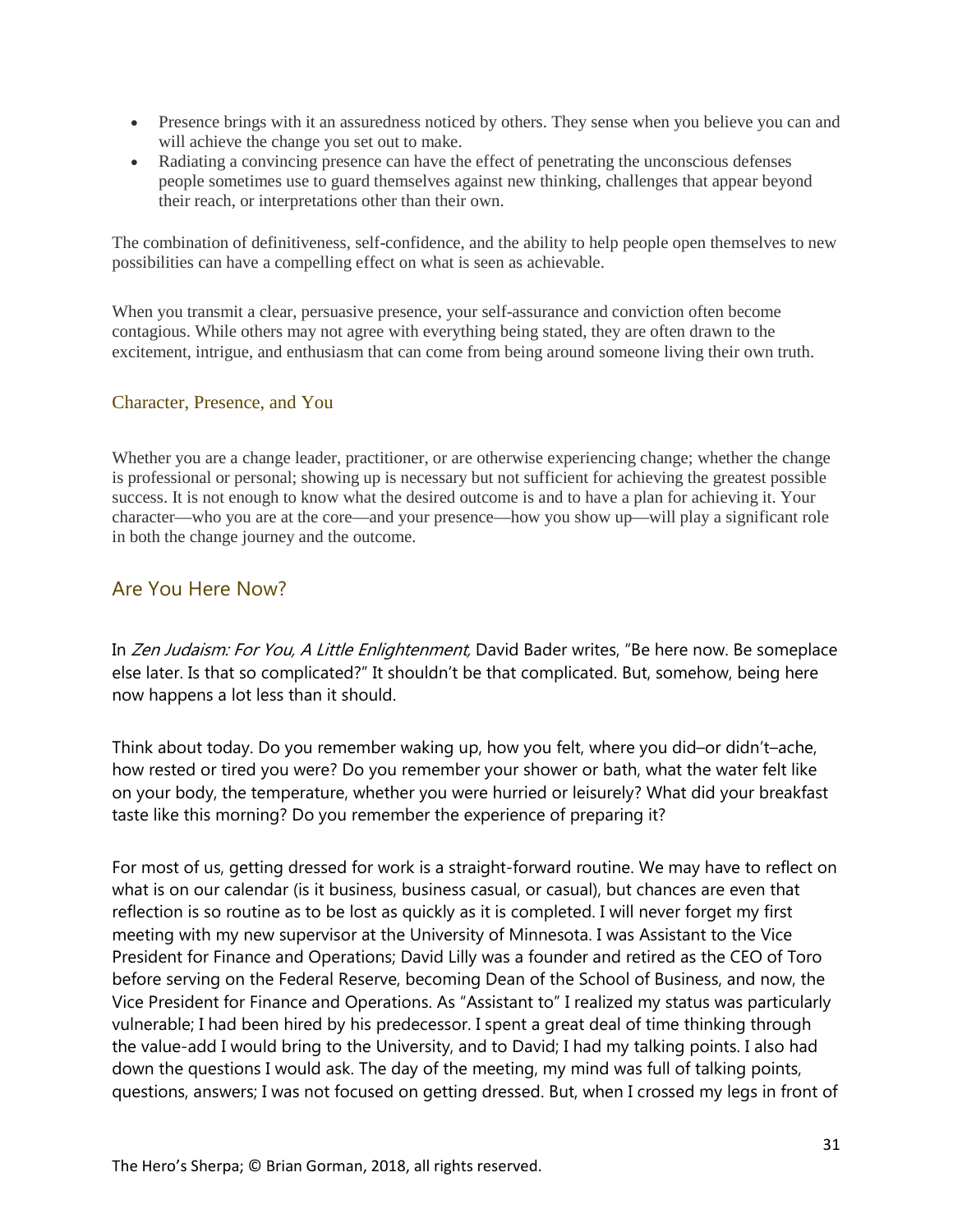him I realized I was wearing one brown shoe and one black one; they were the same style…but definitely different colors. I spent the rest of the introductory conversation with my feet tucked under my chair. I spent my lunch hour running home and changing one shoe! Clearly, I was someplace else (reviewing my speaking points and my questions in my mind) when I should have been present to getting dressed.

Many of us spend much of our time someplace else, or no place at all. We are "zoned out," neither present nor "in the zone." We are couch potatoes at home, and desk potatoes at the office. We have the conversations. We do our jobs. We parent our children. We partner with our spouses or significant others. At the same time we think about yesterday. We plan tomorrow. We replay the conversation that went awry. We try a thousand ways to have an upcoming conversation in our heads. We find excuses. We look for ways around a problem we don't want to address head-on. We plan our vacation, or the new home, or… We do everything except "be here now."

I recommend that all of us (including myself) intentionally work to "be here now" more often than we are. It is important for our lives, for our careers, and for our relationships with others. And, it is definitely more stimulating than "being someplace else now!"

That being said, "being here now" is vital to success when you are involved with a change of any magnitude. Changes introduce new and unanticipated challenges. They require you to think differently, to behave differently, to let go of many of the anchors that let you move through the world without being present to it. They require that you be "in the zone" of navigating change, rather than "zoned out." Much about succeeding with major change is counter-intuitive, yet when we aren't fully present we aren't even accessing our intuition.

Mistakes during change are inevitable. We even make them doing our daily routines when we are "someplace else." How far have you driven before you became present enough to realize you had missed your exit, or a turn? Can your change–can you–afford the lost time, the lost investment when you make a mistake and keep on traveling for days (or longer) before you realize it?

People communicate with you in ways–and with messages–that are different during change. While their agreement on day-to-day issues may be genuine, their agreement during change (especially change that is going to disrupt their lives) may be superficial. The words may tell you one thing, while their body language–and subsequent action–says another. if you aren't here with them in the moment, you'll miss these cues.

During change there are cues all around you, if you are present to them. The whispers at the coffee pot stop when you approach. The conversations at dinner become more superficial. The late nights at the office, or at the library, become more frequent. The "open door" is closed more and more often, or–if it is your door–fewer and fewer people are walking through it. Each of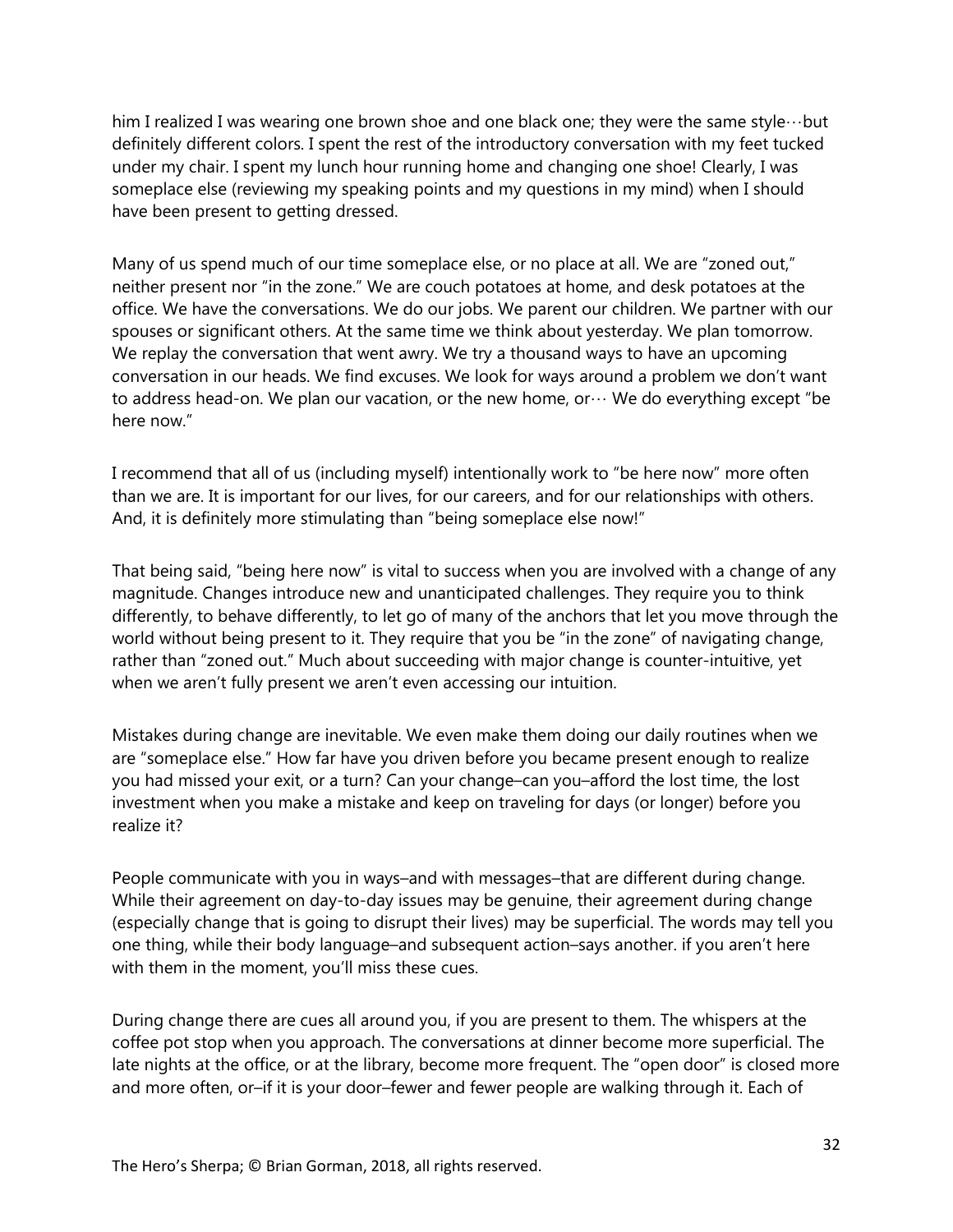these warrants investigation, understanding. But, if you aren't "here now" to them, they don't register.

There are numerous things you can do to help yourself spend more of your time "here now." Here are a few that work especially well for me.

- I start early, and give myself more than enough time. I get up early, so I don't need to "be someplace else now" as I prepare for the day. I try to get to appointments early, so that I can spend time preparing while I am preparing, rather than while I am traveling.
- I take breaks, unless I am "in the zone." I actually use a timer on my computer so that I don't spend time "zoned out" while I am working on things. When it goes off, if I am in the zone, I reset it. If I am present, or zoned out, I take a break, get up from the desk to quite literally be someplace else for a few minutes, and then return to work again.
- I focus on being consciously here during the most routine of my activities. One of these is my shower…about the most routine thing I do. I have found that if I consciously attend to being here now as I shower, that attentiveness tends to carry into the day.

### <span id="page-32-0"></span>Cultivating Presence

### <span id="page-32-1"></span>The Mind

There are three elements of the self for which such presence is important: the mind, the body, and the heart. We all know that mental presence is important. And, almost without exception, we have each in our own ways tried to cultivate it at some time or another. Perhaps it was meditation. It may have been daily reminders, or periodic alerts on our computer/tablet/smart phone. Journaling is a mindfulness practice for some. Then there are the times when we end up "in the zone;" time—and the world—disappear as we focus fully, presently, on a particular person or activity. For me, this most often occurs when I am coaching, writing, or photographing.

And, we all know how easy it is to lose that presence of mind. The project that is running behind schedule; making sure the kids have the clothing they need for this weekend's event; the disagreement with our best friend. The future and the past often seem to want to control our minds, leaving no room for being present with ourselves or anyone else.

Yet, there are people who always seem to be present. When you are "in their presence," you know you are in their presence—there is no other world for them outside the space the two of you occupy. As much as I wish to be that person, and I am still working on it, that is not always me. Nor, most likely, is it always you. If you are like me, we learned long ago how to be "not present." Learning to be present takes lessons, and practice.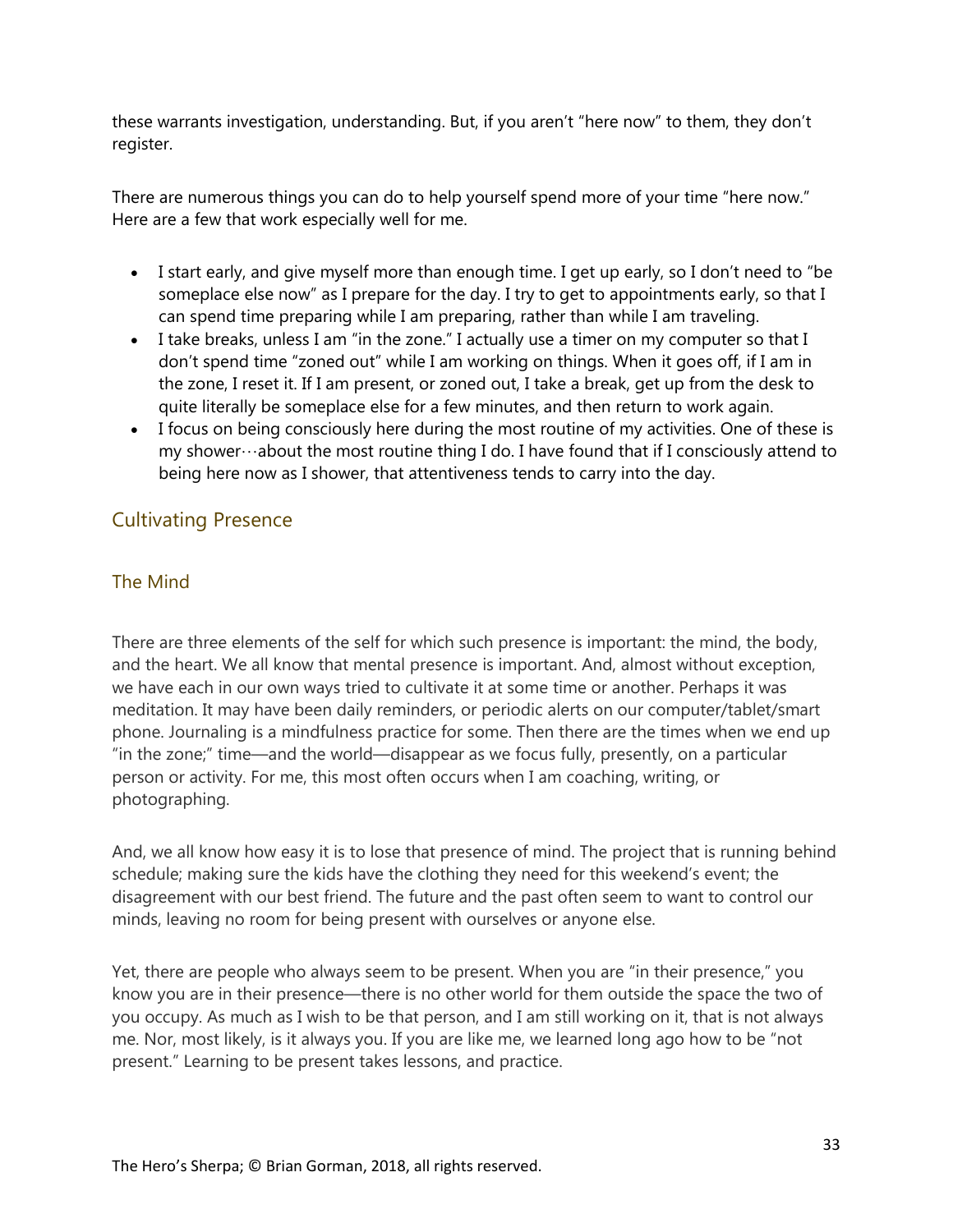How do you cultivate mental presence? Here are two lessons.

It's best to begin in a quiet place, the less the ambient distractions, the easier it is to begin. As you practice and develop the skill, it will become as applicable in highly turbulent environments as in a library or meditation hall.

If possible, find a place where the light can be soft and muted. Find a comfortable place to sit, or to lie down. Notice your posture, your position; you want to be comfortable, relaxed but you also want your body open, not folded and scrunched. Reposition yourself if you need to. Focus on your breath. Don't try to control it, just become aware of it. As you take a breath in, think, "breathing in." with the exhale think, "breathing out."

Don't be surprised when your mind goes off somewhere else; it will. Just note that, and return to "breathing in;" "breathing out." I had one teacher liken it to standing on a busy train (or subway) platform. There is always another thought pulling into the station. It is our choice as to whether or not we let it take us for a ride away from presence. Let each thought leave without you. "Breathing in." "Breathing out."

Set a timer so you don't keep looking at your watch. Allow yourself ten minutes a day for this practice. If you can give it more, great! If you can do it more than once a day, great! If you cannot commit ten minutes to practicing presence, make it five; anything is better than nothing. And, as with any new skill, the more you practice, the better you will become with it. As you practice, you are becoming present, in the moment "Breathing in." "Breathing out."

Let's look at another "presence of mind" practice related to changes in habits that you want to make. Here I am drawing from the writing of Doug Silsbee in his book Presence-Based Coaching. Having applied this practice myself, I can attest to its power to foster mental presence.

Begin by identifying a habit that you want to change. Write a brief description of it. Develop a personal template that you can use for self-observation. In the template, include the following.

- When will you observe yourself, watching for this habit? (For example, "during staff meetings.")
- How long a period of time will you observe yourself? (For example, "through the month of May.")
- When will you complete and record your self-observations? (For example, "after each meeting.")
- What will you use as a reminder of what you want to observe? (For example, "include the following questions to answer each time I record my observations.")

Silsbee provides these questions as an example for someone who finds himself too prescriptive.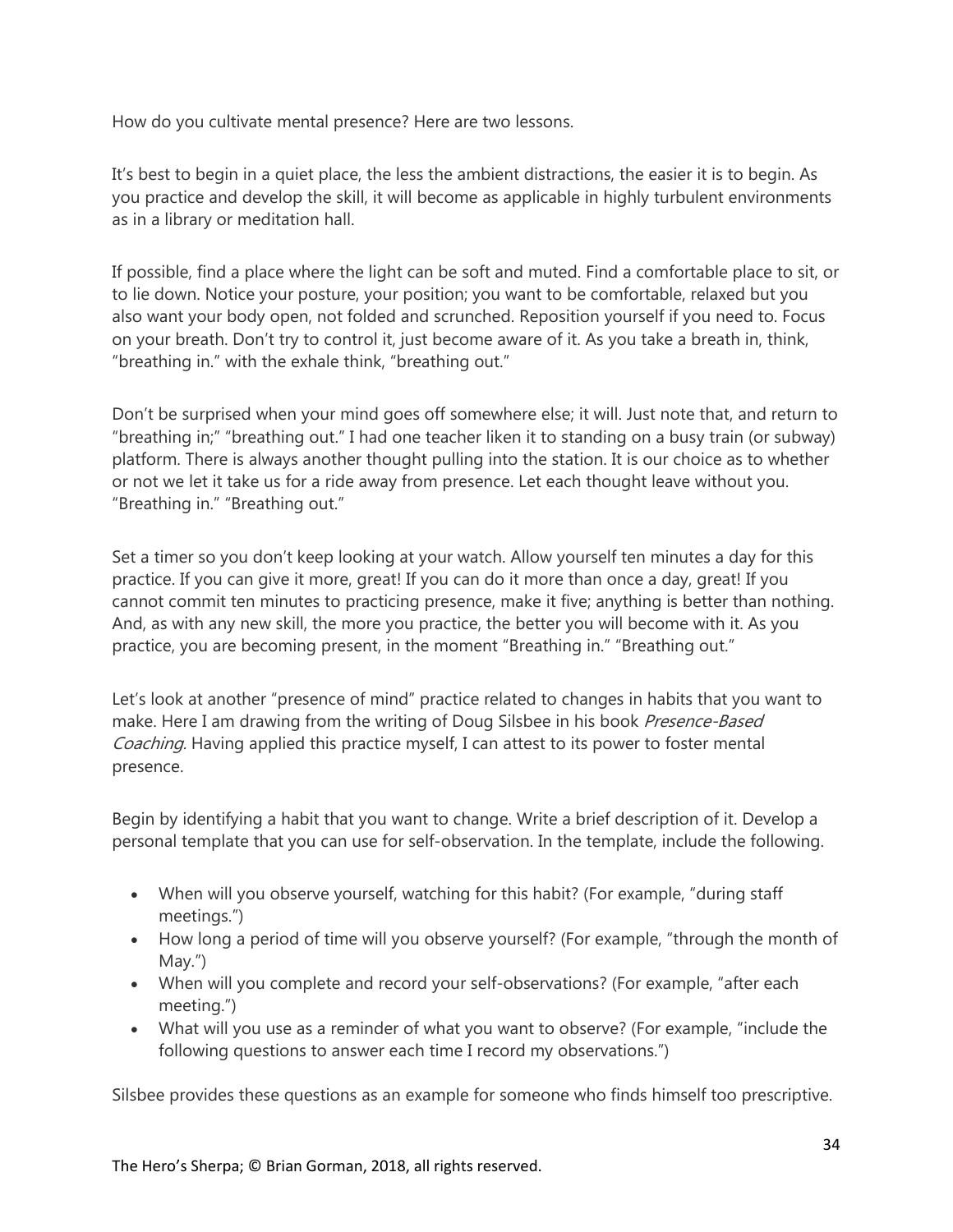- When (in this situation) was I prescriptive?
- What drove this tendency? Was it habit, or was it the best choice at the time?
- What did I do?
- What was the impact?
- What alternatives where there?

During the observation period, focus on observing, not on changing the habit. Remember, this is a presence practice. Periodically review your observations. Over time, you will become aware of the fact that you are more self-present in those moments the habit is executed; then, you become more self-present in advance, as it is being triggered. You will note that you have choices, including–but not limited to–the habit you want to change. You can begin making new choices, and leaving the old habit behind.

Mental self-awareness–being present–is one of the often unspoken keys to change. It doesn't matter whether the change is personal, organizational, or social…if it requires you to change the ways in which you think and/or act, change won't happen without your presence.

What do you do to help become present? Is it something that you practice? Do you consciously call on yourself to become present?

### <span id="page-34-0"></span>The Body

There is a direct link between mind and body when it comes to change; if we are going to do something differently than in the past, we need to change our body's memory. Imagine Michael Phelps in Rio for the summer Olympic games. He's in the pool, competing for another gold medal, all the time thinking about what he wants for dinner. The thought of it puts a smile on my face, because I know how unreal that image is. Not only is Michael Phelps mentally present when he is in the pool (as well as when he is preparing to get into the water). He is physically present. He is attuned to every movement of his body, every breath, how his body contacts the water that surrounds him. Yet we tend to be more like that imaginary Michael Phelps than the real one as we face the challenges of change (or even as we go through our day-to-day lives).

Why is body presence important when facing change?

The body is incapable of not practicing. And what we practice we become $\cdots$ Even as you sit here reading $\cdots$ you are shaping yourself by your posture, the way you're breathing, what you're thinking, feeling, and sensing. While this may seem subtle and far below the level of our awareness, over time this has a powerful effect in how we perceive the world and how the world perceives us. Richard Strozzi-Heckler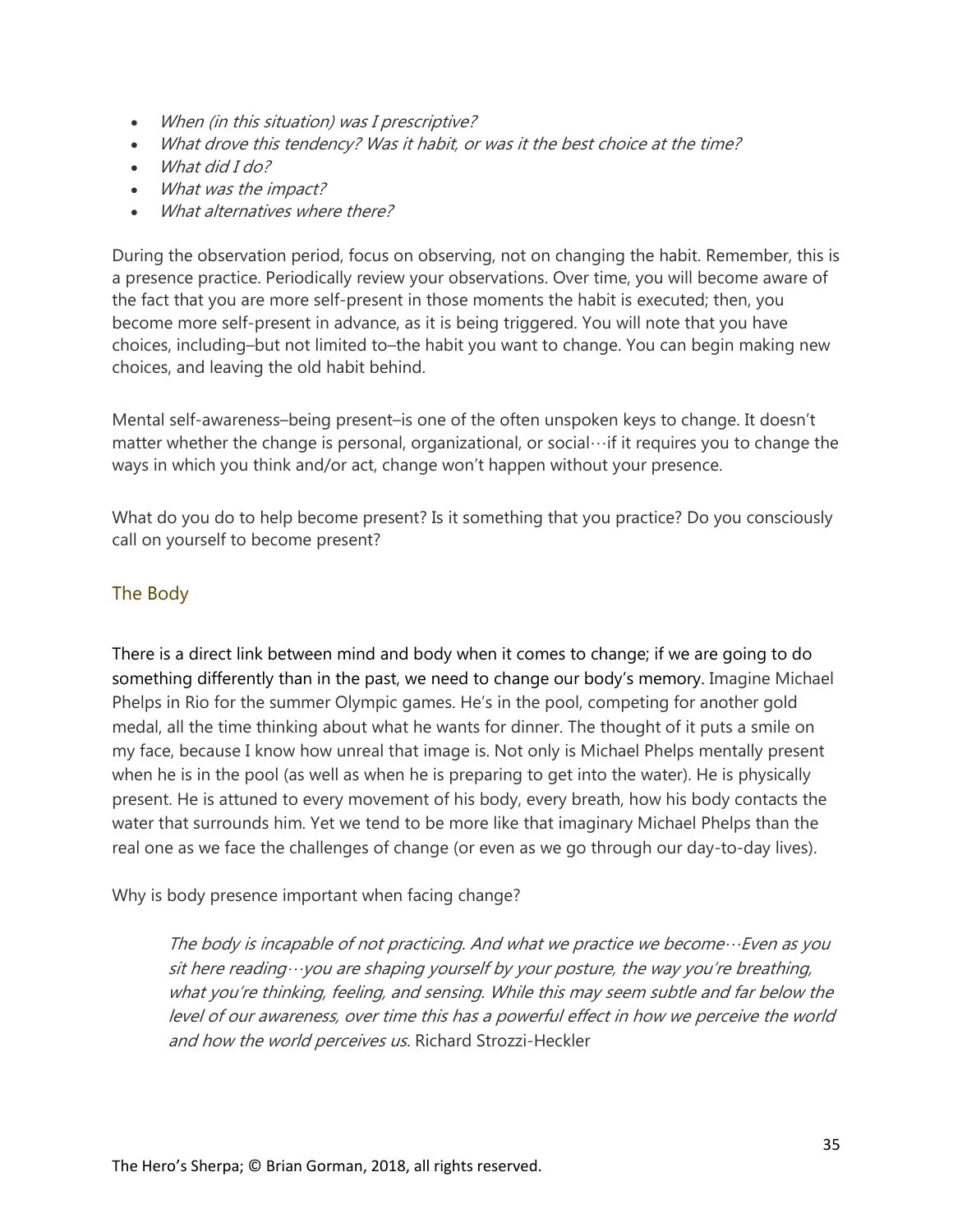There is an unequivocal link between our mental and our physical functioning. Habits are actions that have been neurologically programmed through repetition. At one time they may have been conscious actions; now they no longer are. If we want to break a habit, to change what we are doing in response to certain stimuli, or how we do it, we can't just think about it. "Thinking" the change is necessary, but not sufficient. If we don't "act" the change as well, it doesn't occur. And, "acting the change" requires us to engage our bodies.

I was once doing a photo shoot with an actor. He was telling me that he was learning the relationship between his facial muscles and emotions. He explained, for example, that as he changes his facial muscles to reflect anger, the muscles throughout the rest of his body follow suit; he–in turn–feels that anger "welling up inside." Through his body presence, through his conscious control of his facial muscles, he is able to almost immediately alter his mood.

Michael Phelps' body presence isn't just a nice thing for him to experience. It was essential to making the changes in his stroke, his kick, his breathing that allowed him to take home the gold again and again. Likewise, our body presence isn't just a nice thing to experience when we want to avail ourselves of it. It is the way in which we bring change to life.

So what can you do if you want to foster greater body presence?

The first practice that I recommend is "centering." Any internet search will turn up hundreds of different approaches to centering; most that I have seen are viable. The one I am offering here is based on an approach presented by Mind Tools (www.mindtools.com).

<span id="page-35-0"></span>Step 1: Focus on Your Breathing

Concentrate on breathing deeply, using your diaphragm to draw air all the way down into your lungs.

### Tip:

If you're not familiar with deep breathing, try this exercise: Lie on the floor, or somewhere comfortable but supported. Place one hand on your stomach, and take a deep breath in through your nose. Use the air you breathe in to push against your hand. Your chest and shoulders shouldn't move – only your stomach. Exhale slowly and deliberately through your mouth.

Spend a while completely focusing on your breathing. Mindfully release the tension in your body. Continue to breathe slowly and deeply, while scanning your body for feelings of tension. Start with your toes and work your way up your body, paying attention to each group of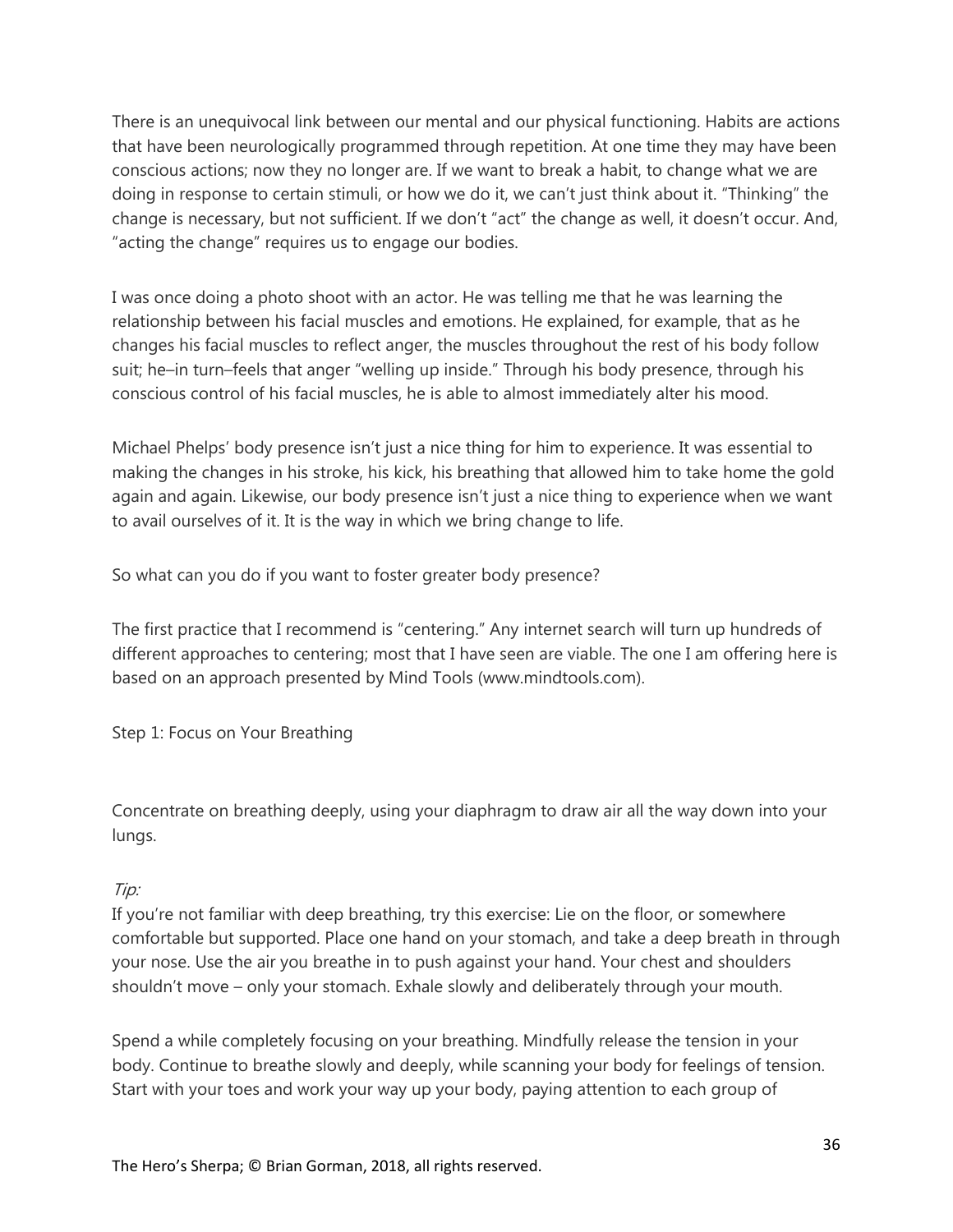muscles as you go. Relax any muscles that feel tense by clenching them and then releasing them.

<span id="page-36-0"></span>Step 2: Find Your Center

Locate your "physical center of gravity" which, in Centering, is visualized as being about two inches below your navel. Become familiar with where your center is, and remember what it feels like – you'll probably find that you feel grounded and stabilized by focusing your mind on this part of your body.

When you begin to feel stressed, turn your attention to your center to remind yourself that you have balance and control. Once you've found it, breathe in and out deeply at least five times. Continue to concentrate on your center and feel the sensation of being stabilized and on the ground.

<span id="page-36-1"></span>Step 3: Redirect Your Energy

Finally, channel your energy into achieving your goal.

Imagine all of the energy in your body flowing into your center. Find some imagery that works for you, for example picture this energy as a glowing ball, or perhaps a balloon. Visualize putting all of your negative thoughts into the balloon and then releasing it. As you inhale, say "I let $\cdots$ " and as you exhale, say "… go."

If you picture your energy as a ball, imagine throwing it far into the distance. If you see it as a balloon, imagine it floating away above your head. Let go of everything that is causing you to feel stressed. Imagine your center filled with calm.

On your next inhalation, think about what you want to achieve, and focus on thinking positively. Use affirmations like "The job is mine," or "I give great presentations," while letting your tensions go. You could even repeat one word to yourself, such as "success," or "confidence."

As with any practice, the more you do it, the better at it you become. As you learn to center, it becomes a practice that you can apply at any time, in any place. You don't need to be lying down. You can be sitting, or standing, walking, swimming in the pool, standing in the subway, or stuck in traffic. Healthcare workers often center as they stop in the hallway briefly between hospital rooms. Practice your centering often.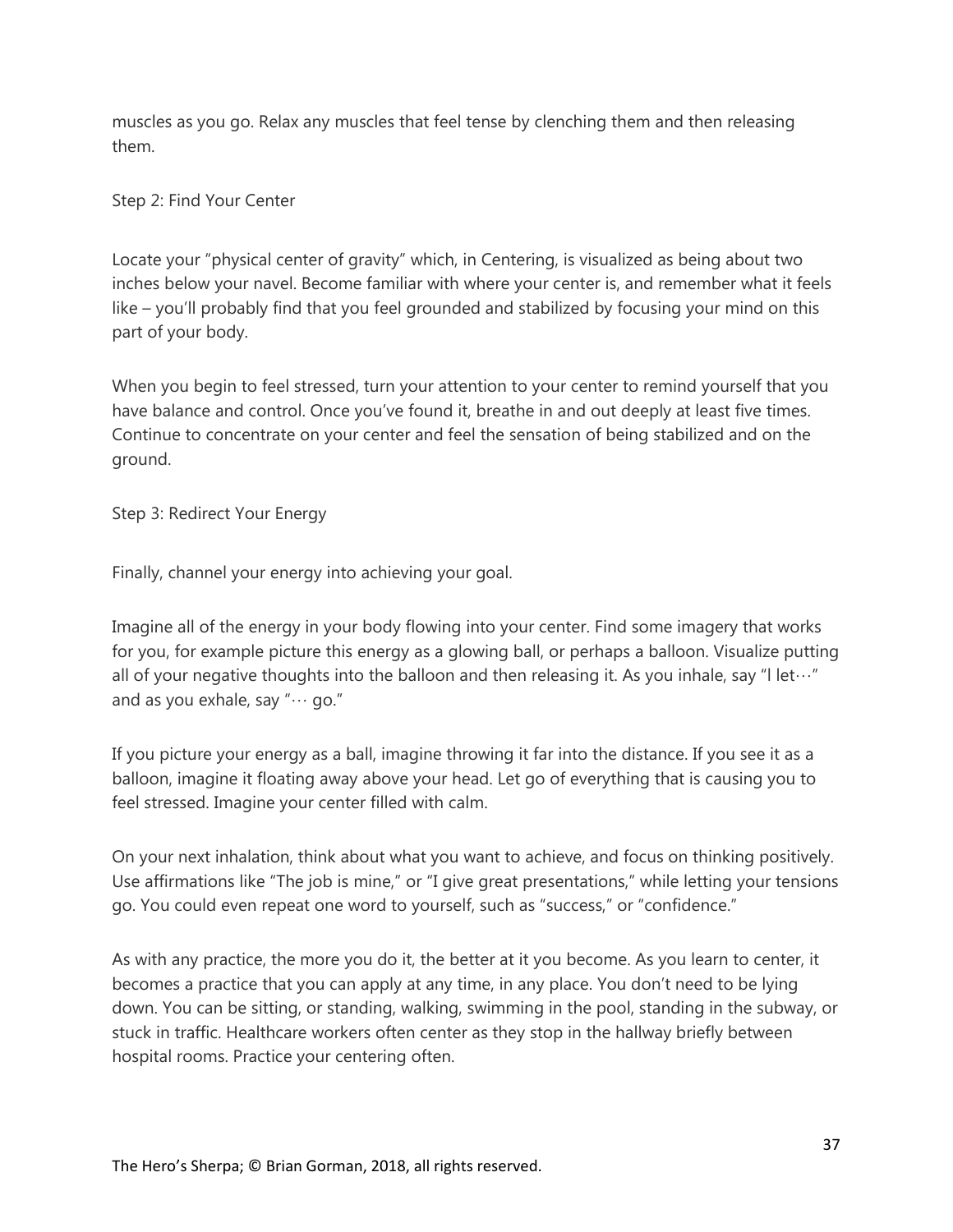The second body presence practice comes from Doug Silsbee's *Presence-Based Coaching*, and focuses on experiencing your somatic responses to others. (Somatic: of the body; the integration of mind and body)

It's very simple. We want to know what to expect. Our nervous system is always on alert for cues. Usually we are unconscious until we are actually triggered; but you can bring your somatic knowledge to the level of consciousness. Think about a particularly happy experience …what was happening; who was there; where you were; what it smelled, tasted, sounded, looked, even felt like. Once you have evoked that imagery, turn your attention to your body. Most likely you have a smile on your face; the tension or worry, or anger, or tiredness you were feeling a few minutes ago has shifted. Try it again with a less pleasant experience, and draw your attention again to the shifts you experience.

Practice. Be consciously in your body with whatever it is experiencing, then shift your focus to the outside observer, seeing the stimuli and your response to them. Pay attention to your somatic responses in the presence of others…co-workers, loved ones, strangers; pay attention to your somatic responses when listening to a political debate, your spouse or partner describing the plans for "date night," your child telling you about the schoolyard bully. Your opportunity for practicing body presence in this way are endless.

### <span id="page-37-0"></span>The Heart

### Your heart just isn't in it.

Have you ever heard those words in a performance review? Whether or not they have shown up there, it is likely they have shown up in other areas of your life. Perhaps you thought them to yourself…about yourself or your partner in a relationship. Maybe it was a reflection on yet another too draining and totally unrewarding week at work. Or, you might be thinking it as you leave early Monday morning for the weekly business trip away from the family.

### Your heart isn't in it.

I can tell when a client's heart isn't in it. Rarely do they have to tell me. The low energy, the tonality in which they speak, the lack of vibrancy of their words all say, My heart isn't in it. I can feel it in their energy, even over the computer.

Whether in our professional or our personal lives, *heart* shows up–or doesn't–in many ways.

• You're all heart.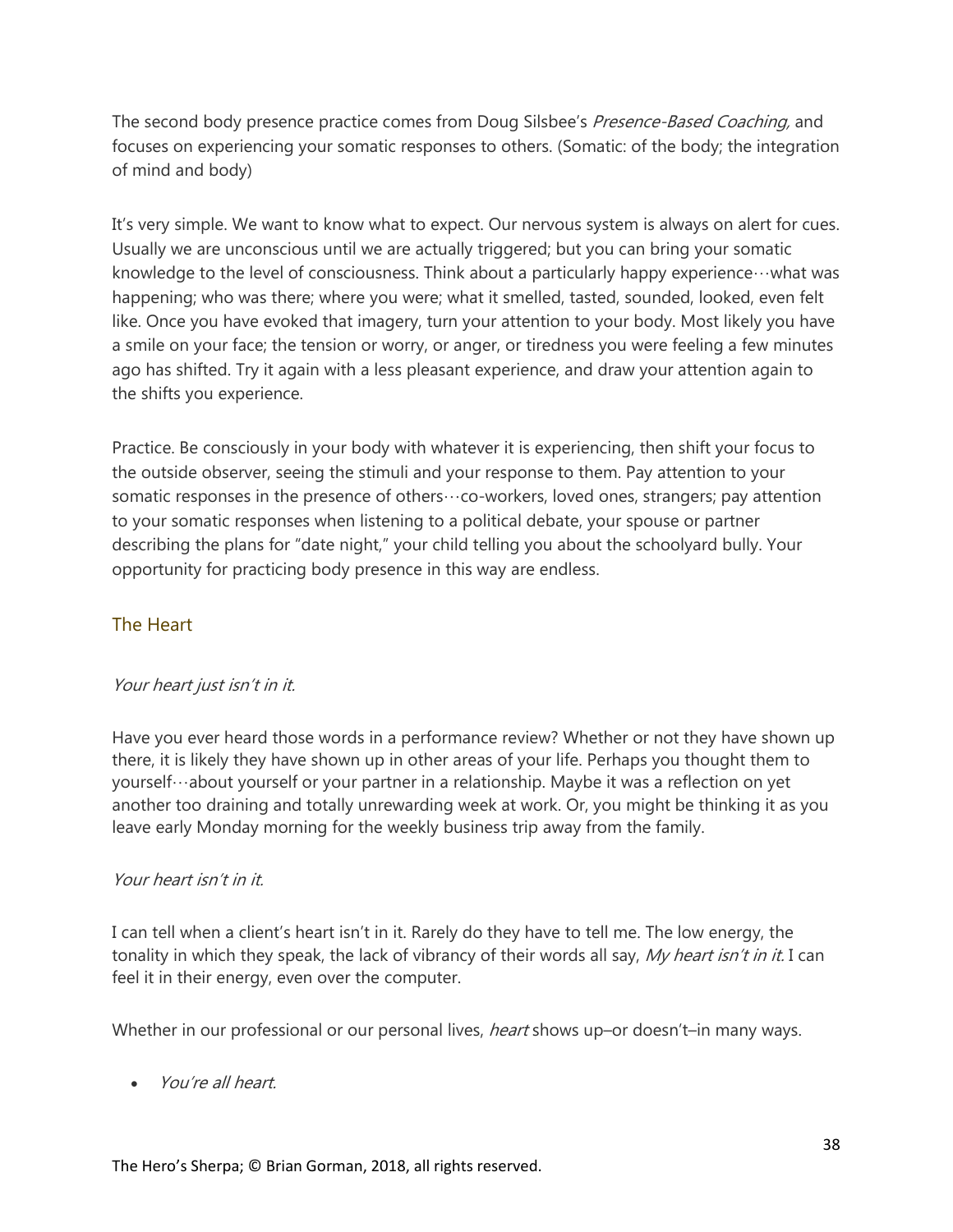- The way they terminated Mary was heartless.
- I'm all in, heart and soul.
- The tributes to Tom at his going away party were truly heartfelt.
- I was heartbroken when I lost that account.

We can chose to pay attention to heart or not. Either way, our relationship to heart is infused in how we relate to others. The examples above reflect those times that heart is clearly and loudly making its presence known, whether in joy or in pain. By cultivating heart presence, you can "listen to your heart" even when it is whispering.

One warning about cultivating heart presence…If you don't want to bring greater compassion into your life, into how you relate to yourself and to others, then don't cultivate your heart presence; it will only get in the way.

So what can you do if you want to cultivate heart presence?

The first practice is quite simple. With practice you can often complete it without those around you even knowing you are doing it (if that is important to you). It's simply about touching your heart. Not thinking about touching your heart. Not thinking about other things as you touch your heart. Simply touching your heart.

When you begin this practice it is best done in a quiet place, alone. After all, it is a practice. It becomes easier with repetition. Find a comfortable place to sit. (With practice you can do this in any position.) Close your eyes. (Again, after practicing for a while this won't be necessary.) Center yourself. Now reach to the upper center of your chest, and touch your heart. Smile. And wait. At first, you may or may not feel anything. That's okay. Remember, it is a practice. When you do feel, let the feeling grow. Let your heart grow. Cultivate presence in your heart.

Over time, much like some of the earlier practices, you will be able to cultivate heart presence in any situation, at any time.

I learned this second practice when I was a child; I have forgotten and relearned it along the way. There are numerous forms of this saying; here is one.

#### Before you judge someone, walk a mile in their shoes.

This is a lesson in nonjudgment and gratitude. It is a lesson in cultivating heart presence. Make it more than an intellectual lesson; make it a practice in cultivating compassion. The next time you find yourself being judgmental, step into the other person's life: their situation, their body, their mind, their heart. Feel what they feel as that voice that sounds like yours says what it is saying. Feel what they feel as that body that looks like yours shows its repulsion for them. Feel what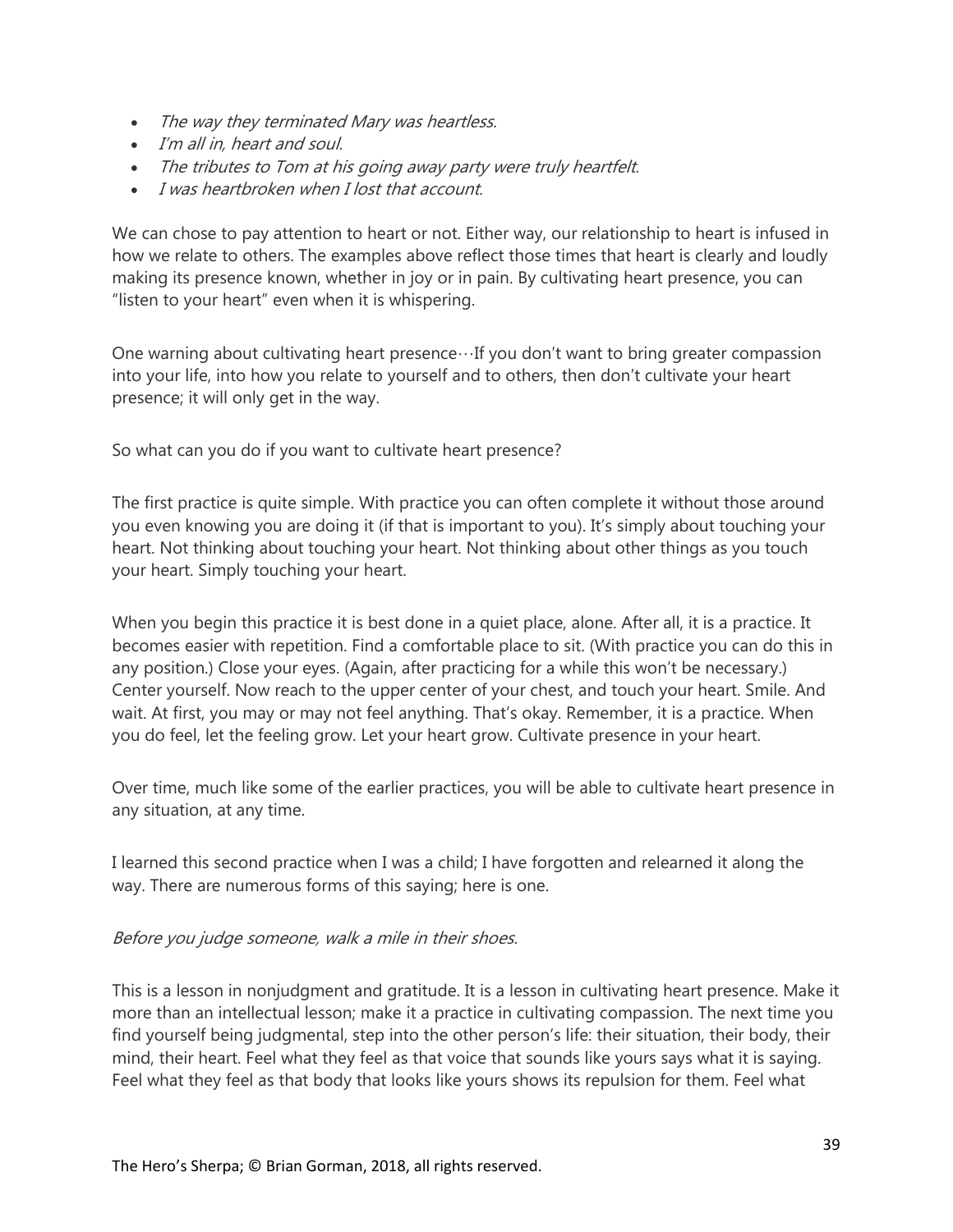they feel as that heart that is your heart shuts them out. Then step back into your shoes. Open your heart, and smile.

One of the important things to know about heart presence is that it can lead you to a different place than mind presence. We all know this; we all have experienced it. The new person in your life that has all the right boxes checked on your list; the new job that meets all the criteria that you were looking for. Yet there is that nagging $\cdots$ I'm not really feeling it in my heart. But you ignore it. (I know. I've been there before, more than once.) The feeling doesn't go away. And it doesn't go away. You ignore it; you shut the door on it; perhaps you build a wall between you and that feeling. But it doesn't go away.

It remains there, peeking through the cracks, ready to burst out and shout its presence until something changes. Perhaps you change your relationship with that new person, or with the new job. ("I know this isn't the job for me after all, but I need the income so I will stick with it until I find the right one. I won't, I can't, put my heart into it, but I can still do a good job.") Or, as one of my clients did, you may want to tear down the wall. ("I am gay, but have built a wall between who I am and how I have lived my life. It is time to come out.")

What is in our heart is part of who we are. Cultivating heart presence helps us live in integrity. It can help to define the change(s) we want to make. And, it will provide guidance as we prepare for, plan for, and take our change journey…and live our new reality.

### <span id="page-39-0"></span>Don't Focus on Breaking Old Habits

For the most part, our habits are more visible to others than they are to ourselves. They are, by definition, "routine." We don't think about them before we do them; we aren't aware that we are doing them; and too often we don't notice that we have done them. Others may anticipate them… "This is when she always turns her notepad over and looks with disdain across her desk." They certainly recognize them… "Here he goes again. One. Two. Three. Beet red and now his fist pounds the table." But, for the most part it is only afterwards that we think, "I need to stop doing that," if we even are conscious that we just did it.

The problem is, stopping doing *that*, whatever *that* is, can be extremely difficult. Breaking a habit means not only recognizing the habit, it means being conscious of–and alert to–the triggers that set it off. it also means letting go of something that, in its own way, is comfortable to us. We may "like" the habit, even if we recognize that it is not good for us (and/or perhaps for those around us); I know that certainly was true for me during many of the years I was a smoker. Or, we may dislike it. Either way, focusing on breaking old habits is tough, and more than likely will be unsuccessful. It's hard enough letting go of things when they are in our consciousness; it's harder yet when time and again they slip by unnoticed.

Don't focus on breaking old habits. Focus on creating new ones.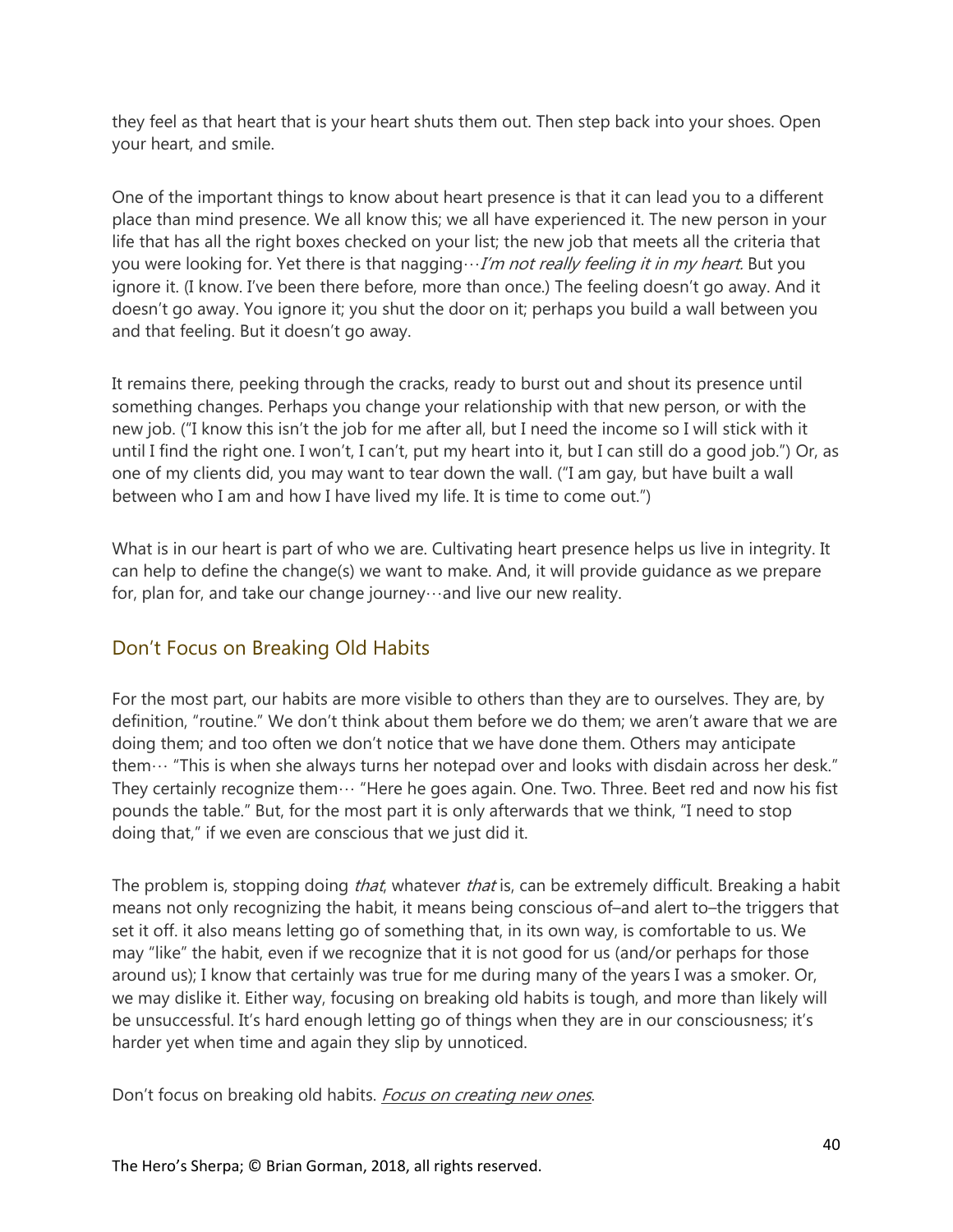New habits are unlikely to be successful, however, if they are seen as ends in themselves. This is why so many New Year's Resolutions fail. For most people, working out for the sake of getting more exercise or making healthier food choices for the sake of eating better is not sustainable. New habits are a means to an end, not an end in themselves. They facilitate moving toward something. It may be a new way of relating to ourselves or to others. It may be a new way of attending to our physical, mental, spiritual, or emotional wellbeing. it may be a new job, or a new career. It may be a less chaotic and cluttered home or life. New habits are ways of facilitating the achievement of outcomes that are important to us.

As Create Your Change Story emphasizes, it is important to begin by getting clear about where you are going and what life will be like when you get there. Once you have established that clarity you can begin to identify the old habits that will get in your way and the new ones that will facilitate your progress.

Then it's time to focus on creating those new habits. Be attentive to the triggers. Recruit others to call it to your attention when the triggers bring back the old habits. Know that it will take time, and the old habits will continue to show themselves along the way; that is an inevitable part of the change process. When I quit smoking, I realized how present cigarettes had been in my adult life. The physiology of quitting happened relatively quickly; the psychology of quitting took much longer. Again and again, I would find myself reaching for that pack, find it absent, and discover that here was yet another situation that I would have to learn how to address differently; here was another new habit I would need to develop. I needed to learn to have a cup of coffee without a cigarette, to get off the elevator without lighting up, to drive to work with both hands on the wheel. Six months after I quit smoking, I was at the airport for the first time without a pack of cigarettes. When I was asked whether I wanted a non-smoking or smoking seat on the plane (this was in the mid-1980s), my automatic response was "smoking." For me, learning the habit of flying in the non-smoking section of the plane was the final step in developing a healthier, tobacco-free relationship with my body. I had failed many times before to break the old habit of smoking. I had succeeded this time in positively changing the way I related to myself physically, and developed several new habits along the way.

### <span id="page-40-0"></span>How Well Do Your Beliefs Serve You?

Our beliefs are our truths. They are the way things are. They are "facts," often taken for granted. Much like those truths in the Declaration of Independence, we hold our truths to be "selfevident." They are unquestioned. They are what we believe. They are Truth (with a capital T).

But, are they really truth everlasting? Are they really facts? Are they the way things are, to remain unquestioned? Or are they open to examination?

Our beliefs are among our strongest anchors. I certainly wouldn't recommend throwing them to the wind, cutting ourselves lose from them without careful reflection. But, when you are facing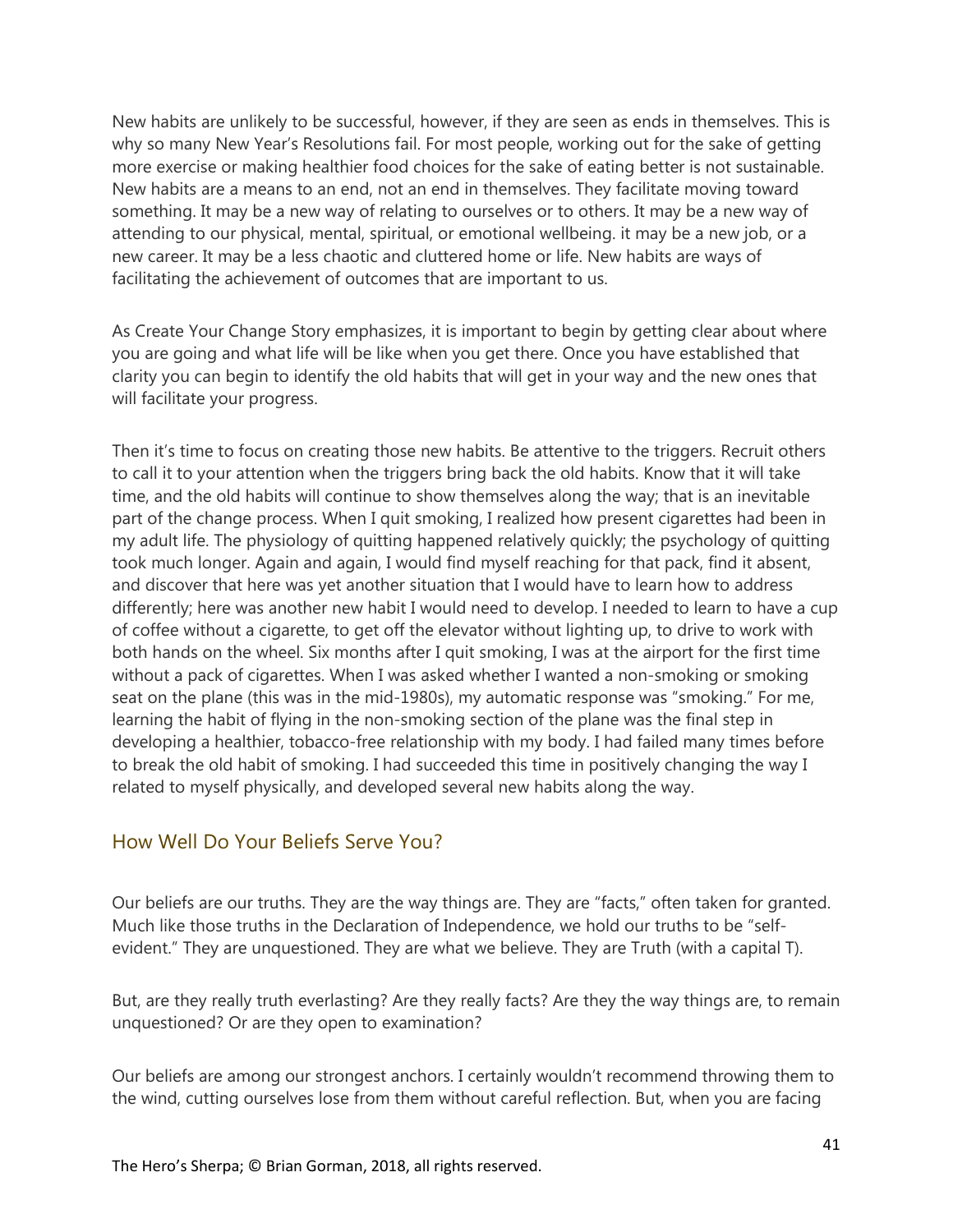change, when you are moving from a past into a future in an intentional way, I do encourage you to ask the question, How well are my beliefs serving me?

It isn't necessary to ask of every belief. But it is worth asking of those that may, in fact, not be serving you well. Here is a short list of some of the beliefs that I have found clients holding that were preventing them from moving forward successfully with their changes.

- I can do it all.
- I can't say no.
- I'm no good with technology (or languages, or math, or $\cdots$ ).
- I can do this in X time (while always underestimating by magnitudes).
- I'm no good at selling.
- I'm too shy to network.
- I have too many years invested to change now.
- By my very nature I'm a workaholic.
- I can't fail.
- I never succeed.
- I would have to start all over again, and I'm not in a position to do that.
- They need to change; I don't.
- I know what I am doing; I don't need any help.

It's easy to see how each of these beliefs could work against successfully making a major change.

So what do you do if you have a belief (or beliefs) that are not serving you well? The first question you have to ask yourself is whether the belief or the change that it is preventing is more important. If you can't have both X (your belief) and Y (your successful change), which are you going to let go of?

If the answer is that you are going to let go of the change, acknowledge to yourself that this is a choice you are making, and move on. The change may have been a bad idea anyway  $\cdots$  or perhaps it was a good idea. If it is essential, you aren't going to let it go.

If your decision is that you need to move forward with the change, you are going to have to confront your belief…to change it, or to let it go completely. This takes courage, and it takes discipline. it takes learning new ways of seeing things and thinking about them; it takes new ways of acting. It takes falling down, and getting back up again. It is best accomplished with the support of others. (None of us can do everything by ourselves.) Perhaps it is a coach, a mentor, family members, co-workers, or friends. Find someone–or someones–who have a commitment to your success, and recruit them to cheer you on, to lift you up, to stand by you, to hold you accountable…and to call you out when you let up.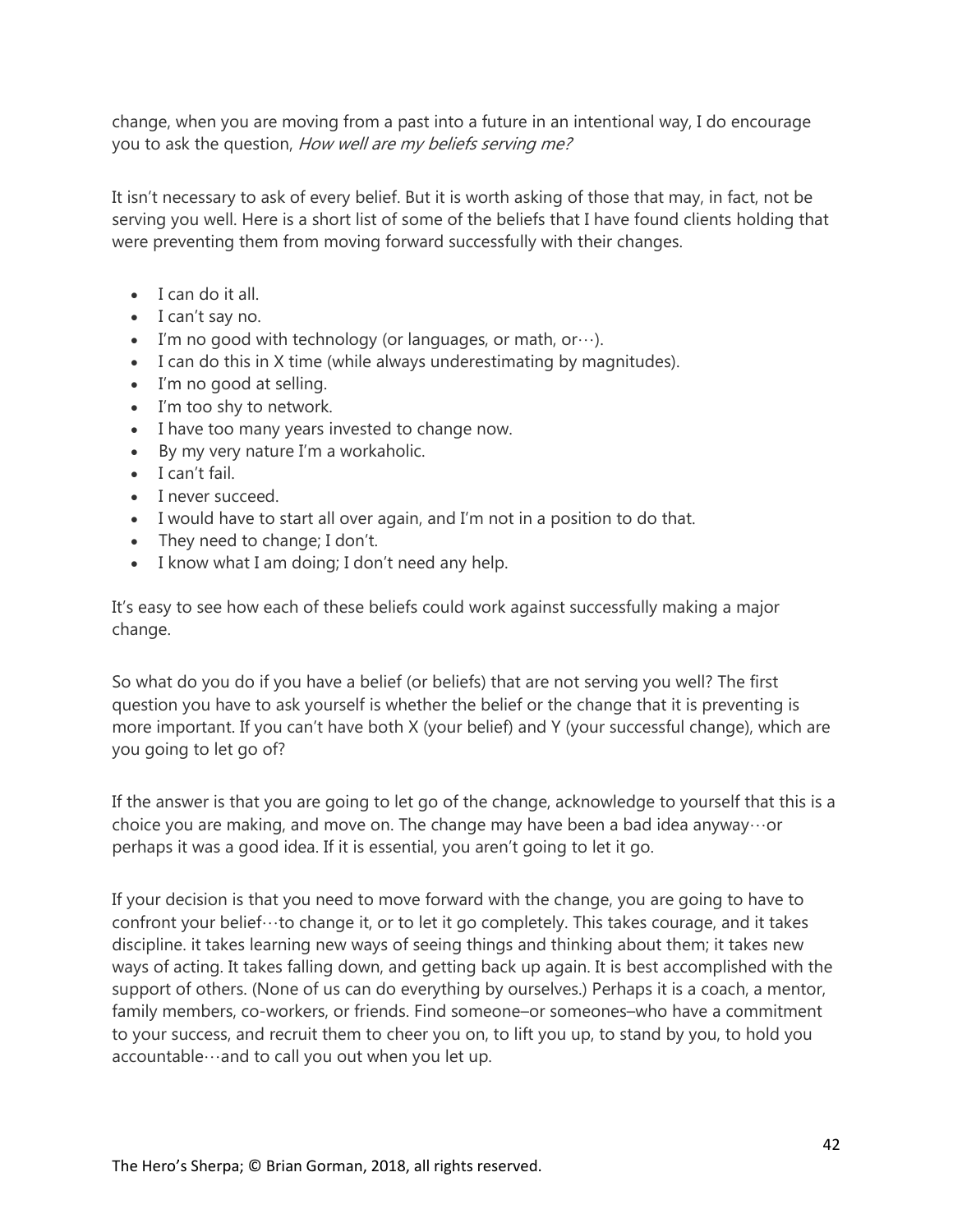It's likely you will want to let up. Challenging beliefs is not for the faint at heart. You have every right to change your decision; it will lead to a different result, but that is your call. There is a price to pay for challenging our beliefs, and a price to pay for standing by them. Just don't pay the price blindly. Ask, and answer, the question, *How well are my beliefs serving me?* 

What beliefs do you have to challenge to move forward with an important change? What will helped you move through the challenge successfully? What will block you?

### <span id="page-42-0"></span>The Resilience Advantage (Linda Hoopes<sup>[2](#page-42-2)</sup>, author)

*Resilience* is the ability to adapt to high levels of disruptive change while maintaining high levels of wellbeing and productivity. It is the result of applying a set of *change muscles* that help you use your physical, mental, emotional, and spiritual energy most effectively when you encounter challenges. Understanding what resilience is and how it works is a very helpful tool for change leaders, change agents, and anyone going through change. (Hmmm…that might be everybody!)

### <span id="page-42-1"></span>Challenges

Let's start by looking at the nature of the challenges we face inside and outside of the workplace. To understand this, you first need to know that our human brains build models of the world that allow us to anticipate the future. Based on our past experiences, on various sources of external information, and on our own creative thinking, we create pictures of how we expect things to unfold. These mental models help us maintain a sense of control and enable us to function effectively inside and outside of the workplace.

However, we frequently encounter situations that are different from what we thought or hoped would happen. Sometimes these situations are momentary—another driver changes lanes in traffic suddenly and we need to swerve to avoid them—but quickly return to our predictable flow. Sometimes the situations are longer-lasting—we wake up with the flu on a day when we are scheduled to be at an important meeting, or we find that a close friend has taken a job in another city. Sometimes these situations are selfcreated—we decide to have or adopt a child and find that we had not fully anticipated the lack of sleep we would encounter; sometimes they are the result of someone else's actions or of natural processes—a neighbor decides to mow the lawn very early in the morning, or a thunderstorm knocks out the power.

Organizational changes create challenges as well. When leaders make the decision to implement a new process or pursue a new goal, it often disrupts the expectations of people who must adjust their mindsets and behaviors, take on new roles, and learn how to do different things. If a change requires that people leave the organization, or move to a new location, it presents even larger challenges.

<span id="page-42-2"></span> $\overline{a}$ <sup>2</sup> Linda Hoopes is the Founder and CEO of Resilience Alliance, an organization dedicated to helping individuals strengthen their personal resilience. She has been a student of resilience for nearly three decades. While this section addresses resilience within organizations, the same lessons are of value at the personal and interpersonal levels.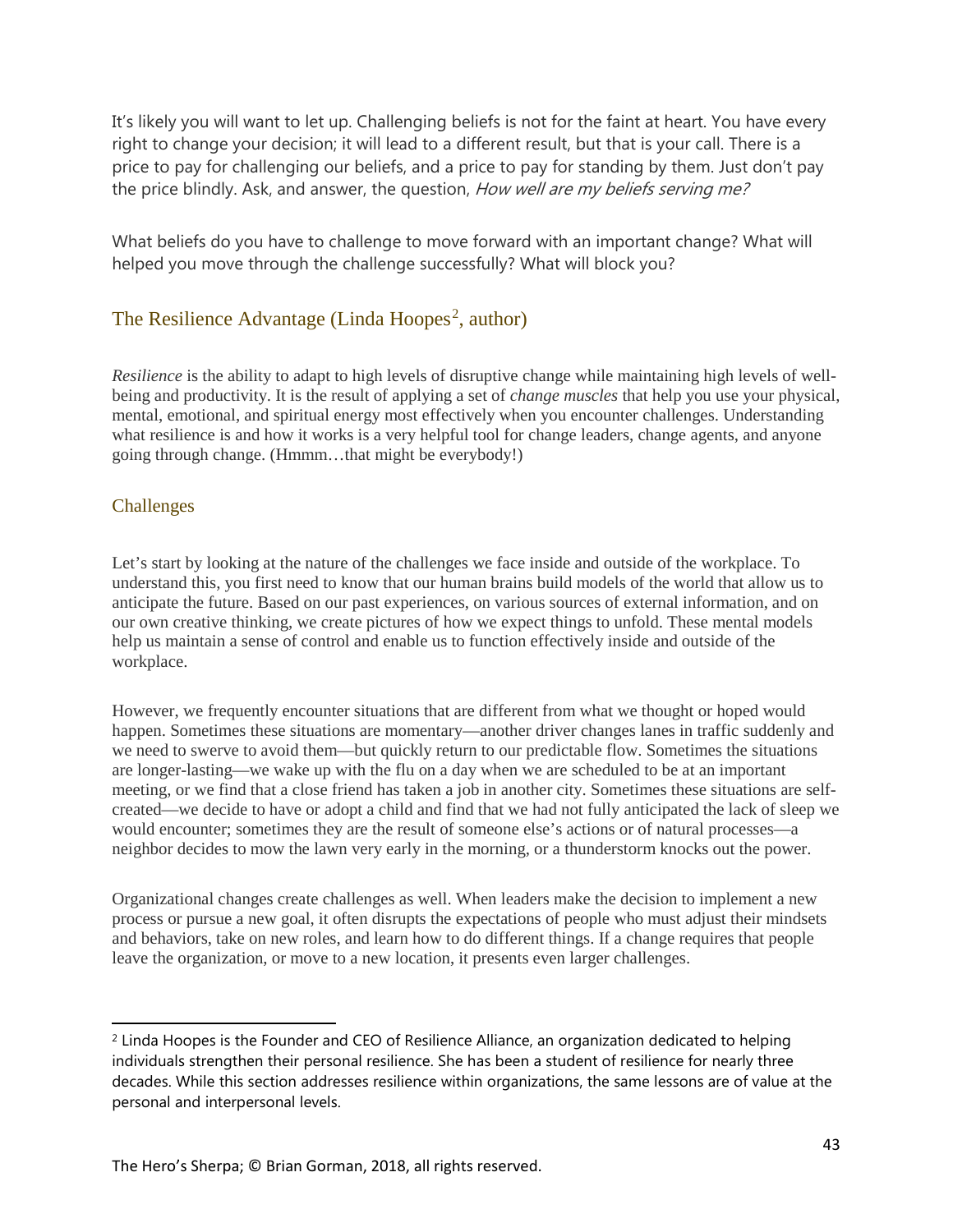#### <span id="page-43-0"></span>Adaptation

Hidden within the nature of challenges is the secret to overcoming them. The goal is to realign our mental models of the world with the real-life situations we are facing. We have two main levers we can use to do this.

- 1. We can change the situation we're in. Sometimes it is within our power to change what is happening so it better matches our mental models. For example, if I find a flat tire on my car, I can likely change it and be back on the road very quickly.
- 2. We can change our expectations. When we're not able to change what's happening in a situation, we can often build an updated mental model that incorporates the new information and allows us to operate effectively. For example, if someone learns that his mother has been diagnosed with Alzheimer's disease, he can do research to learn more about this, talk to others who have encountered this situation, and begin to envision what will happen in the months and years ahead.

Much of the time we use a combination of these strategies. For example, if an organization decides to implement new technology, it often creates challenges for individuals who are not experienced with the new system. They can change the situation by taking a course to increase their knowledge, but they may also have to adjust to the fact that they must do things differently in their work.

We can say that someone has successfully *adapted* to change when he or she has created a match between *expectations* and *reality*. During organizational change, part of the agent's role is to anticipate the challenges that people will face and help them adapt so they can operate with high levels of productivity and quality and achieve the goals of the change.

#### <span id="page-43-1"></span>Resilience

Some people seem to be able to adapt more quickly and effectively than others. And each of us has times when we adapt easily and times when we struggle to deal with a challenge. By observing patterns in how people respond to change, my colleagues and I (along with quite a few other researchers) have identified a set of *change muscles* that people can use to help them adapt. As with physical muscles, we each can use these elements to some extent—there may be people who are stronger than we are, and people who are weaker, and we may be able to use some of the muscles better than others. We can also strengthen each of these muscles through practice. Here is a summary of the change muscles and how they help in the process of adaptation:

- 1. Positive: The World Resilient individuals effectively identify opportunities in turbulent environments. This helps them stay motivated to deal with the challenge rather than giving up.
- 2. Positive: Yourself Resilient individuals have the personal confidence to believe they can succeed in the face of uncertainty. This helps them persist in the face of obstacles and difficulties.
- 3. Focused Resilient individuals have a clear vision of what they want to achieve and use this as a guide when they become disoriented. This helps them direct energy toward the most important outcomes rather than getting distracted and drained.
- 4. Flexible: Thoughts Resilient individuals generate a wide range of ideas and approaches for responding to change. This helps them open up new possibilities and options rather than getting stuck in old ways of thinking.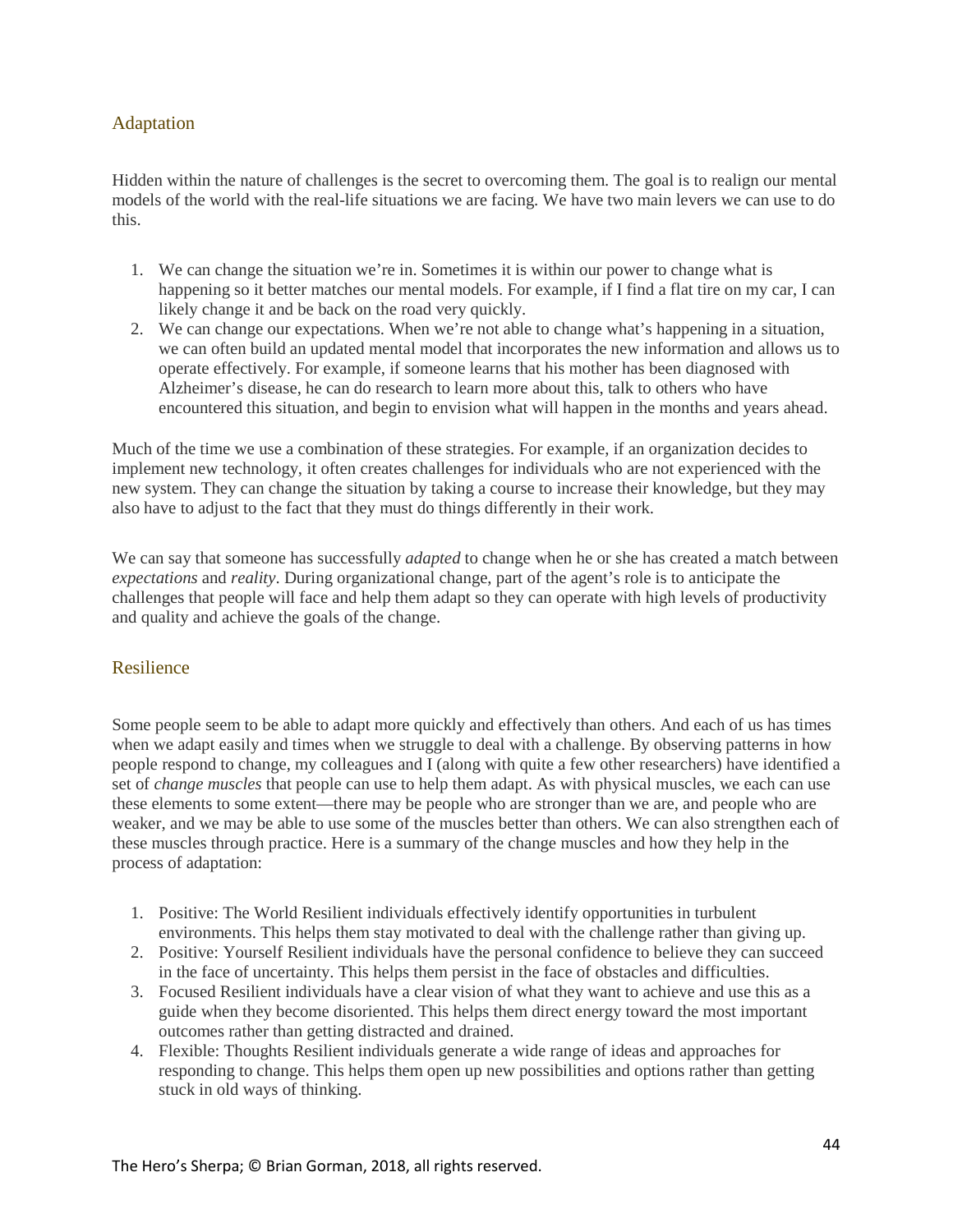- 5. Flexible: Social Resilient individuals draw readily on others' resources for assistance and support during change. This helps them expand their options and draw on others for emotional and practical support.
- 6. Organized Resilient individuals effectively develop and apply systems, processes, and structures when dealing with change. This helps them use their energy efficiently.
- 7. Proactive Resilient individuals initiate action in the face of uncertainty, taking calculated risks rather than seeking the comfort of the status quo. This allows them to experiment with new ways of thinking and acting.

Each of these seven change muscles is important by itself, but they are most effective when combined in action. Every situation calls on a different mix of characteristics. An organizational change that has a negative impact on people's jobs may require people to deeply engage their Positive muscles, while a change that is driven by the need to respond to new competition in the marketplace may require more of the Flexible and Proactive muscles.

#### <span id="page-44-0"></span>Energy and Change

Human energy is the currency of change. For an organization to successfully realize the full benefits of change initiatives, people throughout the organization need to shift mindsets and behaviors to operate in new ways. Depending on the nature of the challenge, they spend some combination of physical, mental, emotional, and spiritual energy to make these shifts. When this energy is depleted, people take longer to adapt to change and have a harder time responding in a resilient fashion.

*Physical energy* is used when people work long hours, exert their bodies to accomplish tasks, or do things that are physically uncomfortable.

*Mental energy* is used when people learn new skills, solve complex problems, or produce results that require high levels of analysis and focus.

*Emotional energy* is used when people deal with their own anger, sadness, or loss; it is also used when supporting others who are going through challenges.

*Spiritual energy* is used when people feel disconnected from a sense of meaning or purpose, or when they feel that their efforts are not valued or are ineffective in achieving important goals.

These forms of energy are interconnected—when one type of energy is expended, it affects the others as well. Although energy can be replenished over time, people have a finite supply that is used for all the changes they are facing, both inside and outside of the organization.

#### <span id="page-44-1"></span>Points of Impact

To support the overall resilience of the organization during change, leaders and change agents can focus their attention in several areas: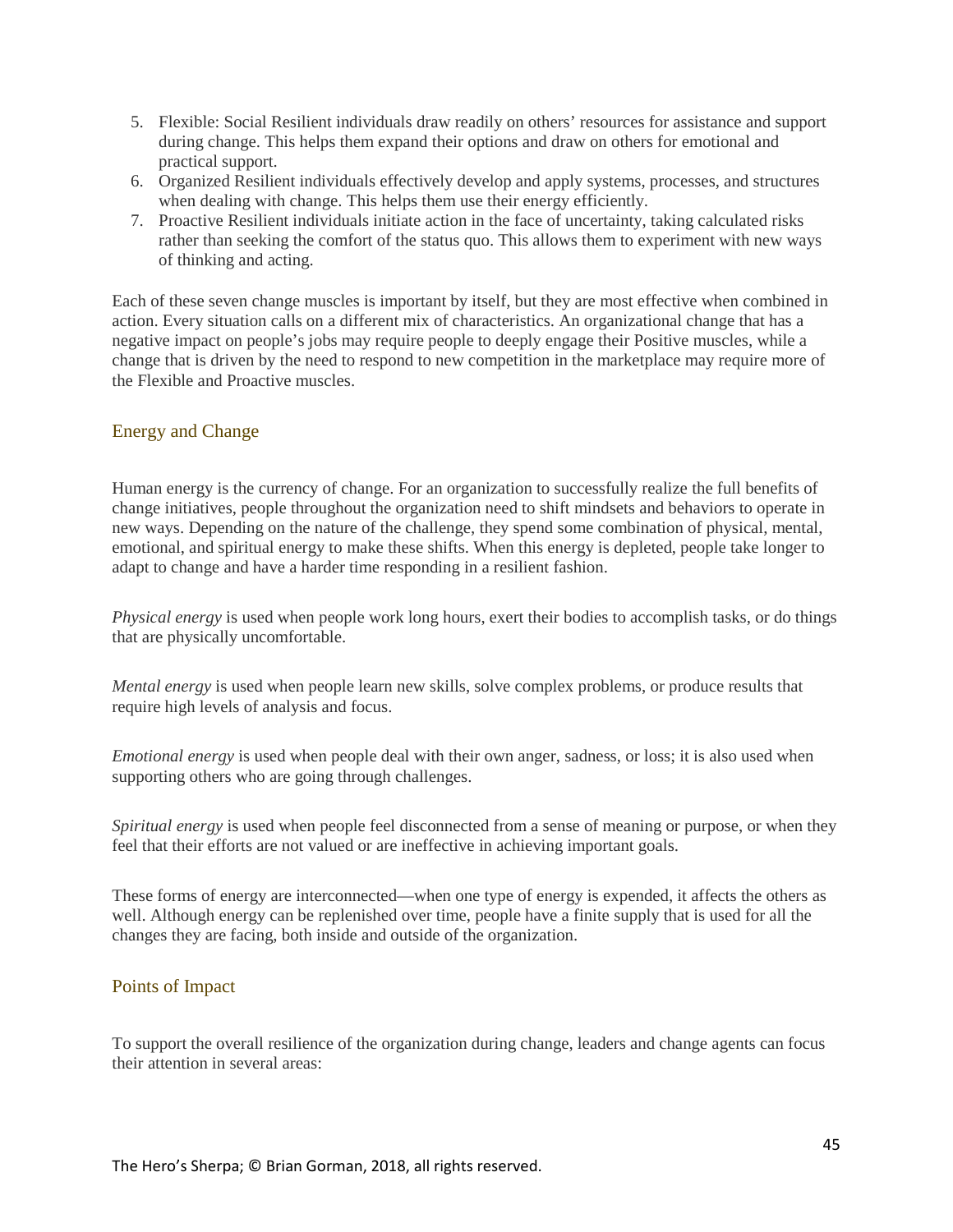- 1. Making sure that people have the opportunity to build and replenish their energy through healthy practices, a sense of community, learning opportunities, and connection to a sense of meaning and purpose. For example, an organization in which employees regularly bring junk food to the office will likely have people with less physical energy than an organization in which healthier practices are the norm.
- 2. Ensuring that change initiatives are well-chosen, well-planned, and well-managed to ensure that they do not consume any more energy than necessary. For example, an organization that begins new initiatives without thinking about other projects already taking place in the organization is likely to create confusion and overload, placing unnecessary strain on individuals.
- 3. Helping people understand that there are natural emotional cycles they are likely to experience when they go through change; this helps them avoid feelings of concern or worry when they, their peers, their managers, or their direct reports go through predictable periods of reduced effectiveness during a change initiative. For example, a leader who recognizes that her team needs to take some time to process emotions related to a recent staff layoff will likely achieve better results than a leader who expects that people will just "get over it."
- 4. Teaching people about their own resilience "change muscles," and providing opportunities to develop these characteristics so they can be applied to change-related challenges. For example, a team in which members understand their resilience strengths and weaknesses can consciously draw on one another's strengths to achieve better results when dealing with a change initiative.
- 5. Managing each change initiative in a way that enables people to engage their change muscles easily. For example, clear communication about the most important priorities during a change supports people in applying their "Focused" characteristic.
- 6. Creating a culture that supports the development and use of the resilience characteristics. For example, a culture that encourages and supports people in experimenting with new ways of doing things is more hospitable to the "Proactive" characteristic than a culture that punishes people for making mistakes.

#### <span id="page-45-0"></span>Change Roles and Resilience

*Sponsors:* People in leadership roles take on additional responsibilities during change related to effective change *sponsorship*. Some of the things that sponsors can do to support individual resilience include:

- Understanding the true impact of the change on the various individuals and groups that are affected. This helps them accurately estimate and prepare for the amount of energy required to adapt.
- Delivering influential communications that help people understand the reasons for the change, what they are expected to do, and how the organization will support them. This increases individuals' ability to set accurate expectations and spend less energy in the adaptation process.
- Modeling effective responses to disruption. When leaders do not deal well with the demands of change, the ripples spread throughout the organization. When leaders are able to demonstrate high levels of resilience, they enable others to increase their own effectiveness as well.

*Agents:* As change initiatives are planned and executed, the role of the agent in supporting individual resilience is important as well. Some of the things that agents can do to support individual resilience include: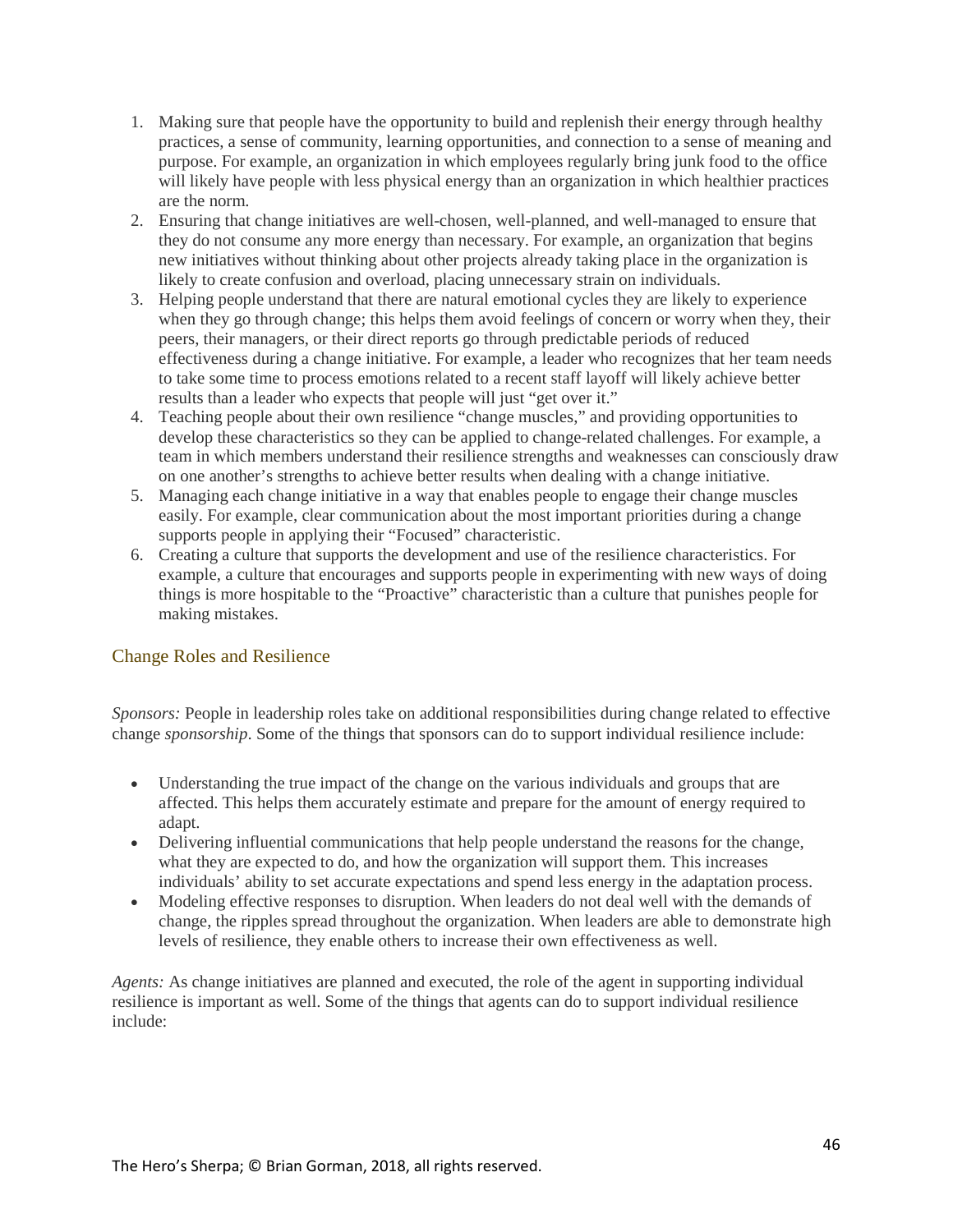- Effectively identifying all the targets of the change—those who need to shift their mindsets and behaviors; understanding the physical, mental, emotional, and spiritual demands that each group will face; and taking this information into account in the planning and implementation process.
- Developing and delivering communication that is frequent, clear, positive in tone, and enables individuals to develop accurate mental models of the future state.
- Incorporating target training that helps people understand their own reactions to change and gain an awareness of their resilience muscles and how to use them effectively when responding to disruption.

*Targets:* Individuals going through change can enhance their own resilience and that of the people around them by:

- Taking time to sustain and replenish their energy—taking care of their own physical, mental, emotional, and spiritual well-being.
- Listening carefully to what is communicated and asking questions that will enable them to create a clear picture of the future.
- Understanding and managing their own responses to disruption, and providing support to others who are experiencing negative impact.

*Advocates:* People who have strong positive or negative opinions about the change but are not in formal leadership positions can support the overall resilience of the system by:

- Turning negative opinions into constructive ideas—suggesting options and maintaining a positive tone rather than being obstructive and negative.
- Using informal sources of power and influence to speak up on behalf of the change—leading the way and showing people what is possible.
- Modeling resilience in dealing with the more challenging aspects of an initiative.

### <span id="page-46-0"></span>System Capability

It's easiest to think about resilience when a major change is in process or on the horizon. This is when concerns about individual adaptation are most prominent. However, it's easiest to *build* resilience when people are in an environment where smaller changes are taking place, as these situations provide low-risk opportunities to try out new ways of responding to change and to build change muscles that can be applied to larger challenges. Organizations who see resilience as a strategic capability, and work continually to build individual energy, prepare people for ongoing change, and create a culture that celebrates and supports effective responses to turbulence are better prepared for both the planned changes they make and the unexpected changes that they encounter.

### <span id="page-46-1"></span>What Questions Are You Asking Yourself?

For the individual change practitioner (the coach, the mentor, the therapist), questions are a critical–even the primary–tool.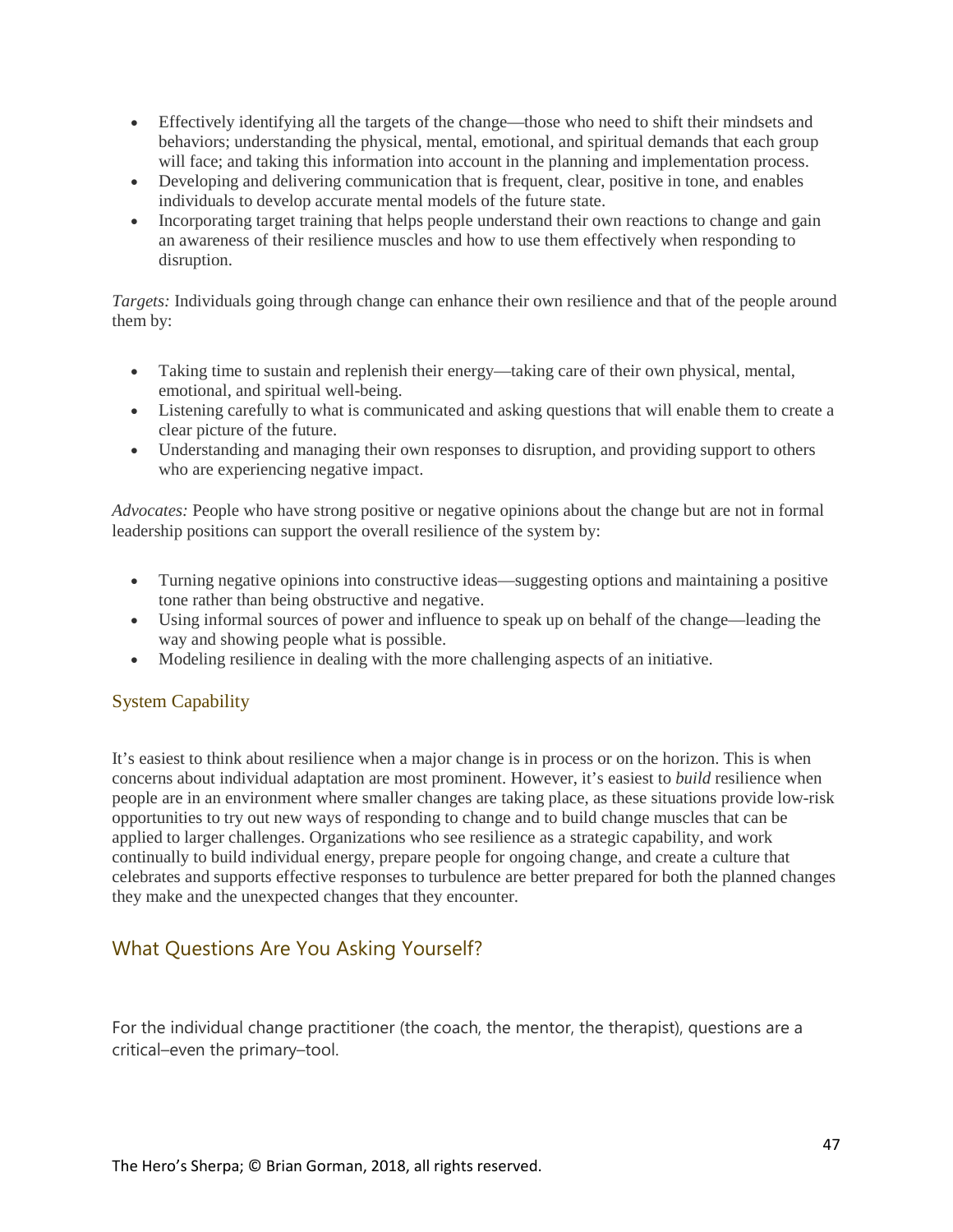Organizational change practitioners rely on them as well, though generally not as often.

But what about you if you are the one taking the change journey? What questions are you asking yourself?

I'm not referring to questions like  $W h y$  is this happening to me? Why is this happening now? and so forth. I am referring to those self-exploration questions that help move you forward on the path.

What are some of those questions?

### <span id="page-47-0"></span>"Why am I taking this journey?"

If this is a change you have elected to take, why? If it is a good idea, will that be enough to get you through the tough times? If the change is imperative, why?

When you reflect on this question, where are you feeling things in your body? What are you feeling? What does that tell you about taking the journey?

### <span id="page-47-1"></span>"How can I not be a victim of what is happening to me?"

I went to work for the AIDS Resource Center in New York City back in 1990. At that time, the basic paradigm was "people die of AIDS." We provided permanent housing and support services for homeless people with AIDS. Some clients saw their diagnosis as a death sentence. Others went so far as to call it "the best thing that ever happened to me because I have a home, people who care about me, and a fresh start on life."

There are things over which we have little or no control that drive us to change. It may be a medical diagnosis, an accident, a death of someone close, the loss of a job, an unanticipated divorce. While you will have an emotional response to changes such as these, it is also important to ask yourself, "How can I not be a victim of what is happening to me?" Taking charge of your response, empowering yourself, will have a significant impact on the journey even when you cannot control the destination.

### <span id="page-47-2"></span>"What do I need to let go of?"

Sometimes our change journeys are stalled–or can't even get started–because of anchors that are keeping us from moving forward. Don't forget to look at your anchors when preparing for and planning your change, as well as when you are on the way. They can't all stay as they are!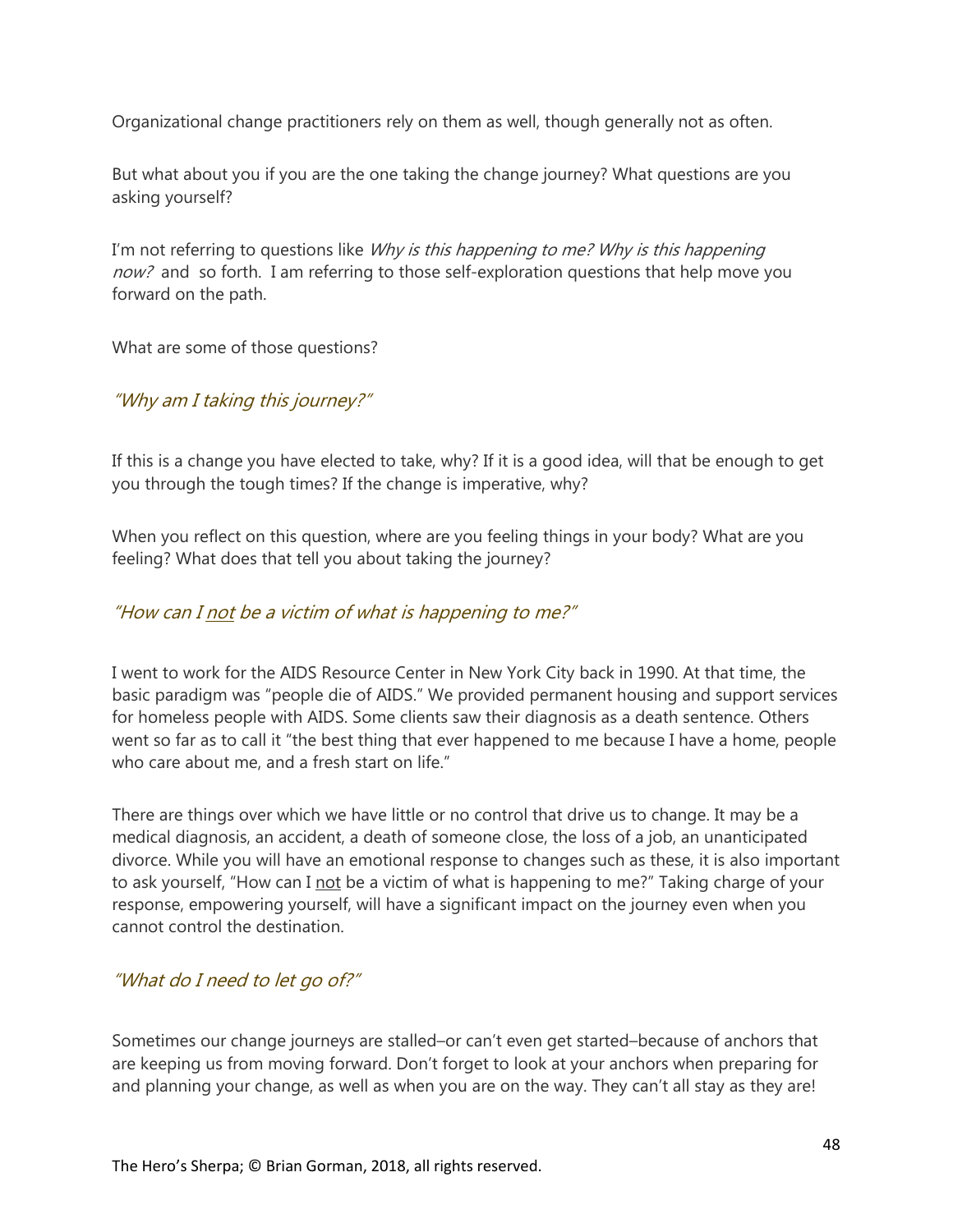### <span id="page-48-0"></span>"What do I do like breathing?"

There are a number of tools that practitioners use to help people prepare for major change. As a coach I have developed some of my own. At times I have also found it useful to use "StrengthsFinder 2.0," or Resilience Alliance's "Personal Resilience Profile."

But there is one question that I routinely ask clients to reflect on that isn't in any tool I have seen: "What do you do like breathing?"

Perhaps if you underwent a battery of assessments the answer to this question might appear in one of them. But your own self-observation is the best source to turn to. What do you do like breathing? Whatever it is, it's likely that you take it so much for granted that you don't realize this is a resource you have that you can call on during change.

For me, the answer to this question includes my ability to see both the big picture and the detail that goes into achieving it; it includes my intuition for asking the right question at the right time and for providing the right information at the right time; and it includes my ability to remain present.

My encouragement, even if you are not facing change at the moment, is to reflect on this for yourself. Perhaps carry around a small notebook (or use your smart phone); take time to reflect on your day and make notes. "What you do like breathing" may surprise you! And, being conscious of it can be a great resource.

### <span id="page-48-1"></span>"What is the worst thing that can happen?"

Years ago I read this advice; I wish I could remember the source. The author recommended that we prepare ourselves for the worst thing that could happen in a particular situation. The reasoning was that if we are prepared for the worst, we will be ready for anything. I am not sure that I buy into that thinking 100%, yet I know that I frequently ask the question. For me, it is often motivational. "What is the worst that can happen if I take on this challenge? I can fail… And if I don't take it on, I have no chance of succeeding."

### <span id="page-48-2"></span>"Who will help me on the journey?"

### No man is an island entire of itself; every man is a piece of the continent, a part of the main (John Donne)

Even the most solitary of journeys touch and involve others. If this is a big change, think through who you will count on for help. Communicate with them. For example, one of my clients knew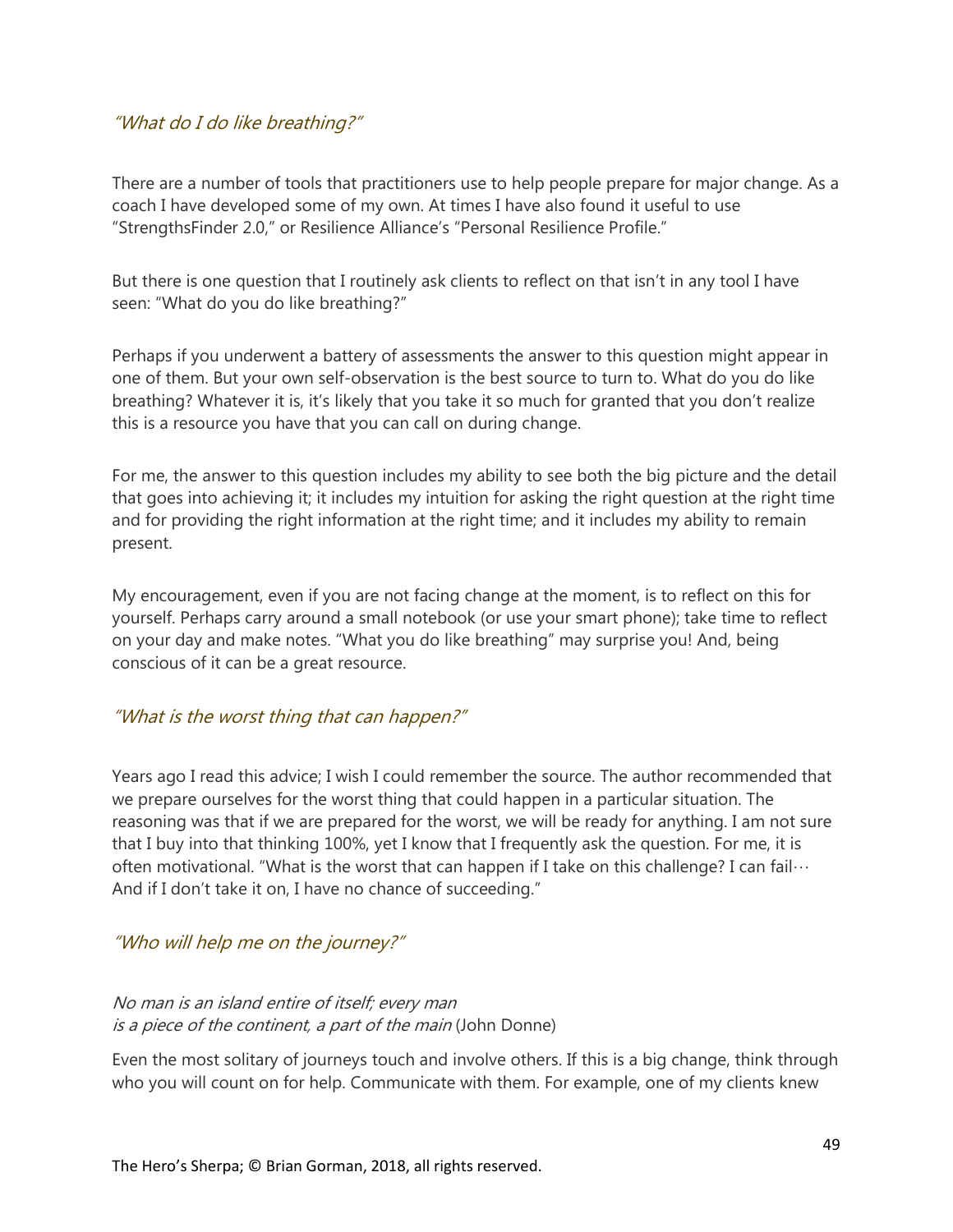an upcoming change would dramatically reduce his time to spend with friends. He reached out to the friends in his support network, told them about the change, and asked them to be sure to check in with him if/when he goes silent.

If this is a change that takes you "outside your zone," find others in the new zone who will share with you their perspectives and insights. For example, if it is a career change, talk with people in your future career field. If you are moving to a new region, get online and find people to talk with who live there. Don't take anyone's word for gospel…but by talking with a number of people you will be able to get a sense of where you are heading.

And, don't hesitate to ask for help. Organizations bring in consultants all the time because of their expertise. There isn't an Olympic athlete–or a professional one–who doesn't have a coach. There are often mentoring programs in larger businesses, or find a personal mentor. Many religious organizations offer some form of peer counseling if that is appropriate. There are many ways to find a Sherpa for your journey. Don't try to take it alone. "No man is an island."

### <span id="page-49-0"></span>What's in Your (Internal) Change Toolkit?

When people think about change toolkits, they generally think about things like assessments, guides, white papers, and the like. Those may be important, especially when engaged in organizational change. But that is not what I am talking about here. I am addressing those things that are inside of you and help or hinder you as you navigate change.

What do you do like breathing? What an important question to ask as you think about your change toolkit! What do you do like breathing? What is it that comes so naturally to you that you don't even know that it is there? What do you do with such unconscious competence that you don't even see it as a strength?

One challenge of unconscious competence is that you can't call on it when you need it… Either it works, or it doesn't. On a bad day, it doesn't. If you raise it to the level of consciousness, you can intentionally apply it when it is needed.

Below are some of the most significant "tools" in a strong change toolkit. Some you may "do like breathing," others you may be okay at, and others you may not do at all well. You definitely want to know your strengths, and be prepared to apply them. Use this as a checklist for determining what is in your toolkit, what you need to strengthen, and what you have to add. Remember the old adage, If all you have is a hammer, everything looks like a nail.

(Note that it doesn't matter whether the change is personal, organizational, or societal, and it doesn't matter whether you are leading the change, or are playing another role in its execution, these tools are all important. The list is in alphabetical order.)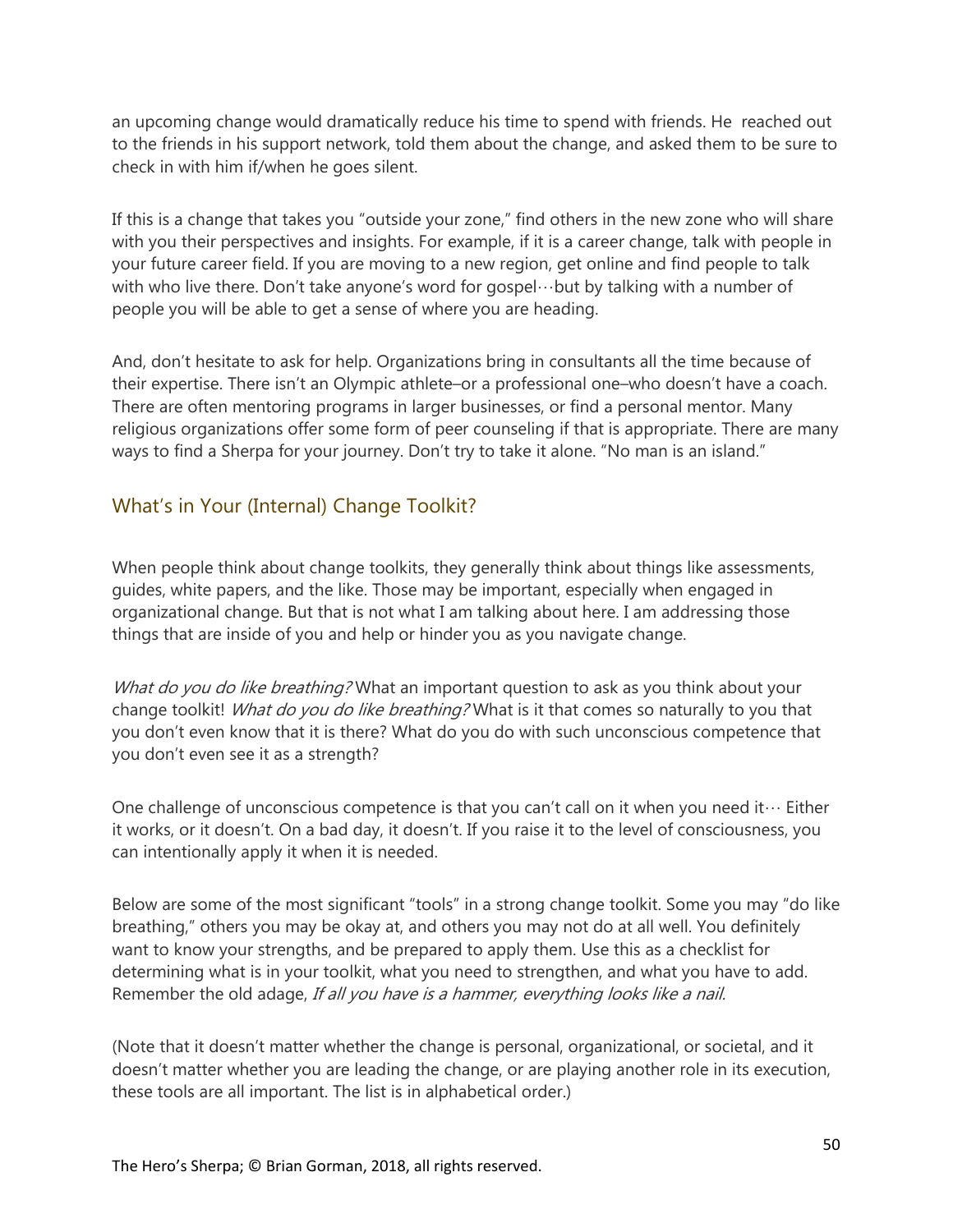- **Accountable:** Whether this is a personal change or a global transformation initiative, if you do not hold yourself personally accountable for how it unfolds–if the organization and/or the people around you do not do likewise–it is unlikely to go well.
- **Ambiguity:** Whatever your change, if it is big, you will be dealing with a great deal of ambiguity. Get used to it. You need incredible clarity on where you are going. You need incredible clarity on how you will know you are making progress, and how you will know when you have achieved success. And along the way, you need the ability to move through ambiguity. If you need "all your ducks in a row," or to "know what's waiting around the corner," undertaking major change is not for you.
- **Big Picture; Little Details:** You need to be able to see the big picture. Where is the change going? What will the journey be like? What is required to achieve success? How will we know when we have gotten there? And, you need to be able to define (and execute or have executed) all of the infinite number of steps required to successfully complete the change. You can fudge on the little details, if you have people that you can trust to fill in the gaps in your toolkit; if it's an organizational change, you should step back from the details so you aren't micro-managing. If you are in a leadership position, you can't fudge on the big picture; you have to own that.
- **Boundaries:** Know when to work, and when to step away, when (and who) to let in others, and when (and who) not to.
- **Courage:** Big changes are not for the timid; you will be stepping into the unknown over and over again. There are risks, many of which can be preempted if you "know the patterns" (below); but they are real, and they can be scary!
- **Decisive:** If the change is big, you need to be able to make decisions, and act on them. And, you need to be able to do so even when the information available to you is insufficient.
- **Hold On; Let Go:** If you are to succeed, no matter what the change or what your role, you need to know what to hold onto, and what to let go of. And you need to know when to hold on, and when to let go. (also, see Mistakes)
- Know the Patterns: This tool is fundamental to all the rest; in some ways it is "Tool #1." There is a clear set of patterns that underlie the human response to change. If you know the patterns, you can apply the other tools to help you successfully navigate your way through them. If you don't, you are "flying blind." You have tools, and you may be applying them $\cdots$ but you don't really understand what is going on.
- **Mindful:** Are you one of those people who remembers getting into the car in the driveway, and then finds yourself parking it at the office? Never assume anything about your change is so routine that you can do it on autopilot; you need to be mindfully attentive every time you touch it.
- **Mistakes:** You will make mistakes along the way. Success requires recognizing them, admitting them (which may need to be a public process in some cases), learning from them, applying the lessons learned, and moving on.
- **Open to Diverse Perspectives:** If you surround yourself with people who see the world through your eyes, they are going to miss the same things you miss. You need to be open to hearing a wide range of perspectives.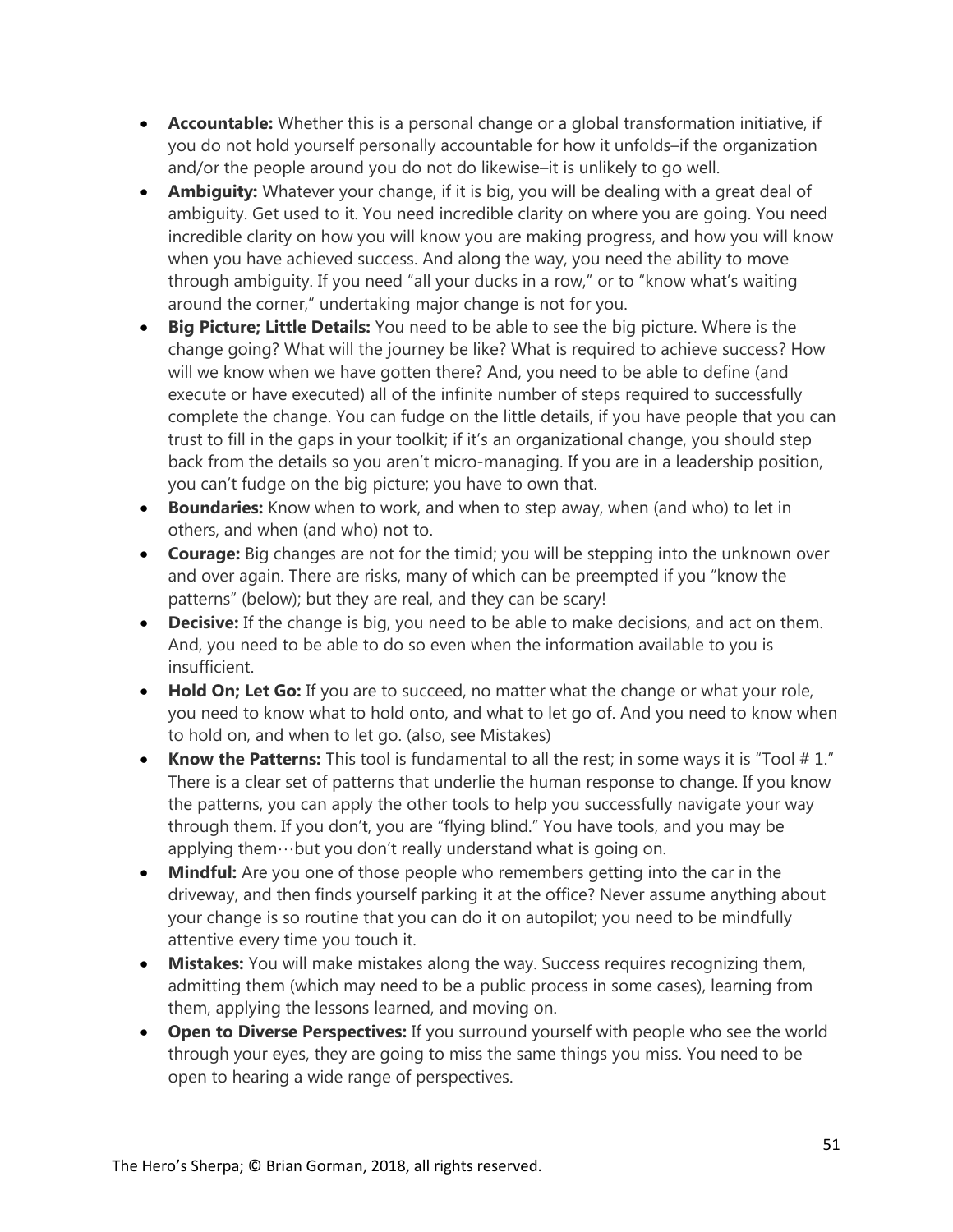- **Pay the Price:** Big change isn't cheap, no matter what. There are some changes that may not cost a lot of money, but they still require an incredible investment of time, energy, personal power, etc. You cannot avoid paying the price, so it is better to pay it in prevention than in healing.
- **Reflective:** Step back and think about your change periodically. Have things shifted in the environment that require adjustments to the plan, or even to the desired end state? What is going well, and what isn't? How effectively are you executing your role(s) in the change, and what do you need to do differently?
- **Reframe:** How many lenses do you have in your tool kit? Can you reframe how you see things? Can you reframe them so that others see them differently?
- **Resilience:** How well, and how quickly, can you recalibrate to changes in expectations?
- **Resolve:** It may be that this is the best idea you ever had. It may be that you lose sleep every night over it. It may be that you "can't afford to fail." All of that may be, but in the absence of resolve, it will fail. Big change means a difficult journey; you will need resolve to get through it successfully.
- **Story Telling:** You need to be able to move people's hearts, and their guts, not just their heads. All the logic in the world cannot accomplish that. Story telling can.
- **Teamwork:** You can't do it alone. Even the most personal of changes, if it is major, requires skills and insights beyond what you possess. Day-to-day you may pride yourself on being an independent spirit. At work your people may love you because you protect them at any cost. But when it is time for change, you can't be independent; you can't be siloed.
- **Trust:** You are not going to get through big change alone. It's that simple. Even the most personal of big changes affects–and is affected by–others. You need to be able to trust, and you need to be trustworthy.
- **What You Need to Hear:** Some people surround themselves with others who tell them what they want to hear; to some degree I guess we all like to have cheerleaders. But you also need to seek counsel from those who will tell you what you need to hear, even when you don't want to hear it.

### <span id="page-51-0"></span>Where Are Your Boundaries?

One of two things often happens when we become deeply engaged in a change. We develop impermeable boundaries that can end up shutting out those whose support we need most; or we feel guilty for the time and other investments we are making in the change, and we end up with Swiss cheese for boundaries.

Both options put the change at high risk for failure.

Let's look at the risks associated with establishing boundaries that are too restrictive.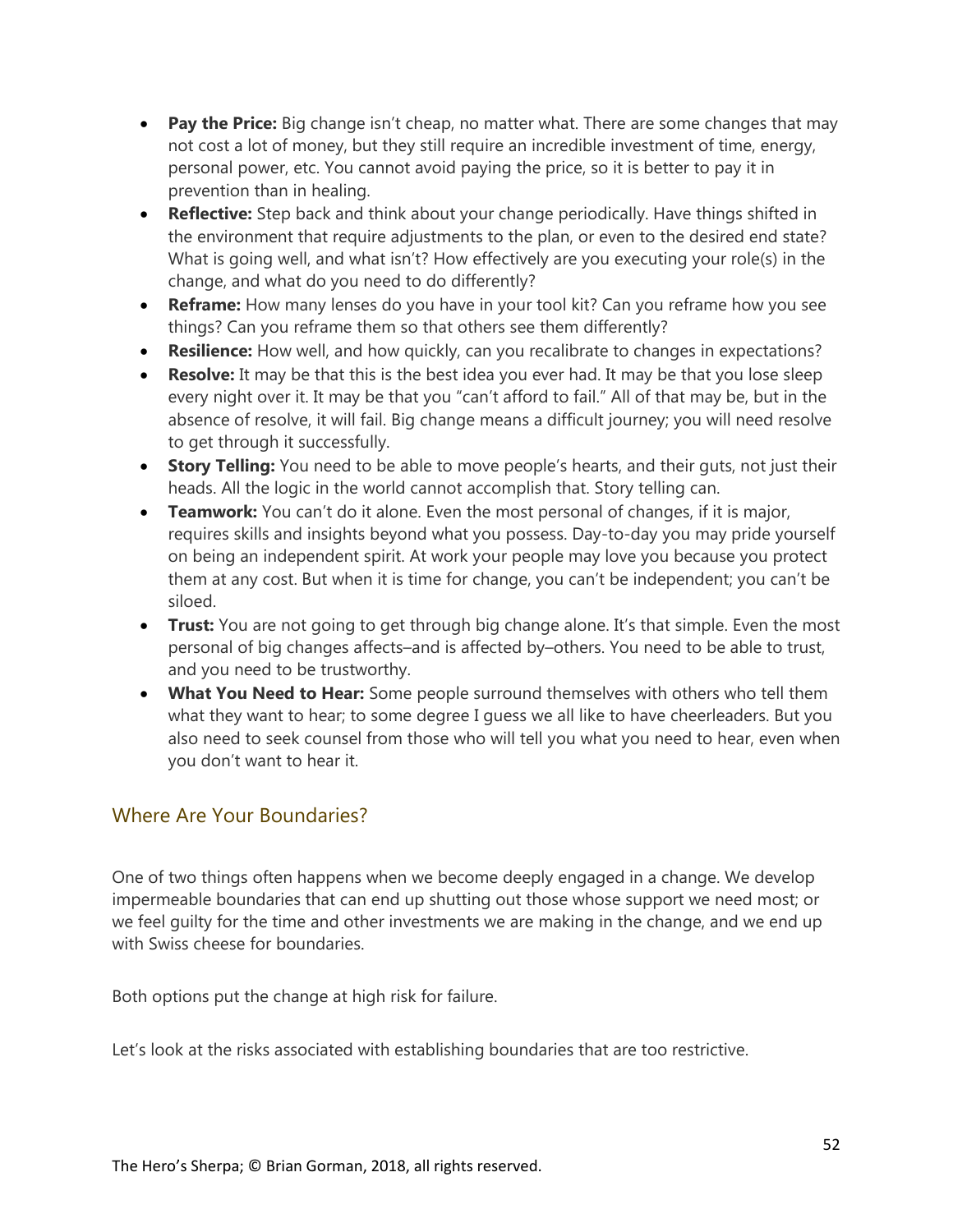First and foremost, really big changes are not solo expeditions. (Even if your change is about you going on a solo expedition, you will need incredible support in your preparation; it will be important to know that support is there while you are on the journey; and you will welcome the support on your return.) Boundaries that shut people out–make them feel devalued–lessen the likelihood that they will build commitment to the change.

Enrolling people in support of the change requires ongoing dialogue; if the only time that dialogue can occur is when you "let people in," it is unlikely that the dialogue will be meaningful. And, it is unlikely that they will be deeply enrolled in supporting your change.

If your change is a big one, you most likely have neither the understanding nor the skills to pull it off alone. You need the candid advice of others. Making it difficult for them to give that advice makes it less likely that they will bother trying.

If you set your boundaries too loosely, you will never reach your destination. There will be clamors for your attention–and energy–from every direction. Those who don't want you to go forward with the change will seek to make their arguments heard at every opportunity. Those who want changes to the change, or the way it is being implemented, will plead their cause again and again and again. And then there are those who call on you for the myriad reasons in your life other than this change. Just because the change is a major one in your life, it doesn't mean that they will stop their demands for your time and attention around other matters.

Even if you don't always yield to the demand, the effort required to turn away is effort taken from your change. The energy required to sift through the cacophony is energy down the drain.

Exhaustion, frustration, and lack of momentum are all likely results of a set of boundaries that is too loose.

When it comes to setting boundaries as you move into and through your change, the Goldilocks principle applies: not too hard, not too soft, you need to find the balance that is just right.

What this really means is that your boundaries will shift from time to time. There may be points along the way where you need to "go off the grid" in order to reflect, or write, or make tough decisions.

There may be people whose relationship to you needs to change; a significant part of shifting those relationships is the redefinition of the boundaries between you.

You may need to open the boundaries to people, and to ideas, that are foreign to you, but that are capable of informing your change if you let them in.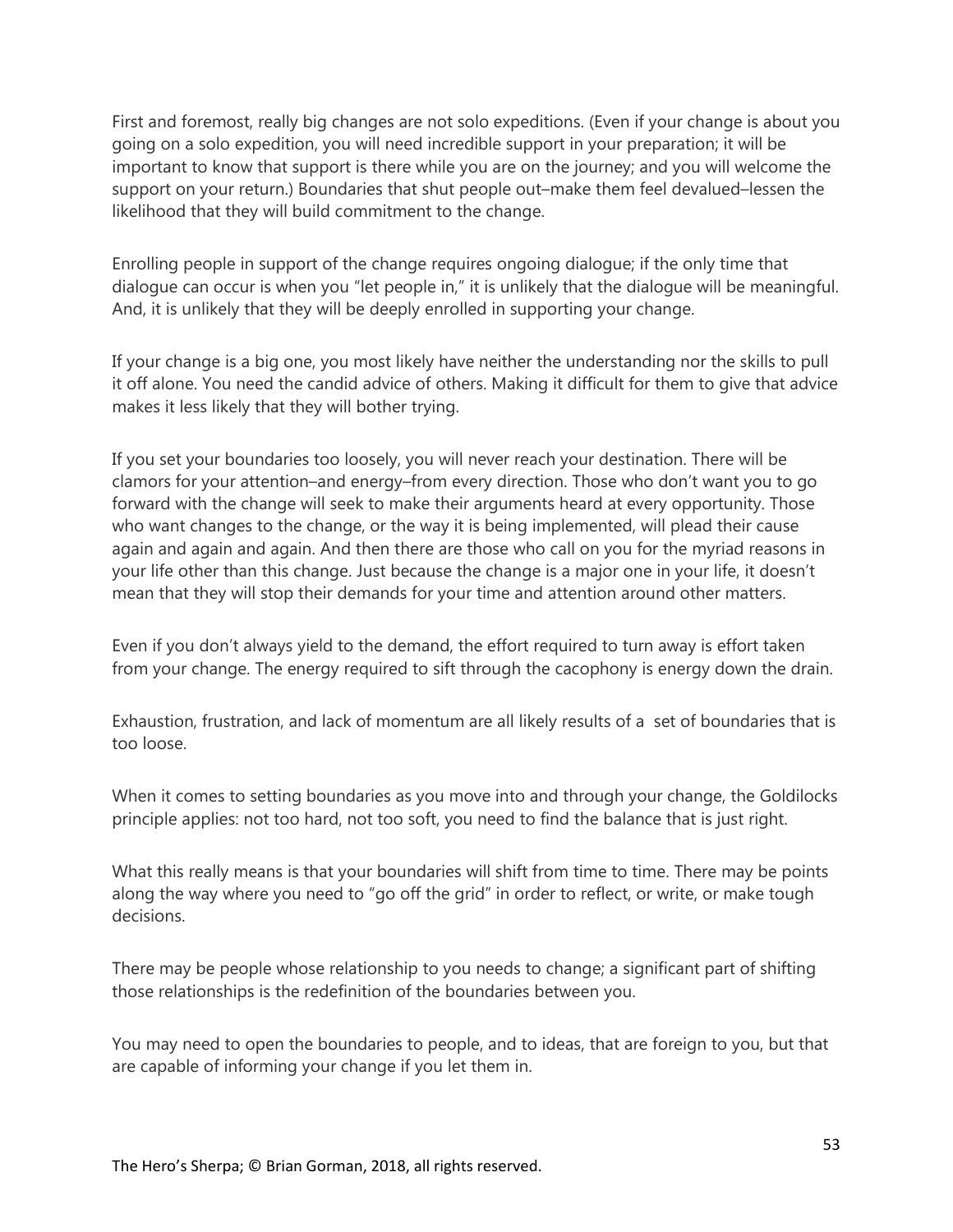There is no science to setting boundaries during your change. But that doesn't mean it should occur haphazardly. Think it through. Plan it. Test it. Adjust it. Fine tune it. Remain aware of your boundaries, of how they are supporting your change efforts, and how they are undermining you.

### <span id="page-53-0"></span>Time Management and Change

It's simple, at one level. You need to make the time required for your change .Here are a few techniques for increasing your productivity through time management.

In 2016 I enrolled in Ryan Eliason's [Visionary Business School;](http://visionarybusinessschool.com/) this section is drawn from our time management training, and includes both techniques that were refreshers for me, and ones that were new. Hopefully there are tips here that will help you improve your productivity, and free up time to invest in the changes you are making in your life.

### <span id="page-53-1"></span>The First Big Questions

Each of us has our own "tricks" for keeping track of what we need to do. Sticky notes; white boarding; to-do lists; Kanban; index cards; file folders; stacks of paper…the options are endless. As we finish each task, we throw out the sticky; erase the white board item; check or cross off the item on the list; move the task along the flow; file the paper; etc. What most of us fail to do, unless we are using an actual project management system, is to ask one simple yet critical question.

### What is my next action step?

What we record through each of these approaches is a set of tasks; but it is an incomplete set. And, in most cases, they are not linked to one another. So, we complete a task and it is done. We move on. We look at the set of tasks that we have laid out, and select another one from the list; it may or may not have anything to do with the task we just completed or the project and outcome we were working on. If it does not, it is all too easy to lose sight of that project and that outcome until a red flag pops up.

These days, each time I check something off, I ask myself, What is my next action step on this change? What will move me one more step closer to the outcome I am seeking to achieve? And each morning as I set about my planning for the day I ask myself, Which of my next action steps are the most important ones to be working on today? If I am only able to complete one priority today, what is that one?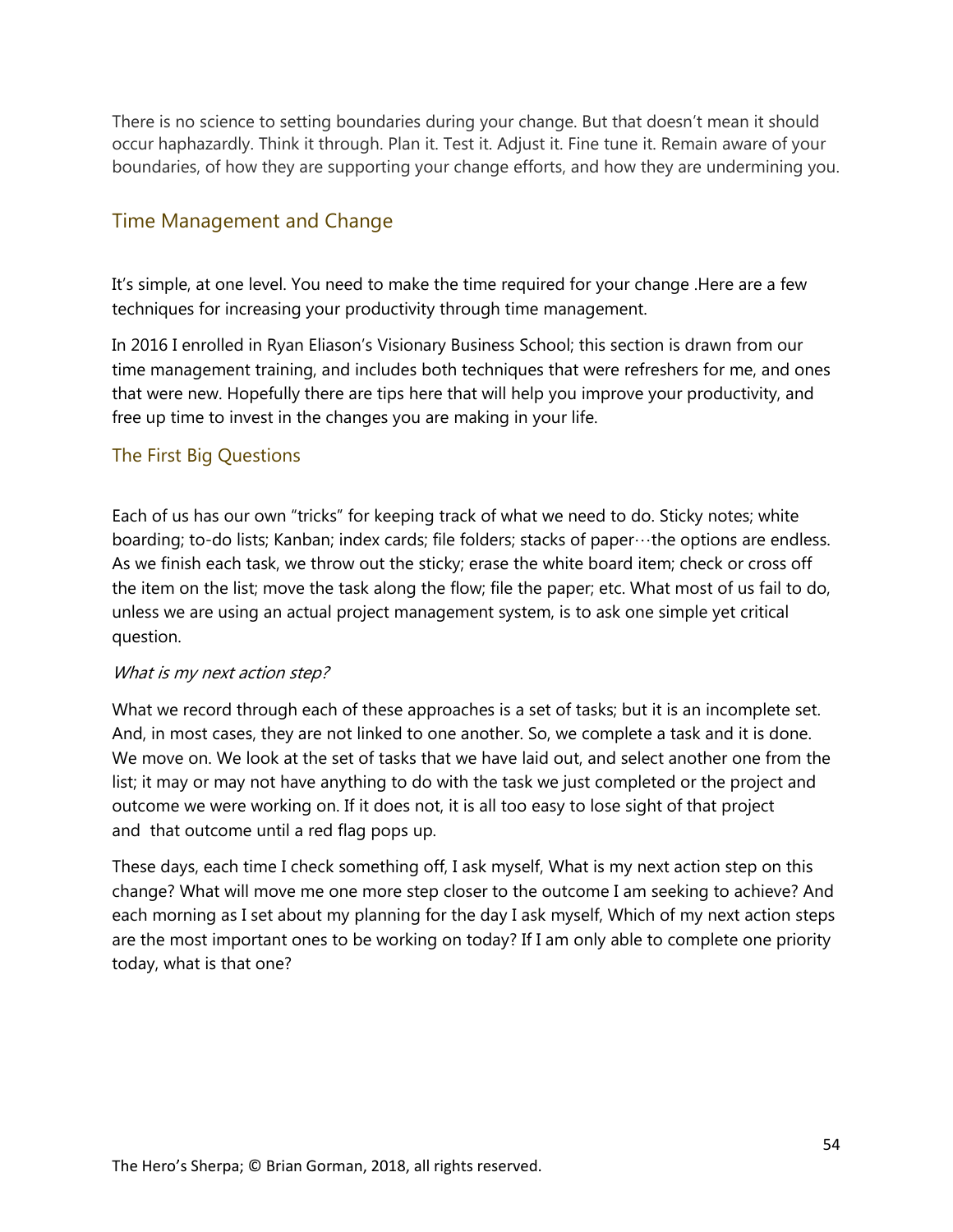#### <span id="page-54-0"></span>Importance and Urgency

Importance is not the same as urgency, yet we tend to give urgency the greater priority. if the email is urgent, if the phone is ringing (it may be an urgent call), if the family member or friend is interrupting, we respond. Ryan reminded me of this when he provided this graphic based on the teachings of Steven Covey.



### The Four Quadrants of Time Management

| <b>1. IMPORTANT &amp; URGENT</b><br>(REACTIVE / WORKING IN YOUR BIZ)<br>Crises<br>Pressing problems<br>۰<br>Deadline-driven projects<br>۰ | <b>2. IMPORTANT &amp; NOT URGENT</b><br>(PROACTIVE / WORKING ON YOUR BIZ)<br>Prevention, capability improvement<br>Relationship building<br>Recognizing new opportunities<br>Planning<br>۰<br>Recreation<br>Rejuvenation<br>۰ |
|-------------------------------------------------------------------------------------------------------------------------------------------|-------------------------------------------------------------------------------------------------------------------------------------------------------------------------------------------------------------------------------|
| <b>3. URGENT &amp; NOT IMPORTANT</b>                                                                                                      | <b>4. NOT IMPORTANT &amp; NOT URGENT</b>                                                                                                                                                                                      |
| (REACTIVE / WORKING IN YOUR BIZ)                                                                                                          | (REACTIVE /WORKING IN YOUR BIZ)                                                                                                                                                                                               |
| Interruptions, some callers                                                                                                               | Trivia, busywork                                                                                                                                                                                                              |
| Some mail, some reports                                                                                                                   | Some mail                                                                                                                                                                                                                     |
| Some meetings                                                                                                                             | Some phone calls                                                                                                                                                                                                              |
| Popular activities                                                                                                                        | Time wasters                                                                                                                                                                                                                  |
| $\bullet$                                                                                                                                 | Television and empty pleasures                                                                                                                                                                                                |

While his focus is business ("biz"), you can easily apply the model to your life, and the critical changes that you are undertaking. Not only do the urgent (including the urgent and not important) claim our time and attention; we tend to fill in the empty space with the "not important and not urgent." They don't require a lot of time (unless we want to give more time to them); they don't require a lot of energy; and they are a great way to relieve the stress of the day. They also don't move our change forward.

Working on your change means setting aside time for what is important and not urgent. And it means giving priority to those things over the things that are unimportant, whether or not they are urgent. Now I set aside one day a week for "business strategy;" working on my business to build it in a way that better serves me in the long term, rather than working in my business focusing on only serving my customers.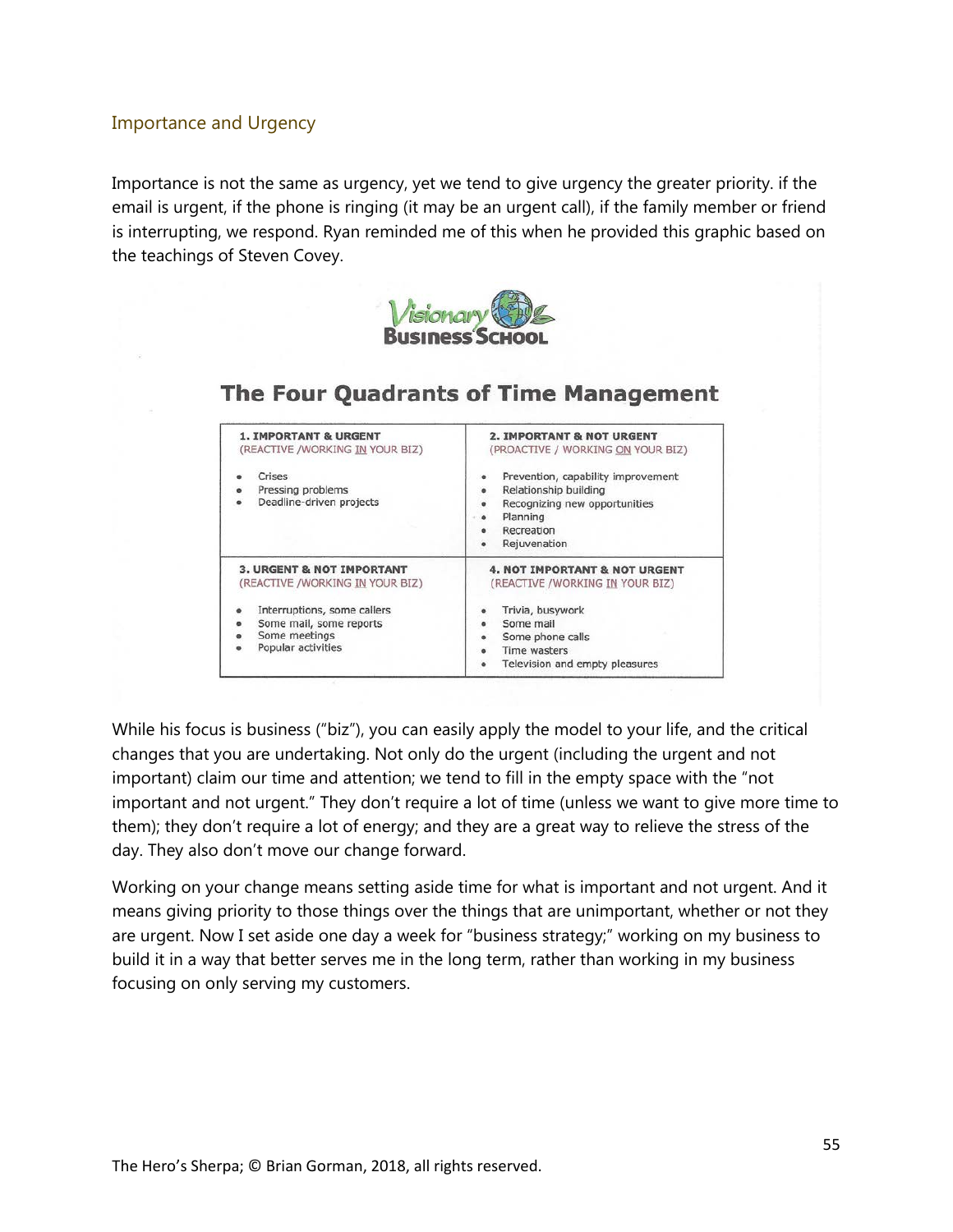### <span id="page-55-0"></span>Two More Big Questions

Two more big questions that relate to the urgency/importance focus. (Thanks again to Ryan Eliason.)

Am I being productive, or am I just being busy?

Am I inventing things to do in order to avoid what is truly important?

The invitation is to set aside time–3-5 minutes–three times a day to ask yourself, and honestly answer, these questions. So simple. So challenging. So revealing. These two questions alone should help guide you to improved time management, and increased productivity as you tackle your change.

### <span id="page-55-1"></span>What Are Your Limitations?

We all have limitations. We may not know what they are. Or, we may not want to admit them. We may imagine them as more impermeable than pushing up against them would reveal. Nonetheless, they are there.

Knowing–and challenging–your limitations, as well as working with them, are key factors in achieving really significant change.

### <span id="page-55-2"></span>Knowing Your Limitations

It is important to inventory your limitations at an early stage of defining and planning your change. Perhaps they are resource-based: time, money, the balance of personal and work lives. They may be limitations of skills and abilities, or understanding. There may be geographic limitations.

As the desired end state of your journey begins to take shape, think: What will it take to achieve, and sustain this? Not surprisingly, the limitations inventory should be made in comparison to those things; if you don't need a particular thing at all, not having it, having it in short supply (or having an overabundance) isn't a limitation. At the early stages, you will be working at a high level; this is not when you need to think about "dotting the i's and crossing the t's." It is important to remember, though, that you are working at a high level on both sides of the equation: both the requirements for and the availability of the elements you are evaluating. If there is an imbalance, proceed to the next step.

### <span id="page-55-3"></span>Challenging Your Limitations

Too often when it comes to change, we make one of two major mistakes at the outset: we set out to achieve the impossible, thinking that somehow "it will work out." Or, we aim too low,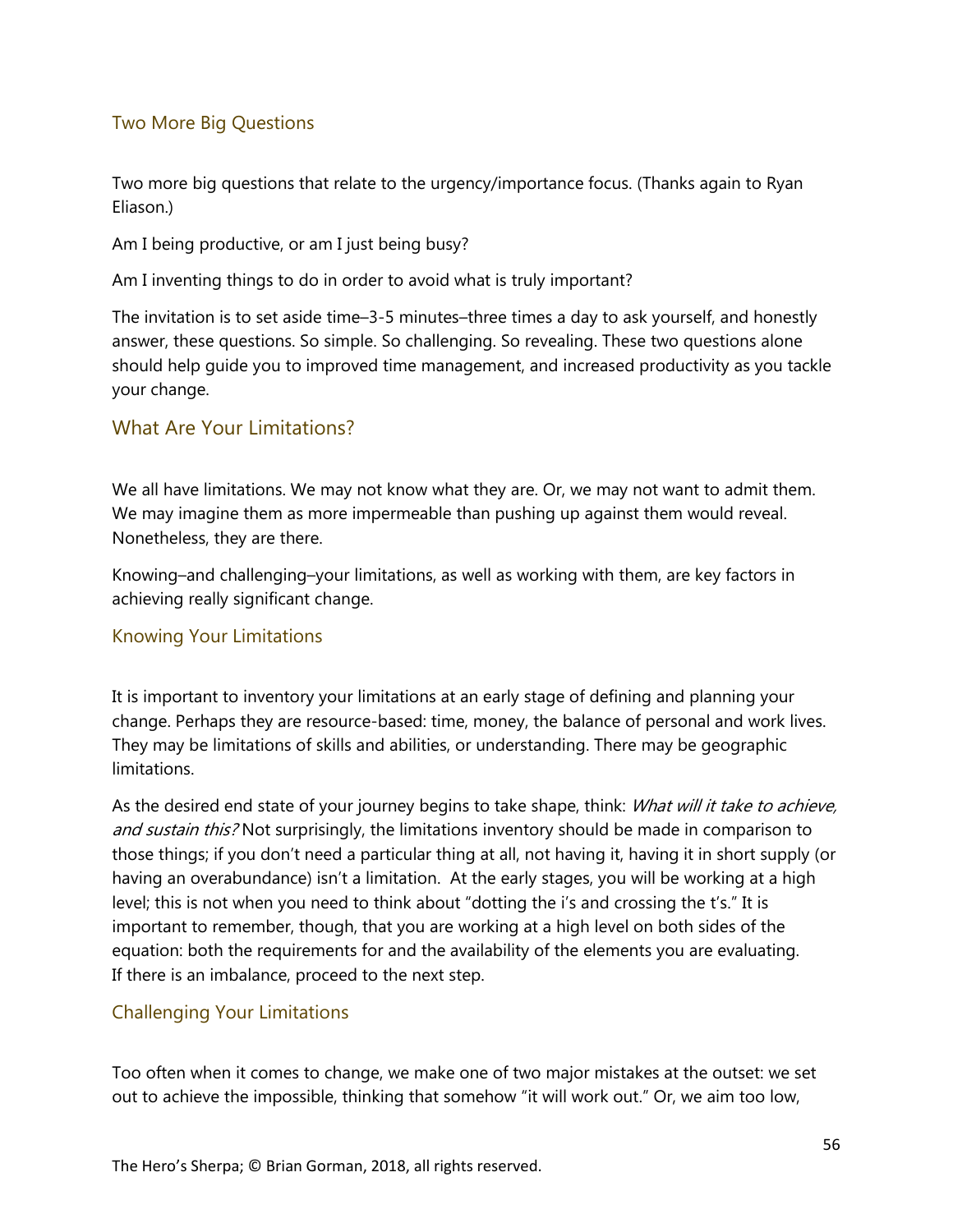"settling" for what we think is possible without any sort of stress-testing to see if we can go further. (If you set your goal as X because reaching and sustaining X will deliver the change results you are seeking, that is not what I am talking about here. However, you should stress-test whether you believe that X is the goal you need to achieve; if it is, don't allow yourself to say, "but let's only go to M because I know we can reach and sustain that.") Stress-testing your limitations may also allow you to discover that the goal that you have set could–in fact–be raised significantly.

So how do you go about stress-testing your limitations? Begin by challenging the underlying beliefs and assumptions. (Yes, that is hard to do!) How strongly is the limitation anchored in fact vs. perspective?

Let's look at a simple example. Imagine that you are a freelance corporate sales trainer. You contract with training firms and internal training departments to deliver their programs. You want to expand your business in order to grow your income, but you are limited by your worklife balance, and by the amount of time you spend traveling to deliver training.

### <span id="page-56-0"></span>**Limitations**

- Time available for work without significantly shifting the work-life balance
- Current billing rate is near the top of the competitive range in the marketplace
- Your time spent on traveling approaches 40% given the duration of the programs being delivered, the geography of clients served, and the distance you are from airports.

The time available based on your work-life balance is a self-defined limitation. While you know that it can be adjusted toward more work, that comes with a price too high for you to be willing to pay; stress-testing this limitation has happened before, and it has proven too uncomfortable to take on this time around.

Given your billing rate vs. the market, it is likely that any increase will lead to a decline, rather than an increase, in income. This is the opposite of the result that you want. You may want to have some conversations with current clients to test their response, but do so as a test, asking "what if," vs. saying "I am."

The last limitation requires a few different tests.

- If you delivered longer programs, there would be less time spent traveling between deliveries. Is there a way to shift your work away from those half-day and one-day programs to longer ones over time? This would increase the delivery/travel ratio and the income, at least to some extent nullifying the limitation.
- Can you expand your client base locally over time, reducing the need for air and overnight travel? Even if this required some reduction in your billing rate for the local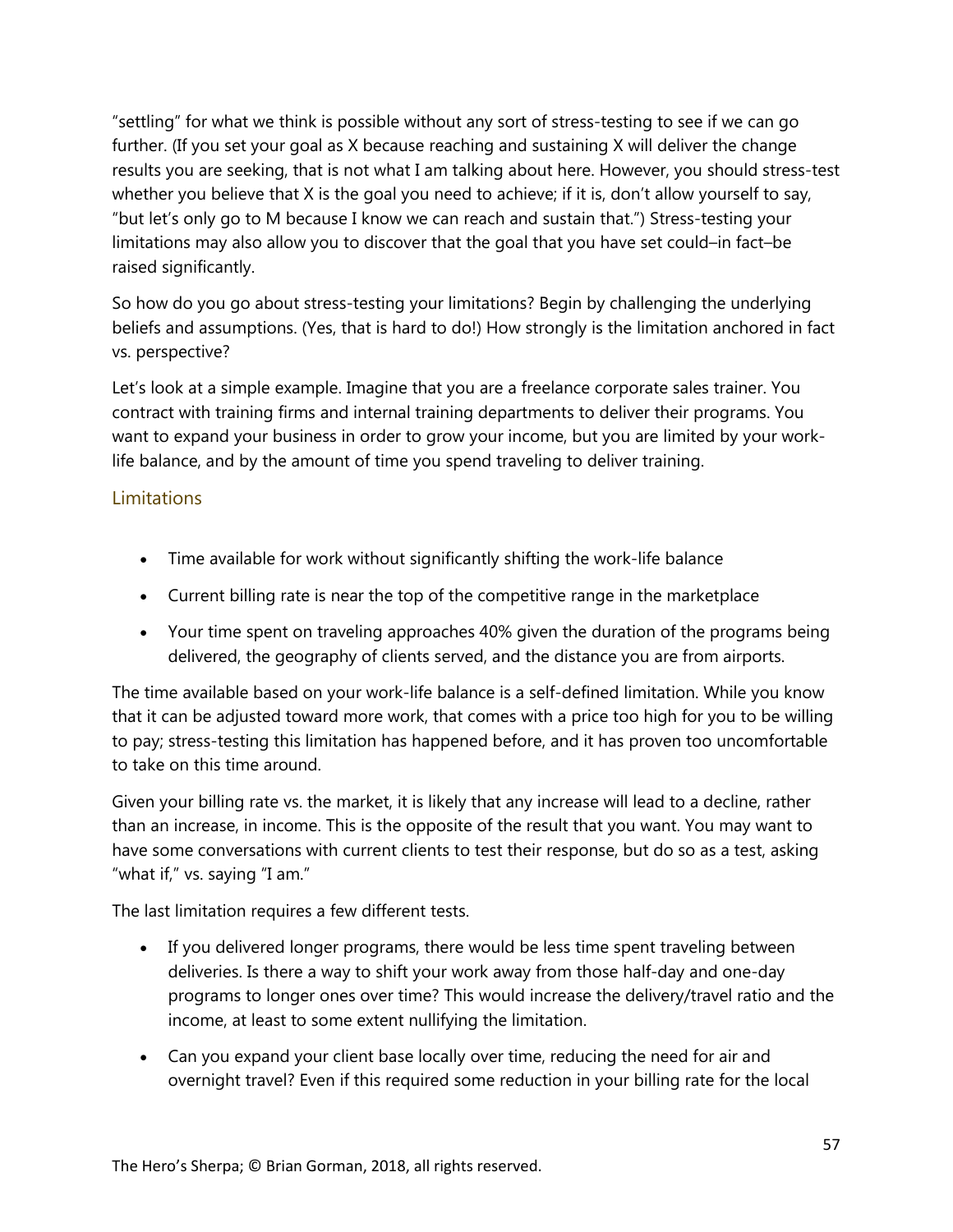market, it might more than offset the time you cannot now spend delivering due to travel.

• Don't assume deliveries require travel. It may well be possible to avoid travel altogether for some of the programs (and perhaps even clients) you are serving. What if you became skilled in remote delivery? Moving 25% of your business to remote delivery would free up considerable time for additional deliveries.

There is something paradoxical about some limitations as well. We think about them as holding us back in some way, and they do. But, we also think that challenging them means moving beyond them. In fact, in some cases, we are best served going in the other direction. Bringing an "essentialism" mindset to your limitations may well prove to break many of them wide open. (If you have not read *Essentialism: The Disciplined Pursuit of Less* by Greg McKeown, I recommend adding it to your reading list today.)

To me, Steve Jobs is perhaps one of the most widely known essentialists; he said "no" to an incredible number of ideas, many of which would have had success in the marketplace, in order to say "yes" to a small handful that have changed everything from how we buy and listen to music, to how we buy and read books, and more; in the process he built perhaps the most widely known brands (and one of the most successful) in the world. He addressed limitations of time and creative focus not by seeking to do more, but by limiting where they were focused. When you look at your limitations, what can you say "no" to that will redefine the degree to which they limit you? What limitations should you seek to further tighten, rather than loosen?

Quite frankly, most of us are not good at challenging our limitations on our own; we can't see what we can't see. The most effective challenges to your limitations will come through someone who 1) is committed to supporting your success, and 2) can remain objective about your change and what is required to succeed. This may be a coach, a mentor, a friend, a family member, or a trusted advisor. It has to be someone who can be brutally honest with you when necessary; who can empathize with your struggles and yet will not let you take the easy path out; and who will unconditionally 100% support you once you have made your decisions. This is neither someone who tells you what you want to hear, nor someone who undermines you when your decisions are different than they would have made.

### <span id="page-57-0"></span>Working With Your Limitations

If you have sincerely challenged your limitations, it is now time to work with them. Begin by updating your inventory against your identified needs. Should you redefine your desired outcome (e.g. moving it from X to Z because Z is now achievable, or moving it from X to R because you will get past M, but not make it all the way to X)? What limitations have now become assets that you can apply to the change journey (e.g. the time that will be freed up as you move to delivering longer programs and delivering some programs remotely)? Which remain limitations?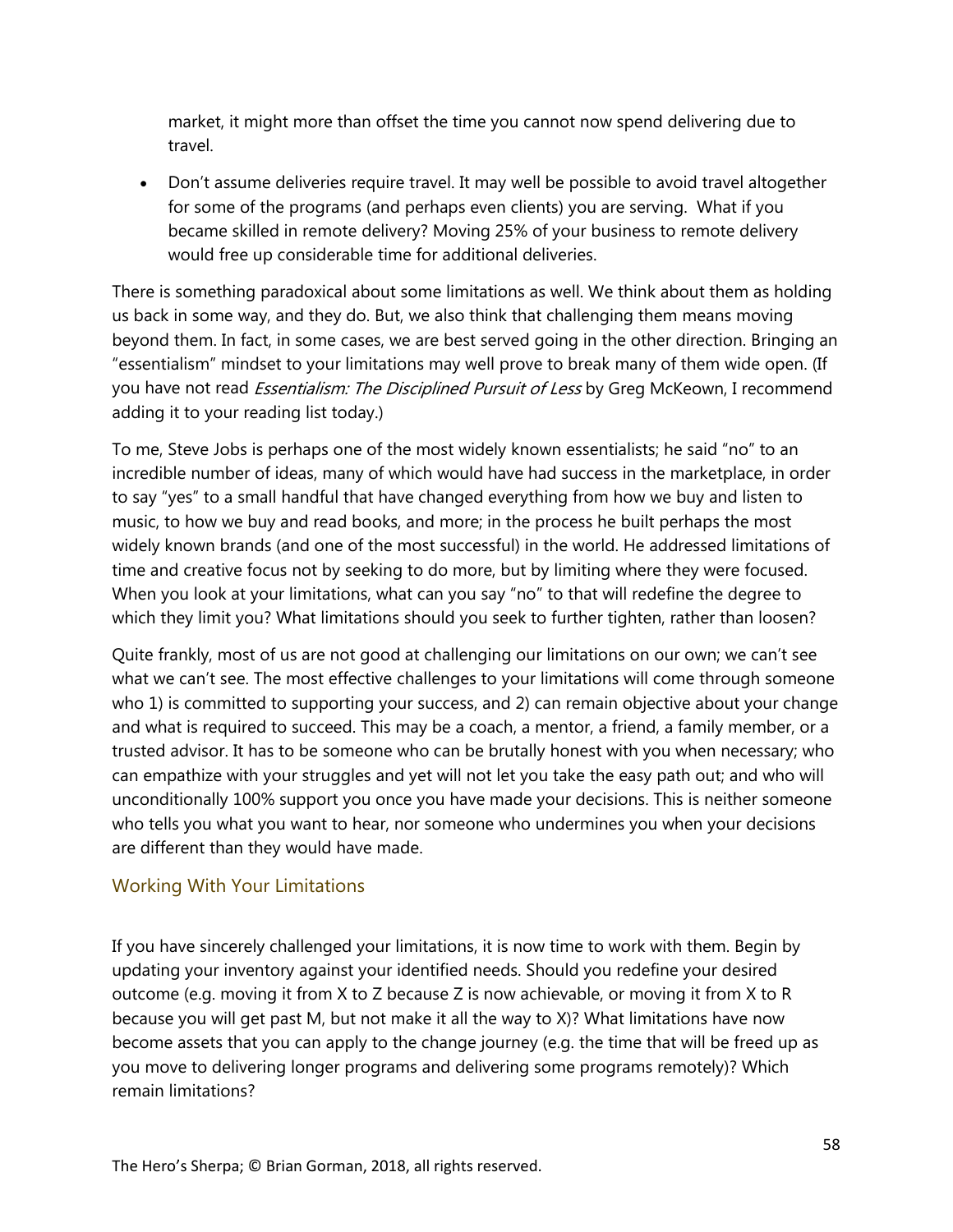Don't look at your limitations as negatives; they are the reality in which you need to move forward. In fact, some of the greatest progress can be made in constrained environments. For example, think of your own cycle of growth and development from those earliest days out on your own until now. It is likely that early economic constraints kept you focused on work and growth, that while living in what you now (and perhaps then) perceive as a constrained environment you were able to make some our your most profound discoveries about yourself and your place in the world.

In her book *Big Magic*, Elizabeth Gilbert tells some wonderful stories about working within constraints. While she sought to write every day, she also "always had a day job;" she had successfully published three books, all of which were reviewed by The New York Times, and one of which was nominated for a National Book Award. She kept writing, and kept her day jobs. She was a waitress; she worked on a ranch out west; and she kept writing. She kept her day jobs until the success of *Eat, Pray, Love* allowed her to know that she could support her creativity without placing financial demands on it. She knew that depending on her art for income would place an unnecessary–and most likely destructive–limitation on her creativity, and removed that limitation by working day jobs.

### <span id="page-58-0"></span>Preparing Yourself and Others

### <span id="page-58-1"></span>Are They Really Helping You?

It feels good when people agree with you. If feels even better when they say supportive things and offer their encouragement. But when it comes time to carry out a really tough change, are they actually helping?

The answer is, it depends $\cdots$  It depends on whether they are saying what they think you want to hear, or telling you what you need to hear in order to be successful.

Some people set themselves up for failure, surrounding themselves with head-shakers, yessayers, make-you-feel-gooders. Those who dare to speak up and say "The emperor has no clothes" are quickly silenced. We see it with business leaders, with politicians, and even with our family and friends. Inevitably their trains go off the tracks; unfortunately, they are not the only ones who suffer in the process.

Most of us are more open to the truth, even when it contains bad news. After all, you don't want a doctor giving you a clean bill of health because he doesn't want you to be upset about the illness he has diagnosed.

Unfortunately, all too often friends, family, change practitioners, and peers are less candid. Perhaps they don't want to upset you, to hurt your feelings, to dim your enthusiasm. But, in their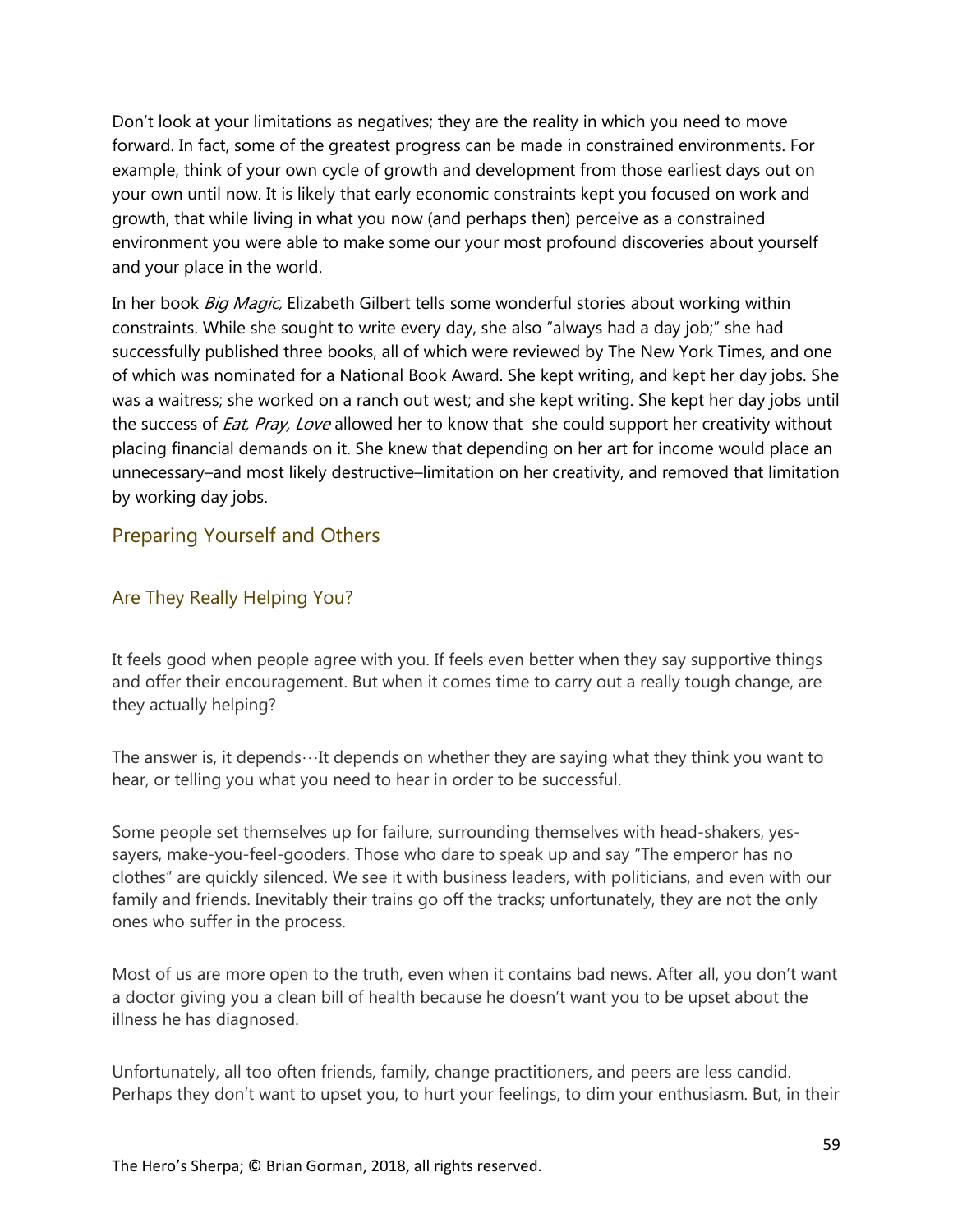absence of candor they are not helping. In fact, they are putting the change you are working on at risk.

Tell people that you want them to challenge you, and mean it.

Tell them to give you the bad news as well as the good, and don't shoot the messenger.

Have candid conversations.

Ask tough questions.

Be vulnerable.

Acknowledge your mistakes, and learn from them.

Learn from the mistakes that others have made.

Surround yourself with people who want to help you by being truthful with you. Then encourage them to do so. You will hear the good news, get the encouragement. And, you will hear what you need to hear in order to course-correct, to stay on track, to succeed.

### <span id="page-59-0"></span>Commitment Is Easy

Or is it?

How long have you been thinking about this change? Analyzing it? Considering the pros and cons? Shaping it in your mind? Assessing what it will take, and how likely that it will work? Maybe you've talked it over with a few people, a spouse or best friend, or (if it is a business change), key colleagues and those who report directly to you. You've decided to move forward. You're committed!

Or are you?

And what about the people who have to make this journey with you?

Let's take a look at a few key things about commitment.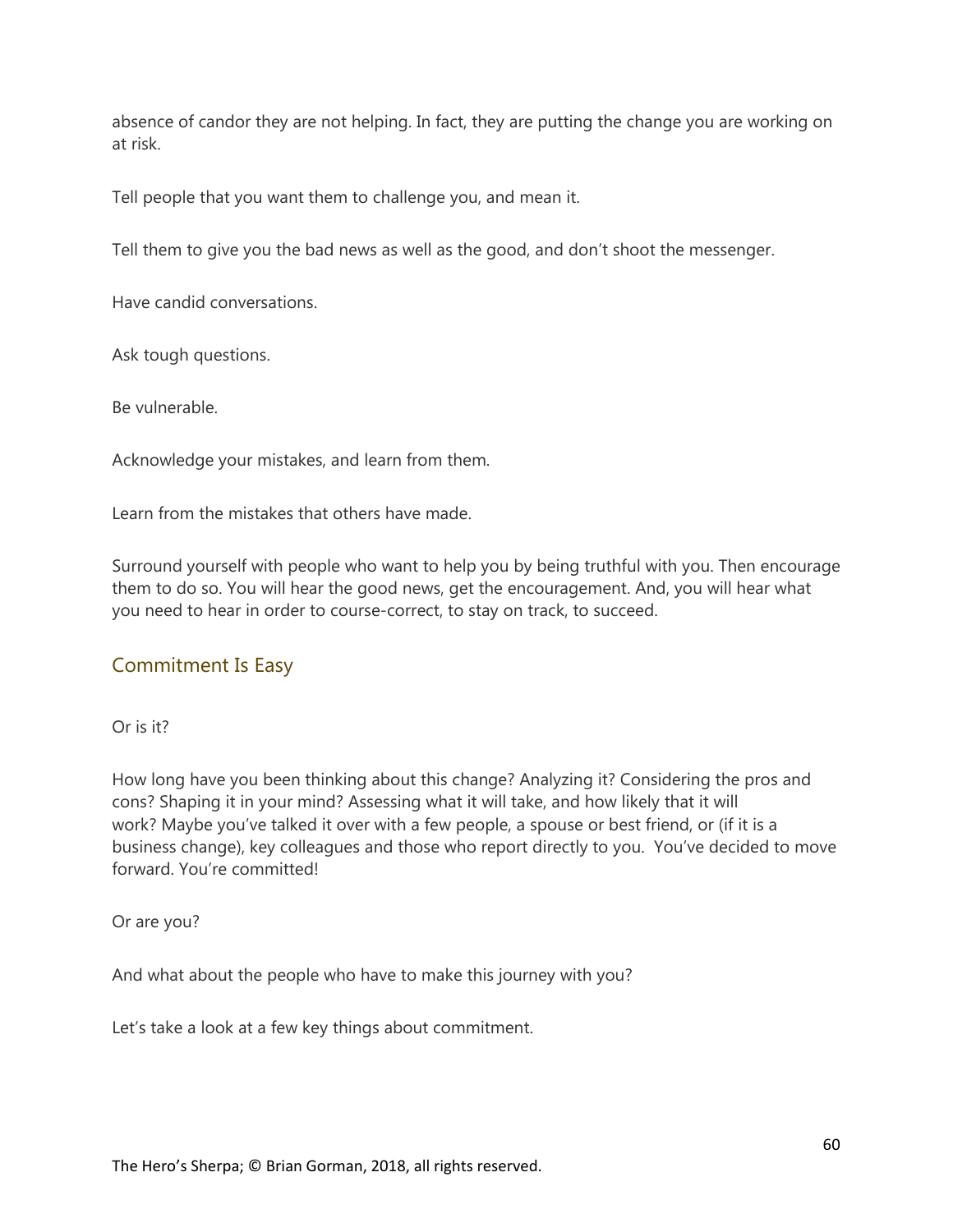For as much time as you have spent with this important change maturing in your head, it's likely that you don't know what you don't know. Every big change, whether personal or business, positively or negatively perceived, has a "honeymoon." You don't know what you don't know. The road ahead has unforeseen obstacles. The dream, the fantasy, the "ideal future" isn't as easy to obtain or to sustain as you imagine it to be. Even if others have told you to expect the surprises, chances are you will still be surprised.

As you learn more, you will be challenged to continue forward–to continue deepening your commitment–or to let go of the change. There will be periods of pessimism as the inevitable challenges surface. There will be mistakes, and some really big mistakes, that will drain resources, confidence, and time. If you are prone to believing in your own infallibility–or even to just projecting that image to others–your self-confidence, and the confidence of others in you, is likely to wane.

Commitment to something new means uncommitting to something old. And, if the change is big it often means uncommitting to something that you have been strongly committed to. Committing to a serious monogamous relationship or marriage? It means letting go of those free-wheeling days (and nights); letting go of the dishes in the sink, books in the oven, Chinese take-out in the fridge; letting go of the open toothpaste squeezed from the middle; letting go of the dirty clothes strewn around the apartment or the laundry basket overflowing. It may mean letting go of friendships, or professional relationships…it can even mean letting go of family.

As you get older, commitment to something new often means uncommitting to something that you have invested significantly in creating and/or sustaining. At work, it may be the systems, the processes, the structures, perhaps even the products, services or people on which you have built your reputation. In your personal life it may be your lifestyle, your friends, your leisure activities, or your home.

Commitment requires deep understanding. Each time you learn more, commitment is tested. If it passes, the commitment is strengthened. If the new learning breaks the commitment-building cycle it is time to work at either rebuilding, or to "cut loose."

Commitment comes in different forms.

Compliance is one way to express commitment. You wear your seatbelt because you don't want to get a ticket. You "follow orders" because you need the job, or you don't want to get into a conflict with your boss. You perform your job "by the book" since you've seen how that gets others bonuses and promotions. You attend religious services regularly "to keep peace in the family." You host family Thanksgiving dinner because "it's become a tradition." Commitment at this level is externally driven; remove the external driver and you would be doing something different.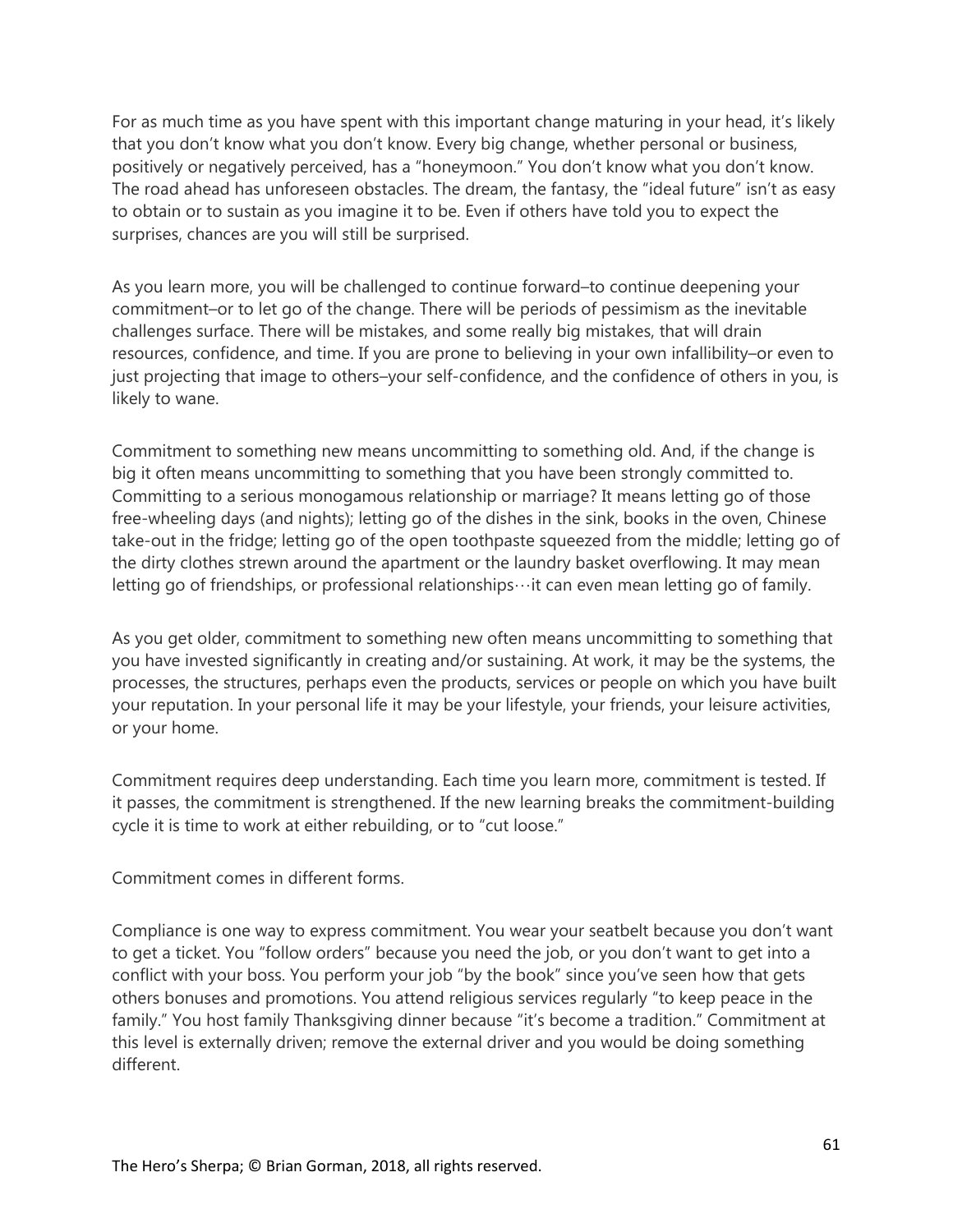Internalized commitment is much stronger. It is self-motivated, self-powered, self-reinforcing. It is also much more difficult to achieve, especially when the change is not one that you have initiated. For this reason, always consider whether the commitment needed for success can be a commitment of compliance, or whether it has to be internalized.

As difficult as commitment is to achieve, it always baffles me how many people assume that others will instantly commit when introduced to a change.

In organizations, the leadership team may take months building their understanding, commitment, and alignment to a change. It continues to strengthen as the project team plans the roll-out, establishing their own commitment to the initiative. Yet when the change reaches the front line the expectation is often that people will readily–and rapidly–let go of the old and fully embrace the new. They won't.

In our personal lives the pattern is much the same. Others come to us with changes they have been contemplating (or working on) for extended periods of time; the expectation is often that we will "jump on board." We, in turn, do the same with others. There are all sorts of rationales given for avoiding earlier conversations. "I wanted to make sure that I was committed myself." "I had to do the research so I could answer questions." "I wasn't sure how people would respond." Etc. While these may be valid reasons for waiting to enter the conversation, they do not overcome the reality about commitment. It doesn't just happen. If you get expressions of commitment when you first introduce the new idea, remember, it is only commitment to the idea. Time will tell whether it can and will develop into commitment to the reality.

## <span id="page-61-1"></span><span id="page-61-0"></span>What's Trust Got to Do With It? Mistakes and Trust

Mistakes go hand-in-hand with trust.

There is no such thing as an error-free human being. Mistakes are an inherent part of the change process, and we all make them. We make mistakes in our personal lives. We make mistakes as partners, spouses, and parents. We make mistakes at work as well.

Sometimes our mistakes are small ones. Sometimes they are quite large. I was recently talking with someone who told me that after she received her law degree and was admitted to the bar she "practiced law for three minutes." The adversarial environment was not right for her. Major companies launch new brands, or new strategies, that fail. (For those of you who can remember 1985, think "New Coke.")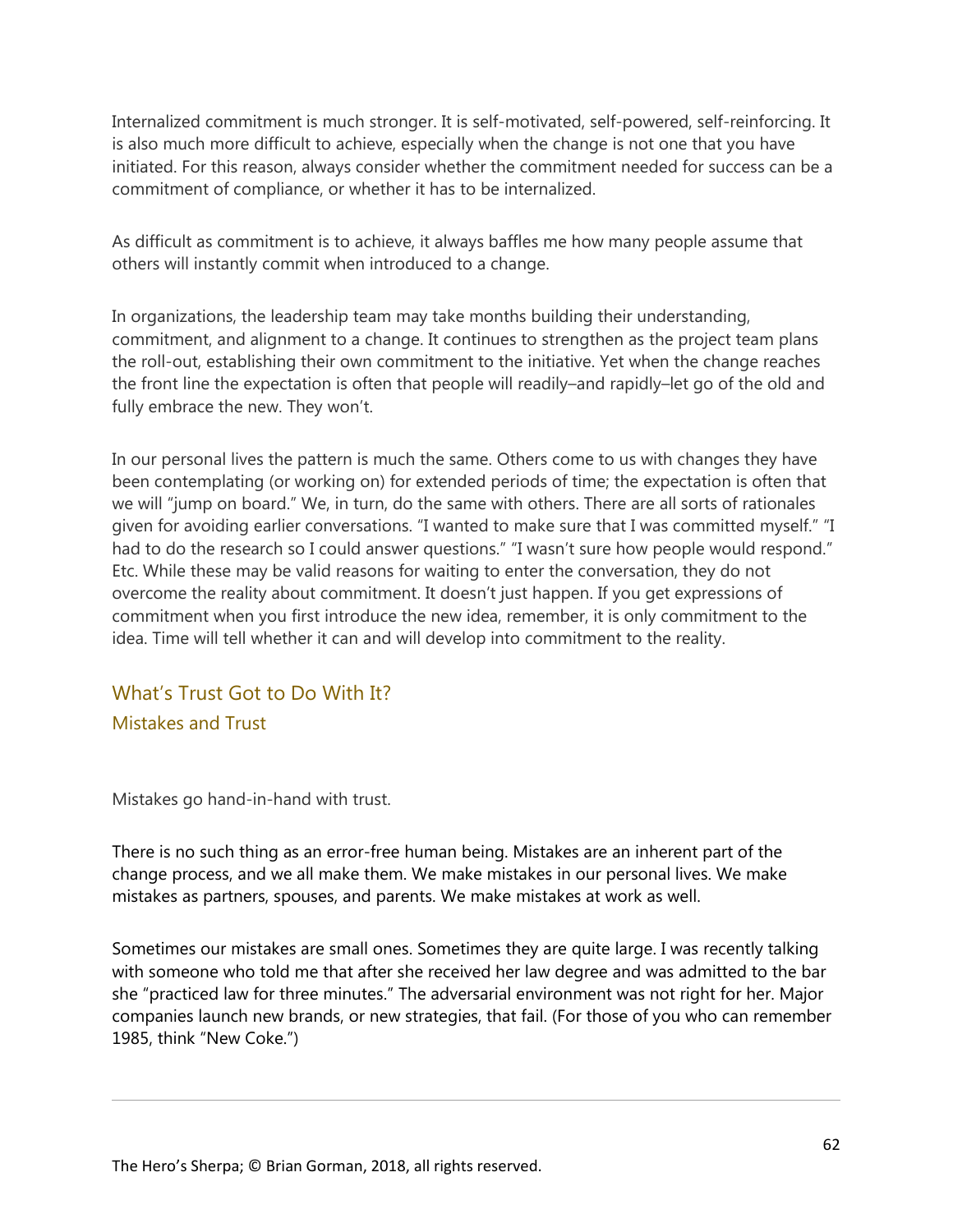Many years ago I unexpectedly ended up having lunch with Curt Carlson. Curt was, among other things, the founder of Ask Mr. Foster Travel and Radisson Hotels. His was a multi-billion dollar privately held empire. At the time, I was heading a team that was tasked with selecting a travel agency for an organization with a multi-million dollar travel budget, and Ask Mr. Foster was one of our final two candidates. While there are many stories (and lessons) that I can share from that experience, one stands out here. After reviewing the terms of the service package his regional director had offered us, Curt spent the rest of the lunch telling us stories. The stories he told were stories about his mistakes, the businesses he tried to launch (or launched) that were total failures. He told us about his mistakes, the lessons they taught him, and how he then applied those lessons to achieve success. Many things contributed to Curt Carlson's tremendous success. One of the key contributors was admitting, owning, and learning from his mistakes.

If we fail to own our mistakes, whether personal or professional, we don't learn from them. We can't examine them with the help of others to determine where we went wrong, what we might do differently the next time. If we don't own our mistakes and don't learn from them, it is likely we will repeat them.

So where does trust come in? It's quite simple. People know that people are not infallible. If every mistake of yours is someone else's fault, I will quickly learn to not trust you. If mistakes are "buried" and not talked about, I will quickly learn to not trust you.

Trust is earned not by infallibility, but by honesty, by integrity. Trust is earned, at least in part, by owning our mistakes.

### <span id="page-62-0"></span>What Does Mary Think?

Whether asked aloud or not, all too often the opinions of others are an important consideration when thinking about and executing change. As we have discussed in earlier blogs, it is important to get input from a range of people who will be affected by the change. It can inform decisions about what to change, when to change, and how to execute the change. So, asking, *What does* Mary think? makes sense when done at the right time, and in the right way. But, all too often, how we respond to the answer does not.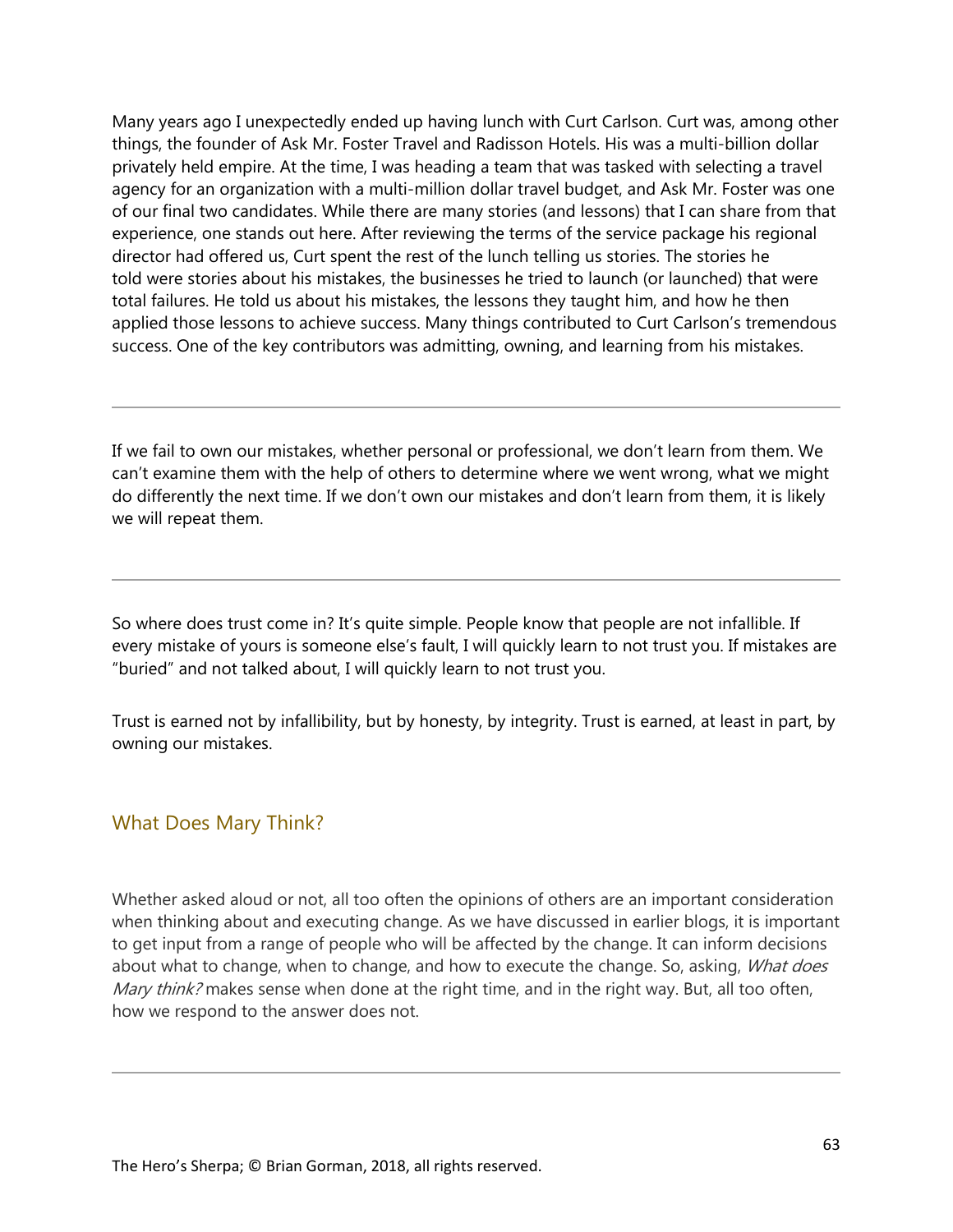I had just begun grad school in September 1971 when I received my draft notice. In order to complete the semester, I enrolled "delayed enlistment" in the US Air Force; I began basic training in early 1972. Among the 48 men in our training group was "Airman Jones." Airman Jones was from a rural part of the country, not highly educated, and not very coordinated. At the same time, he was good humored, and was one of the most hard-working people I have ever known. Everyone was willing to put in an extra effort to make sure that he was able to keep up with the rest of us in meeting our academic and physical requirements. What we never were able to do, however, was to train him to stay in step when marching. Sometimes he would step off with the wrong foot, sometimes not. It really didn't matter; either way, he would regularly drift in and out of step with the other 47 of us.

There is a marching command, "Change Step, March." On the word "March," everyone does a quick "step-step" within a single beat of the cadence. The result is that you essentially are marching "Left. Right. Left. Right-Right. Left. Right." We became very skilled at executing this command, which was given with one slight modification… "With the exception of Airman Jones, Change Step, March." The result, 47 of us were regularly adjusting our pace to be in step with the one person who could not stay in step with us.

I tell this story because it is much like asking, "What does Mary think?" and then adjusting to align with the answer, regardless of what it is. And, when it comes to change, in one way or another this happens all too often. The top salesperson is allowed to maintain an administrative assistant and call his orders in rather than moving to filing them digitally on a tablet because "Tom isn't technically savvy and he is too important to lose." The CIO agrees to keep shadow systems running for the CFO because she doesn't like "making all that information so readily available to others." Joe's newspaper continues to get delivered to the apartment door even though he has long-since moved out because "What would the neighbors think if they find out we are getting a divorce?" If Tom doesn't need to become digitally savvy, the word soon spreads that you are not really serious about the change. If the CFO can run shadow systems to continue to maintain control over information, the purchasing department in Des Moines will be doing the same thing soon enough. And, sooner or later, the neighbor will know Joe is no longer living there, and why…and will most likely just shrug and go about her own business.

If the change is big, it's tough. And when you are executing tough change, people are not going to be happy. If it is really okay to adapt the change when it makes Mary, or Tom, or you uncomfortable, then how important is it?

If it's that big and that unimportant, why are you doing it? If it's that big and that important, then be respectful of the discomfort it is causing. And continue to move forward.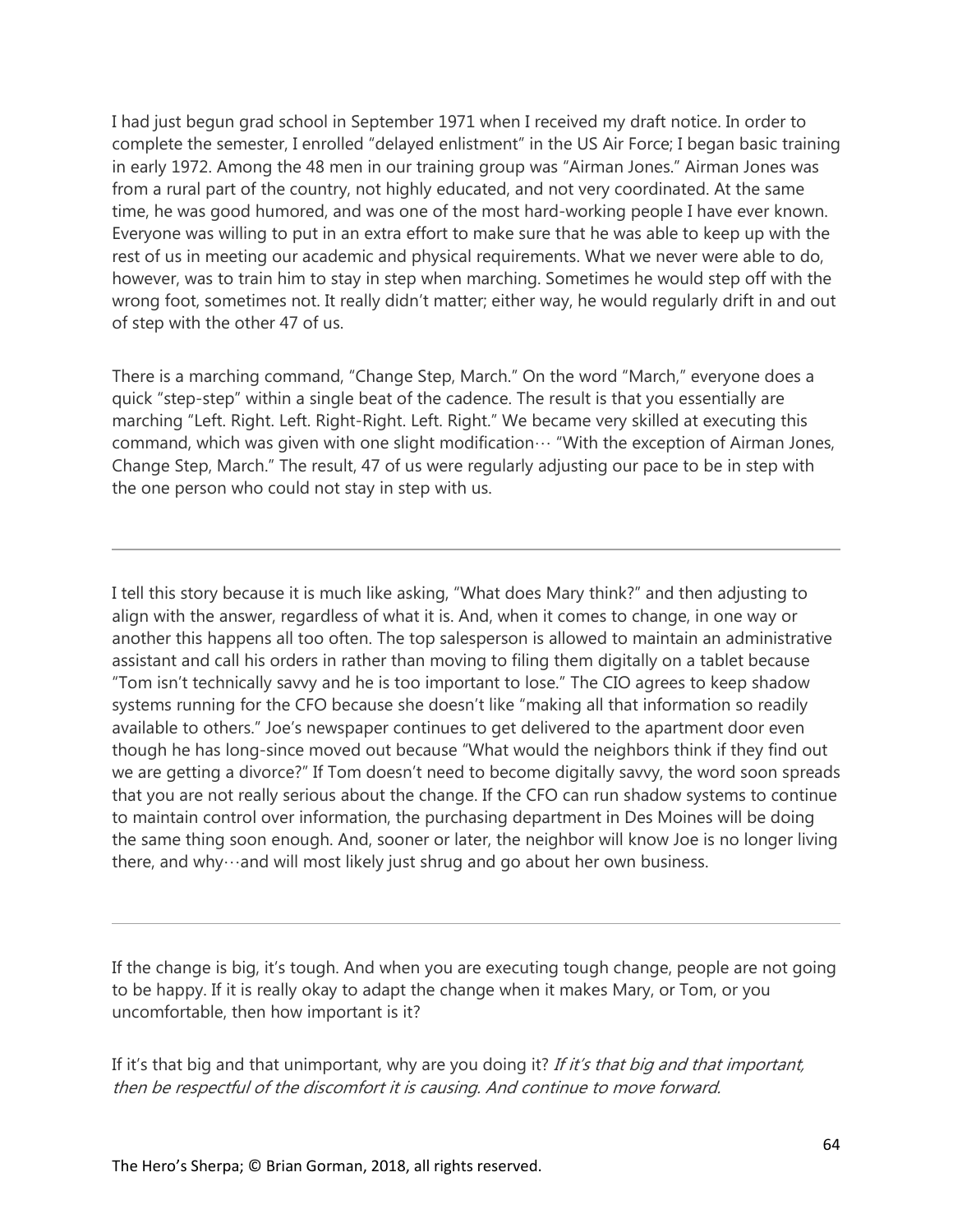### <span id="page-64-0"></span>What Would Steve Do?

Some of us have trouble figuring out and committing to a path forward. The reasons are varied. We may not have all the facts we think we need. We may not be certain that we can get those whose support we want on board. We may feel uncomfortable with making decisions in general, or this decision in particular.

It is then that we all too often turn to someone else (a consultant, a coach, a therapist, a friend $\cdots$ ) and say, "What would you do?" As a professional coach, I hear it all the time.

When I hear this question, I often think of a quote from Matsuo Basho: *Do not seek to follow in* the footsteps of the men of old, seek what they sought.

There is nothing inherently wrong with the question. It is a way of gaining different perspectives, especially if you are asking a diverse group of people who bring different backgrounds and experiences to the table. What does this look like through a financial lens, through a magnitude of change lens, through a market lens, through a feasibility lens? What does it look like through an interpersonal lens, through a spiritual lens, through a personal alignment lens?

Ask the question. Gather the insights. Weigh them.

It's all too often what happens next that concerns me. Sometimes the decision is to not decide; there are too many divergent perspectives to commit to a path forward. Sometimes, it becomes a "hop scotch" of trying one thing for a bit, then jumping to the next, waiting to find something that seems to stick. And, sometimes we have someone else to blame if the chosen direction or actions don't work out. "John got it wrong." "Steve put us on the wrong path." "How could Hannah have been so off?"

The truth is simple. If it is your change, you need to own your decisions. You need to own the correct ones. And, you need to own the incorrect ones. You ask John, Steve, and Hannah because they are bringing something to the assessment that you don't have. None of them has everything you bring to the table either; none of them own the change in the way you do. You shouldn't be asking them if you suspect they may give you bad advice, intentionally or